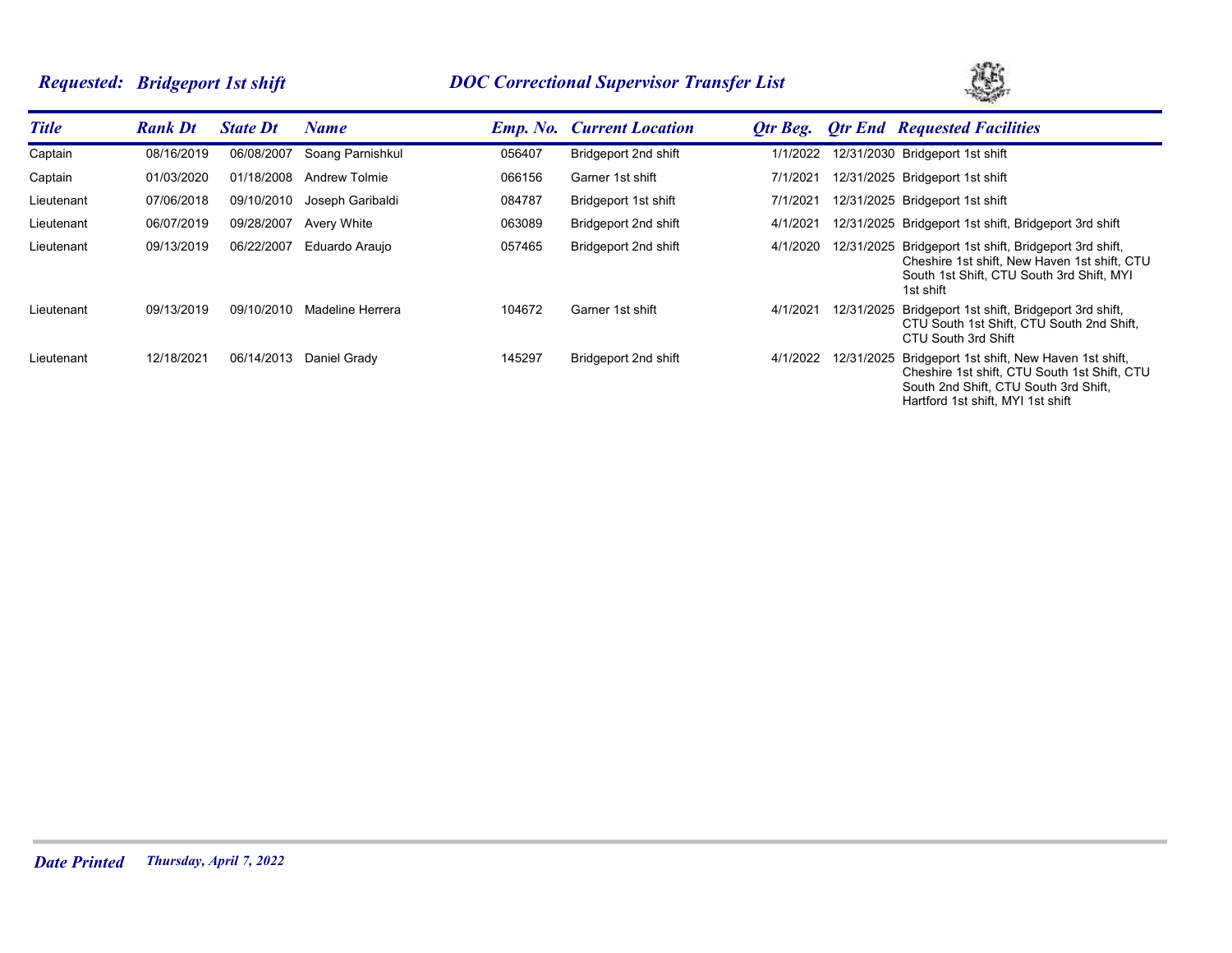|              | <b>Requested: Bridgeport 2nd shift</b> |                 |             |                                     | <b>DOC Correctional Supervisor Transfer List</b> |  |                                              | XB. |  |  |
|--------------|----------------------------------------|-----------------|-------------|-------------------------------------|--------------------------------------------------|--|----------------------------------------------|-----|--|--|
| <b>Title</b> | <b>Rank Dt</b>                         | <b>State Dt</b> | <b>Name</b> | <b>Emp. No. Current Location</b>    |                                                  |  | <b>Otr Beg.</b> Otr End Requested Facilities |     |  |  |
|              |                                        |                 |             | No Records For the Requested Choice |                                                  |  |                                              |     |  |  |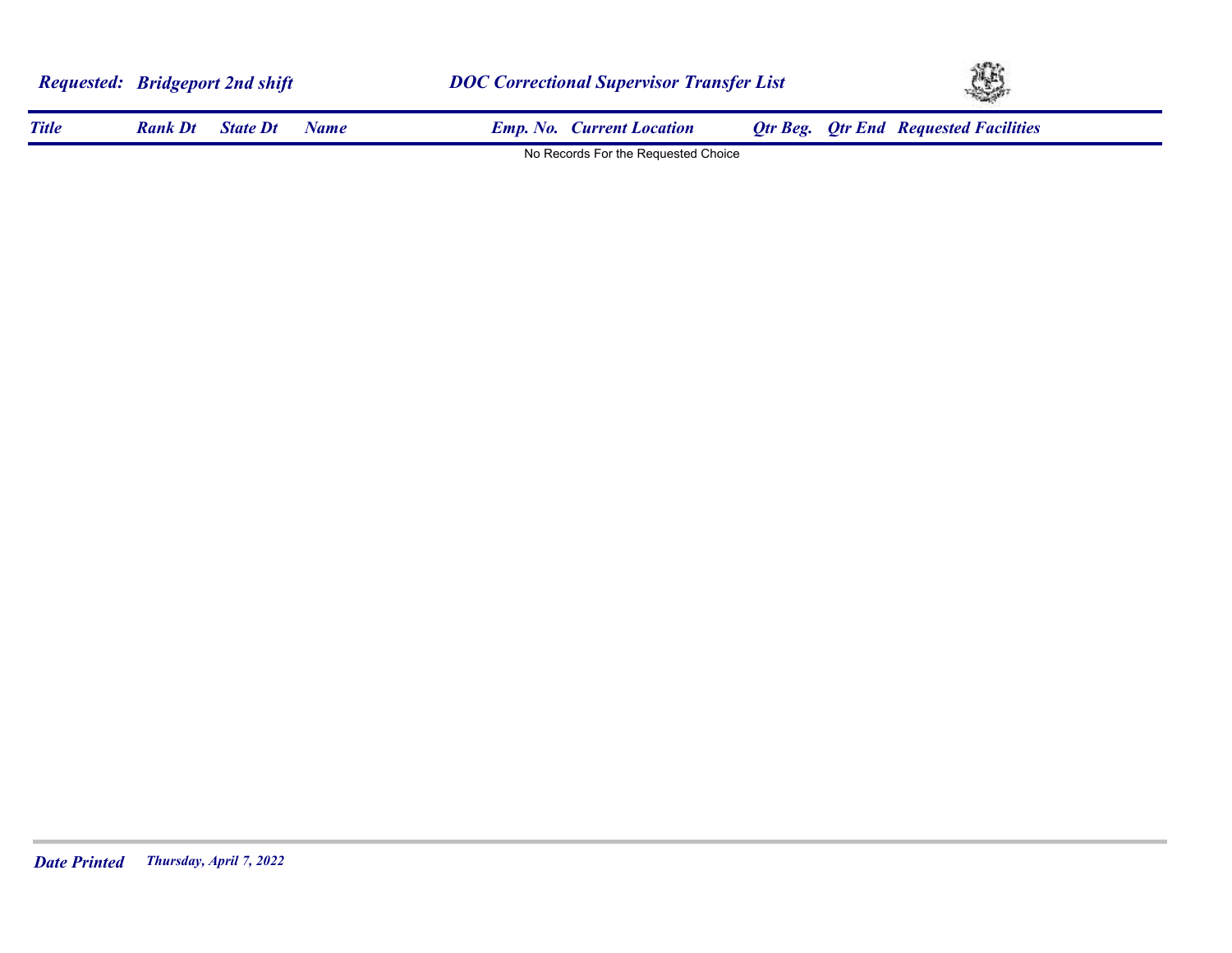# *Requested: Bridgeport 3rd shift DOC Correctional Supervisor Transfer List*



| <b>Title</b> | <b>Rank Dt</b> | <b>State Dt</b> | Name             |        | <b>Emp. No. Current Location</b> |          | <b>Otr Beg.</b> Otr End Requested Facilities                                                                                                                     |
|--------------|----------------|-----------------|------------------|--------|----------------------------------|----------|------------------------------------------------------------------------------------------------------------------------------------------------------------------|
| Lieutenant   | 06/07/2019     | 09/28/2007      | Avery White      | 063089 | Bridgeport 2nd shift             | 4/1/2021 | 12/31/2025 Bridgeport 1st shift, Bridgeport 3rd shift                                                                                                            |
| Lieutenant   | 09/13/2019     | 06/22/2007      | Eduardo Arauio   | 057465 | Bridgeport 2nd shift             | 4/1/2020 | 12/31/2025 Bridgeport 1st shift, Bridgeport 3rd shift,<br>Cheshire 1st shift, New Haven 1st shift, CTU<br>South 1st Shift. CTU South 3rd Shift. MYI<br>1st shift |
| Lieutenant   | 09/13/2019     | 09/10/2010      | Madeline Herrera | 104672 | Garner 1st shift                 | 4/1/2021 | 12/31/2025 Bridgeport 1st shift, Bridgeport 3rd shift,<br>CTU South 1st Shift, CTU South 2nd Shift,<br>CTU South 3rd Shift                                       |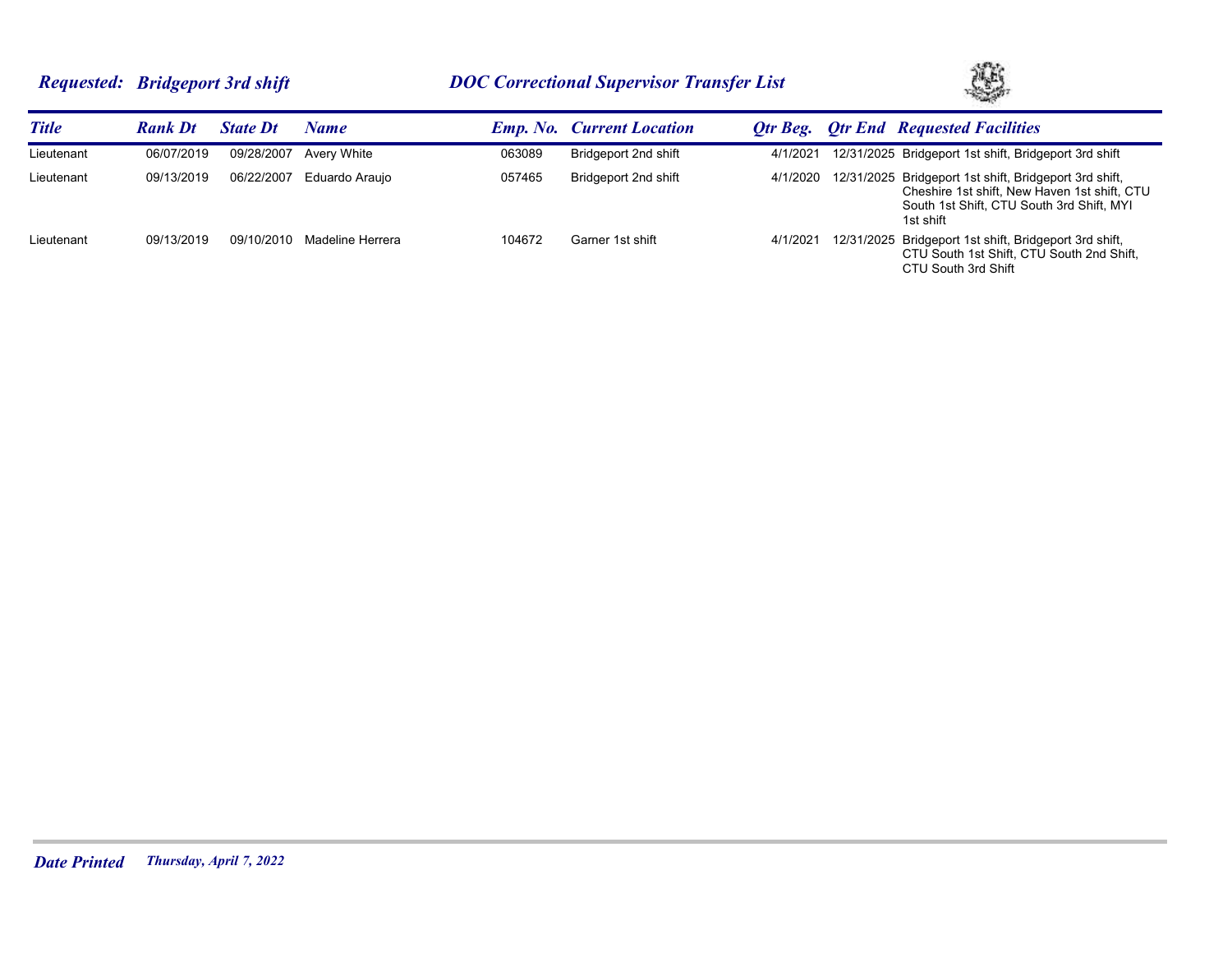# *Requested: Brooklyn 1st shift DOC Correctional Supervisor Transfer List*



| <b>Title</b> | <b>Rank Dt</b> | <b>State Dt</b> | <b>Name</b>                 |        | <b>Emp. No. Current Location</b> | Otr Beg.  |            | <b>Qtr End Requested Facilities</b>                                                                                                                                |
|--------------|----------------|-----------------|-----------------------------|--------|----------------------------------|-----------|------------|--------------------------------------------------------------------------------------------------------------------------------------------------------------------|
| Captain      | 09/13/2019     | 01/18/2008      | <b>Colt Foley</b>           | 066209 | <b>Central Office</b>            | 4/1/2020  |            | 12/31/2025 Brooklyn 1st shift                                                                                                                                      |
| Captain      | 11/08/2019     | 12/09/2005      | <b>Timothy Bellemare</b>    | 034887 | Corr/Radg 1st shift              | 1/1/2022  |            | 12/31/2030 McDqll/Wlkr 1st shift, Hartford 1st shift,<br>Brooklyn 1st shift, Brooklyn 2nd shift, York<br>1st shift                                                 |
| Captain      | 11/22/2019     | 04/25/2008      | Deborah Charron             | 069821 | Robinson 1st shift               | 1/1/2021  | 12/31/2025 | Robinson 2nd shift, Uconn 1st shift, MYI 1st<br>shift, CTU South 1st Shift, York 1st shift,<br>Brooklyn 1st shift                                                  |
| Captain      | 05/08/2020     | 04/25/2008      | <b>Christopher McCreary</b> | 069840 | Hartford 3rd shift               | 7/1/2021  |            | 9/13/2019 McDgll/Wlkr 1st shift, McDgll/Wlkr 3rd shift,<br>Brooklyn 1st shift, Brooklyn 2nd shift,<br>Brooklyn 3rd shift                                           |
| Captain      | 10/09/2020     | 09/10/2010      | <b>Brent Fitzgerald</b>     | 104611 | York 1st shift                   | 1/1/2022  |            | 12/31/2030 Brooklyn 1st shift, Brooklyn 2nd shift                                                                                                                  |
| Lieutenant   | 11/14/2014     | 09/01/2006      | Samuel Quintana             | 045269 | Hartford 1st shift               | 10/1/2020 |            | 12/31/2025 Uconn 1st shift, Willard/Cybulski 1st shift,<br>Brooklyn 1st shift                                                                                      |
| Lieutenant   | 10/16/2015     | 09/01/2006      | Christopher Glynn           | 045741 | Brooklyn 3rd shift               | 7/1/2017  |            | 12/31/2025 Brooklyn 1st shift                                                                                                                                      |
| Lieutenant   | 09/15/2017     | 11/10/2006      | Jayson Belleville           | 049259 | Brooklyn 3rd shift               | 10/1/2019 |            | 12/31/2025 Brooklyn 1st shift                                                                                                                                      |
| Lieutenant   | 12/22/2017     | 03/02/2007      | Ming Tse                    | 053594 | Brooklyn 3rd shift               | 10/1/2020 |            | 12/31/2025 Brooklyn 1st shift, Brooklyn 2nd shift                                                                                                                  |
| Lieutenant   | 08/17/2018     | 11/10/2006      | Michael Jasion              | 049264 | Hartford 1st shift               | 10/1/2021 |            | 12/31/2025 Uconn 1st shift, Uconn 3rd shift, Robinson<br>1st shift, Willard/Cybulski 1st shift, CTU<br>South 1st Shift, CTU South 3rd Shift,<br>Brooklyn 1st shift |
| Lieutenant   | 06/07/2019     | 09/12/2008      | Michael Greene              | 078688 | Brooklyn 2nd shift               | 4/1/2021  |            | 12/31/2025 Brooklyn 1st shift, Brooklyn 3rd shift                                                                                                                  |
| Lieutenant   | 06/07/2019     | 12/02/2011      | Benjy Nichols               | 124262 | Corr/Radg 2nd shift              | 1/1/2022  |            | 12/31/2030 York 2nd shift, Brooklyn 1st shift, Brooklyn<br>2nd shift, Brooklyn 3rd shift, CTU South 2nd<br>Shift, New Haven 1st shift                              |
| Lieutenant   | 09/13/2019     | 01/18/2008      | Raun Kudzal                 | 066554 | Corr/Radg 1st shift              | 4/1/2021  |            | 12/25/2025 Brooklyn 1st shift, Brooklyn 2nd shift,<br>Brooklyn 3rd shift, York 1st shift, York 2nd<br>shift, York 3rd shift                                        |
| Lieutenant   | 10/25/2019     | 06/14/2013      | Casey Ramos                 | 145320 | Hartford 2nd shift               | 10/1/2020 |            | 12/31/2025 Hartford 1st shift, Brooklyn 1st shift,<br>Brooklyn 2nd shift                                                                                           |
| Lieutenant   | 08/28/2020     | 03/23/2012      | <b>Thomas Govette</b>       | 127464 | York 1st shift                   | 10/1/2021 | 12/31/2025 | Brooklyn 1st shift, Brooklyn 2nd shift,<br>Brooklyn 3rd shift                                                                                                      |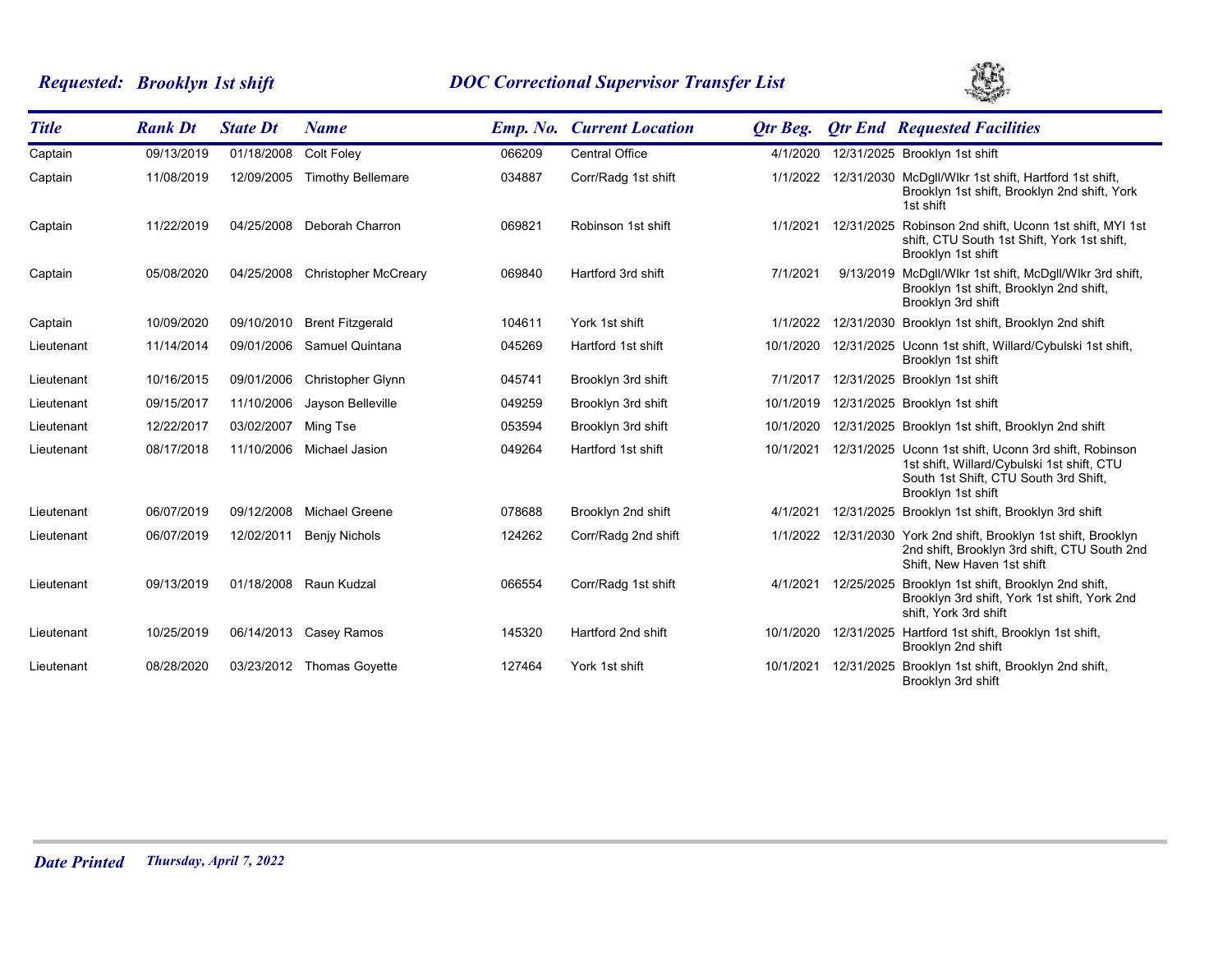# *Requested: Brooklyn 2nd shift DOC Correctional Supervisor Transfer List*



| <b>Title</b> | <b>Rank Dt</b> | <b>State Dt</b> | Name                        |        | <b>Emp. No. Current Location</b> | Otr Beg.  |            | <b>Otr End Requested Facilities</b>                                                                                                   |
|--------------|----------------|-----------------|-----------------------------|--------|----------------------------------|-----------|------------|---------------------------------------------------------------------------------------------------------------------------------------|
| Captain      | 11/08/2019     | 12/09/2005      | <b>Timothy Bellemare</b>    | 034887 | Corr/Radg 1st shift              | 1/1/2022  |            | 12/31/2030 McDgll/Wlkr 1st shift, Hartford 1st shift,<br>Brooklyn 1st shift, Brooklyn 2nd shift, York<br>1st shift                    |
| Captain      | 05/08/2020     | 04/25/2008      | <b>Christopher McCreary</b> | 069840 | Hartford 3rd shift               | 7/1/2021  |            | 9/13/2019 McDgll/Wlkr 1st shift, McDgll/Wlkr 3rd shift,<br>Brooklyn 1st shift, Brooklyn 2nd shift,<br>Brooklyn 3rd shift              |
| Captain      | 10/09/2020     | 09/10/2010      | <b>Brent Fitzgerald</b>     | 104611 | York 1st shift                   | 1/1/2022  |            | 12/31/2030 Brooklyn 1st shift, Brooklyn 2nd shift                                                                                     |
| Lieutenant   | 12/22/2017     | 03/02/2007      | Ming Tse                    | 053594 | Brooklyn 3rd shift               | 10/1/2020 |            | 12/31/2025 Brooklyn 1st shift, Brooklyn 2nd shift                                                                                     |
| Lieutenant   | 06/07/2019     | 12/02/2011      | Benjy Nichols               | 124262 | Corr/Radg 2nd shift              | 1/1/2022  |            | 12/31/2030 York 2nd shift, Brooklyn 1st shift, Brooklyn<br>2nd shift, Brooklyn 3rd shift, CTU South 2nd<br>Shift, New Haven 1st shift |
| Lieutenant   | 06/07/2019     | 12/13/2013      | Camelia Daniels             | 156791 | Corr/Radg 2nd shift              | 1/1/2022  |            | 12/31/2030 Brooklyn 2nd shift, York 2nd shift, York 3rd<br>shift, Uconn 2nd shift, CTU South 2nd Shift                                |
| Lieutenant   | 09/13/2019     | 01/18/2008      | Raun Kudzal                 | 066554 | Corr/Radg 1st shift              | 4/1/2021  | 12/25/2025 | Brooklyn 1st shift, Brooklyn 2nd shift,<br>Brooklyn 3rd shift, York 1st shift, York 2nd<br>shift, York 3rd shift                      |
| Lieutenant   | 10/25/2019     | 06/14/2013      | Casey Ramos                 | 145320 | Hartford 2nd shift               | 10/1/2020 | 12/31/2025 | Hartford 1st shift, Brooklyn 1st shift,<br>Brooklyn 2nd shift                                                                         |
| Lieutenant   | 08/28/2020     | 03/23/2012      | <b>Thomas Goyette</b>       | 127464 | York 1st shift                   | 10/1/2021 | 12/31/2025 | Brooklyn 1st shift, Brooklyn 2nd shift,<br>Brooklyn 3rd shift                                                                         |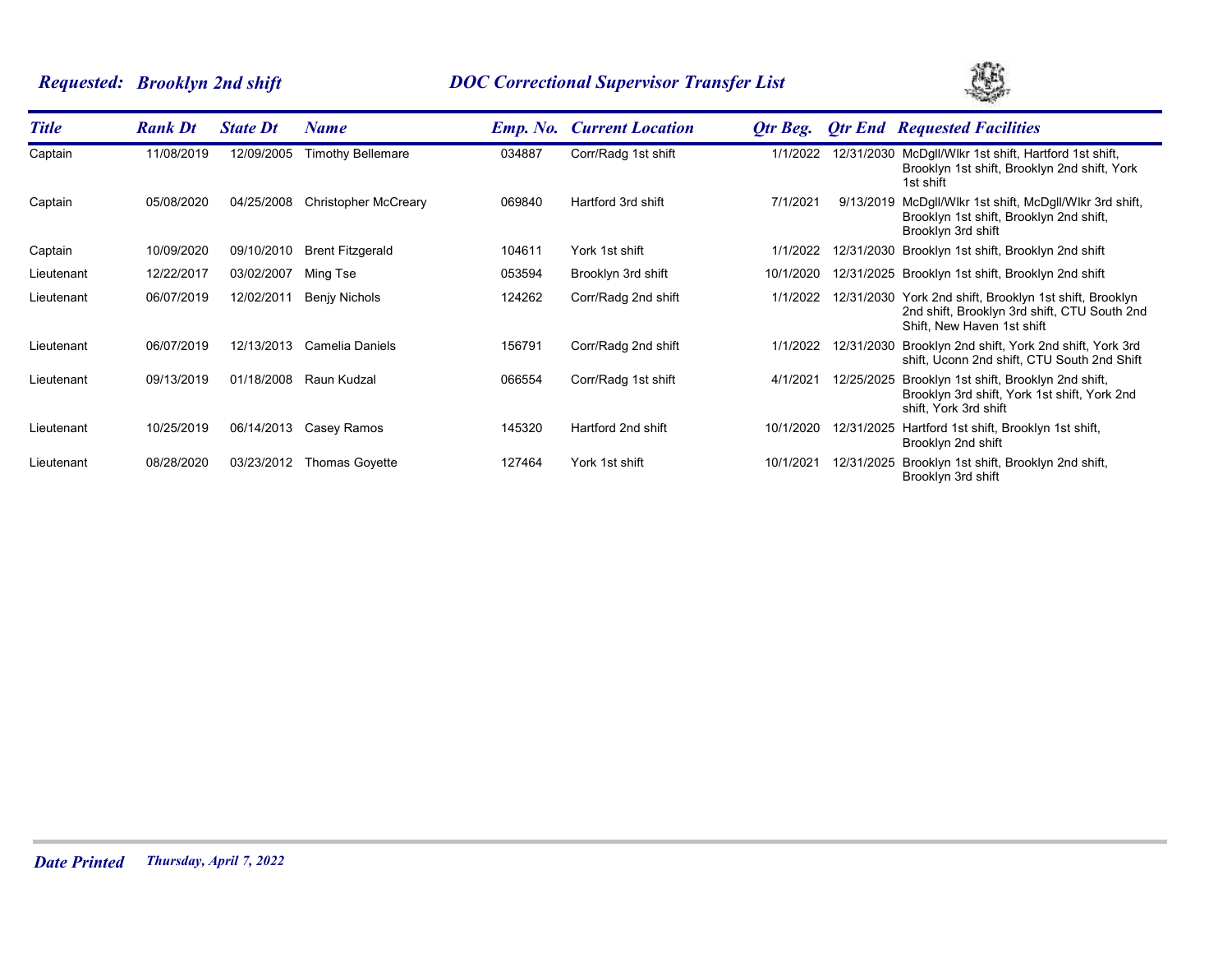# *Requested: Brooklyn 3rd shift DOC Correctional Supervisor Transfer List*



| <b>Title</b> | <b>Rank Dt</b> | <b>State Dt</b> | <b>Name</b>                 |        | <b>Emp. No. Current Location</b> | Otr Beg. | <b>Otr End Requested Facilities</b>                                                                                                   |
|--------------|----------------|-----------------|-----------------------------|--------|----------------------------------|----------|---------------------------------------------------------------------------------------------------------------------------------------|
| Captain      | 05/08/2020     | 04/25/2008      | <b>Christopher McCreary</b> | 069840 | Hartford 3rd shift               | 7/1/2021 | 9/13/2019 McDgll/Wlkr 1st shift, McDgll/Wlkr 3rd shift,<br>Brooklyn 1st shift, Brooklyn 2nd shift,<br>Brooklyn 3rd shift              |
| Lieutenant   | 06/07/2019     | 09/12/2008      | Michael Greene              | 078688 | Brooklyn 2nd shift               | 4/1/202  | 12/31/2025 Brooklyn 1st shift, Brooklyn 3rd shift                                                                                     |
| Lieutenant   | 06/07/2019     | 12/02/2011      | Benjy Nichols               | 124262 | Corr/Radg 2nd shift              | 1/1/2022 | 12/31/2030 York 2nd shift, Brooklyn 1st shift, Brooklyn<br>2nd shift, Brooklyn 3rd shift, CTU South 2nd<br>Shift. New Haven 1st shift |
| Lieutenant   | 09/13/2019     | 01/18/2008      | Raun Kudzal                 | 066554 | Corr/Radg 1st shift              | 4/1/2021 | 12/25/2025 Brooklyn 1st shift, Brooklyn 2nd shift,<br>Brooklyn 3rd shift, York 1st shift, York 2nd<br>shift. York 3rd shift           |
| Lieutenant   | 08/28/2020     | 03/23/2012      | Thomas Goyette              | 127464 | York 1st shift                   | 10/1/202 | 12/31/2025 Brooklyn 1st shift, Brooklyn 2nd shift,<br>Brooklyn 3rd shift                                                              |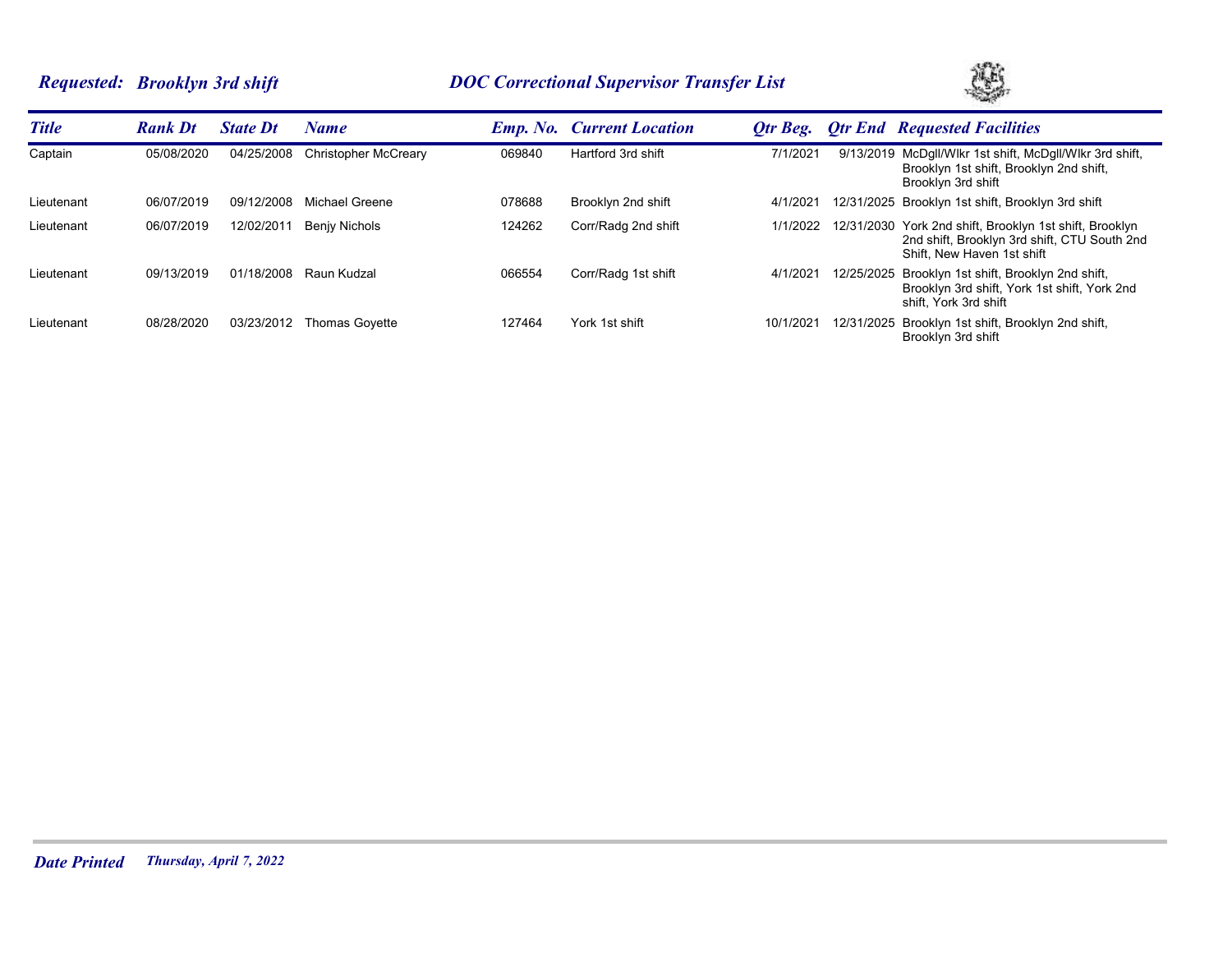# *Requested: Cheshire 1st shift DOC Correctional Supervisor Transfer List*



| <b>Title</b> | <b>Rank Dt</b> | <b>State Dt</b>        | <b>Name</b>                   |        | <b>Emp. No. Current Location</b> | Otr Beg.  |                     | <b>Otr End Requested Facilities</b>                                                                                                                                                          |
|--------------|----------------|------------------------|-------------------------------|--------|----------------------------------|-----------|---------------------|----------------------------------------------------------------------------------------------------------------------------------------------------------------------------------------------|
| Captain      | 08/16/2019     | 08/14/2009             | <b>Ramon Gordis</b>           | 087966 | Garner 1st shift                 | 7/1/2021  |                     | 12/25/2025 MYI 1st shift, Cheshire 1st shift, Garner 1st<br>shift                                                                                                                            |
| Captain      | 07/03/2020     |                        | 09/01/2006 Shawanda Jackson   | 045199 | Garner 1st shift                 |           |                     | 4/1/2021 12/31/2025 Garner 1st shift, Cheshire 1st shift, MYI 1st<br>shift                                                                                                                   |
| Lieutenant   | 05/16/2014     |                        | 10/15/2004 Peter Shook        | 587917 | Bridgeport 1st shift             |           |                     | 10/1/2021 12/31/2025 MYI 3rd shift, CTU South 1st Shift,<br>Willard/Cybulski 1st shift, Cheshire 1st shift,<br>MYI 1st shift                                                                 |
| Lieutenant   | 07/25/2014     | 08/22/2003             | John McCormack                | 869689 | CTU South 3rd Shift              |           |                     | 4/1/2020 12/31/2025 CTU South 1st Shift, Willard/Cybulski 1st<br>shift, Uconn 1st shift, Uconn 3rd shift,<br>Cheshire 1st shift, MYI 1st shift, Hartford 1st<br>shift                        |
| Lieutenant   | 12/25/2015     | 08/22/2003             | Pedro Hernandez               | 869686 | Cheshire 3rd shift               | 1/1/2022  |                     | 12/31/2030 Cheshire 1st shift                                                                                                                                                                |
| Lieutenant   | 07/06/2018     |                        | 12/19/2008 Christopher Robson | 081804 | Hartford 1st shift               |           |                     | 4/1/2022 12/31/2025 MYI 1st shift, Cheshire 1st shift, CTU South<br>1st Shift, Uconn 1st shift, Willard/Cybulski<br>1st shift                                                                |
| Lieutenant   | 10/12/2018     | 12/17/2010             | John McCormack                | 109068 | Corr/Radg 1st shift              |           |                     | 1/1/2021 12/31/2025 Cheshire 1st shift, MYI 1st shift, CTU South<br>1st Shift, Uconn 1st shift, Hartford 1st shift                                                                           |
| Lieutenant   | 09/13/2019     | 06/22/2007             | Eduardo Araujo                | 057465 | Bridgeport 2nd shift             |           |                     | 4/1/2020 12/31/2025 Bridgeport 1st shift, Bridgeport 3rd shift,<br>Cheshire 1st shift, New Haven 1st shift, CTU<br>South 1st Shift, CTU South 3rd Shift, MYI<br>1st shift                    |
| Lieutenant   | 10/25/2019     | 04/25/2008             | Joshua Whitted                | 018514 | Cheshire 2nd shift               |           | 7/1/2020 12/31/2025 | Cheshire 1st shift, MYI 1st shift, Hartford 1st<br>shift, CTU South 1st Shift, CTU South 2nd<br>Shift, Uconn 1st shift, Uconn 2nd shift,<br>Uconn 3rd shift                                  |
| Lieutenant   | 03/13/2020     |                        | 08/09/2013 Ashley Ortiz       | 009473 | Cheshire 3rd shift               |           |                     | 10/1/2020 12/31/2025 Hartford 1st shift, Willard/Cybulski 1st shift,<br>Osborn 1st shift, Robinson 1st shift,<br>Cheshire 1st shift, MYI 1st shift, CTU South<br>1st Shift                   |
| Lieutenant   | 05/09/2020     | 12/19/2008             | caballero Michelle            | 081706 | Garner 1st shift                 | 7/1/2021  |                     | 12/25/2025 MYI 1st shift, Cheshire 1st shift, CTU South<br>1st Shift, CTU South 3rd Shift                                                                                                    |
| Lieutenant   | 09/03/2020     | 04/04/2014 ashley ortu |                               | 160897 | Cheshire 2nd shift               | 10/1/2021 |                     | 12/31/2025 Cheshire 1st shift                                                                                                                                                                |
| Lieutenant   | 09/25/2020     | 03/06/2015 Eric Nolan  |                               | 174306 | New Haven 2nd shift              |           |                     | 1/1/2022 12/31/2030 Cheshire 1st shift, Cheshire 2nd shift,<br>Cheshire 3rd shift, MYI 1st shift, MYI 2nd<br>shift, MYI 3rd shift                                                            |
| Lieutenant   | 12/18/2021     |                        | 06/14/2013 Daniel Grady       | 145297 | Bridgeport 2nd shift             |           |                     | 4/1/2022 12/31/2025 Bridgeport 1st shift, New Haven 1st shift,<br>Cheshire 1st shift, CTU South 1st Shift, CTU<br>South 2nd Shift, CTU South 3rd Shift,<br>Hartford 1st shift, MYI 1st shift |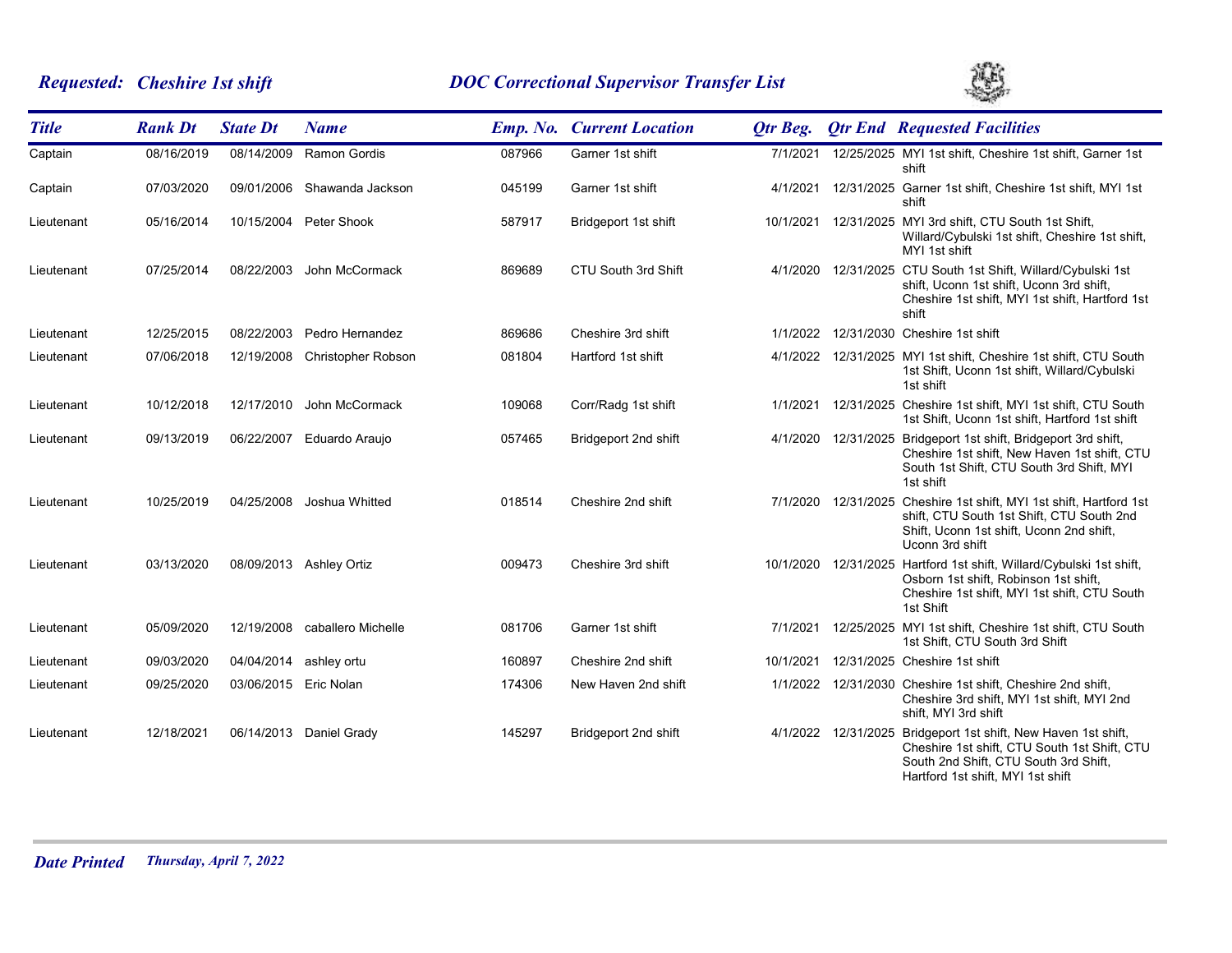# *Requested: Cheshire 2nd shift DOC Correctional Supervisor Transfer List*



| <b>Title</b> | <b>Rank Dt</b> | <b>State Dt</b>       | Name         |        | <b>Emp. No. Current Location</b> |  | <b>Otr Beg.</b> Otr End Requested Facilities                                                                                                                  |
|--------------|----------------|-----------------------|--------------|--------|----------------------------------|--|---------------------------------------------------------------------------------------------------------------------------------------------------------------|
| Lieutenant   | 09/13/2019     | 06/22/2007            | Jason Ramos  | 874859 | Garner 2nd shift                 |  | 1/1/2022 12/31/2030 Cheshire 2nd shift, Cheshire 3rd shift, MYI<br>2nd shift, MYI 3rd shift, CTU South 1st Shift,<br>CTU South 2nd Shift, CTU South 3rd Shift |
| Lieutenant   | 09/13/2019     | 10/04/2013            | Robert Major | 084499 | Garner 2nd shift                 |  | 1/1/2022 12/31/2025 MYI 1st shift, MYI 2nd shift, MYI 3rd shift,<br>Cheshire 2nd shift                                                                        |
| Lieutenant   | 09/25/2020     | 03/06/2015 Eric Nolan |              | 174306 | New Haven 2nd shift              |  | 1/1/2022 12/31/2030 Cheshire 1st shift, Cheshire 2nd shift,<br>Cheshire 3rd shift. MYI 1st shift. MYI 2nd<br>shift. MYI 3rd shift                             |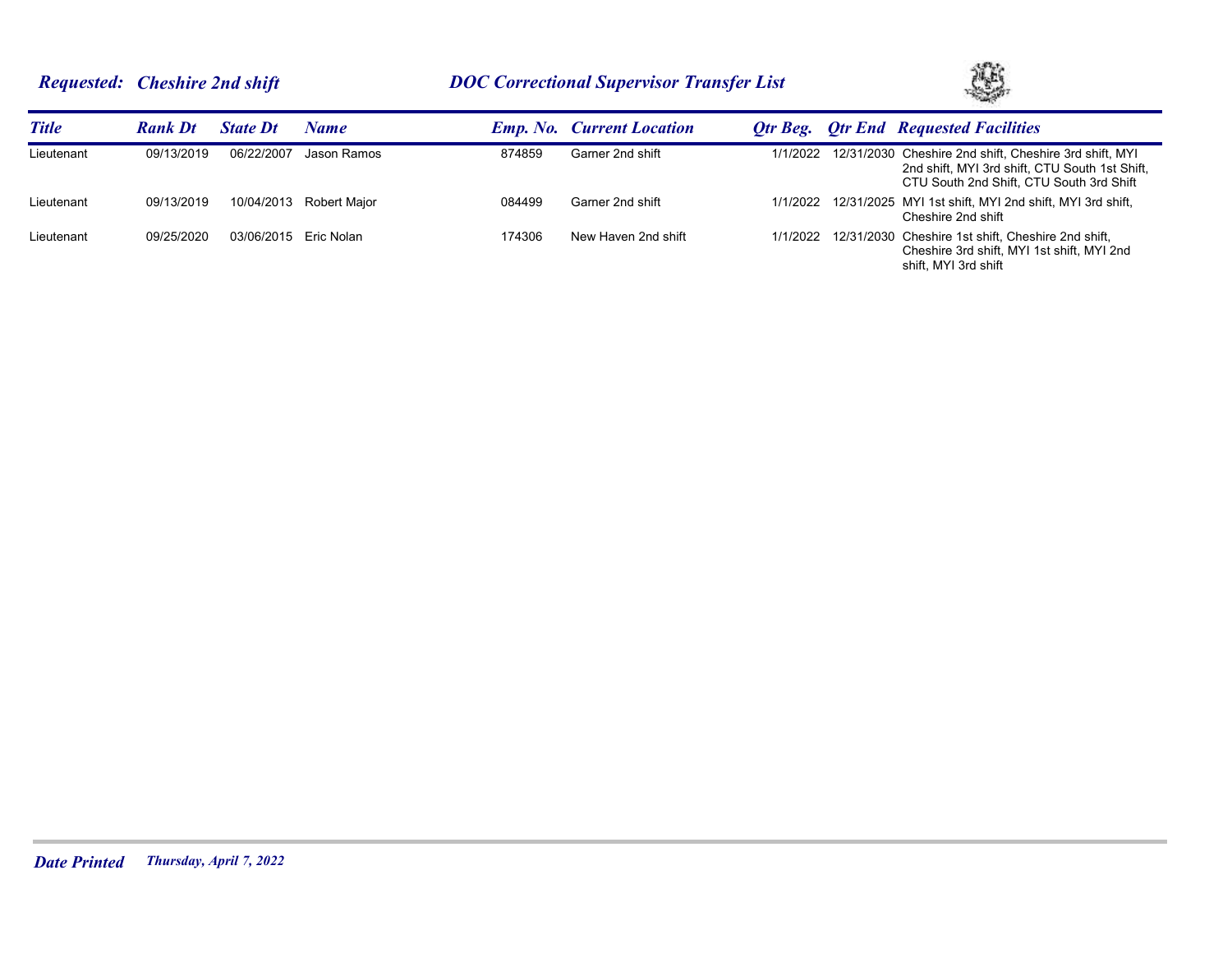# *Requested: Cheshire 3rd shift DOC Correctional Supervisor Transfer List*



| <b>Title</b> | <b>Rank Dt</b> | <b>State Dt</b> | Name         |        | <b>Emp. No. Current Location</b> |          | <b>Qtr Beg. Qtr End</b> Requested Facilities                                                                                                                  |
|--------------|----------------|-----------------|--------------|--------|----------------------------------|----------|---------------------------------------------------------------------------------------------------------------------------------------------------------------|
| Lieutenant   | 11/13/2015     | 09/10/2010      | Eric Johnson | 104621 | Cheshire 3rd shift               | 4/1/2022 | 12/31/2025 Cheshire 3rd shift                                                                                                                                 |
| Lieutenant   | 03/31/2017     | 12/09/2005      | Kevin Omeara | 034770 | Cheshire 2nd shift               | 1/1/2022 | 12/31/2025 Cheshire 3rd shift                                                                                                                                 |
| Lieutenant   | 09/13/2019     | 06/22/2007      | Jason Ramos  | 874859 | Garner 2nd shift                 |          | 1/1/2022 12/31/2030 Cheshire 2nd shift, Cheshire 3rd shift, MYI<br>2nd shift. MYI 3rd shift. CTU South 1st Shift.<br>CTU South 2nd Shift. CTU South 3rd Shift |
| Lieutenant   | 09/25/2020     | 03/06/2015      | Eric Nolan   | 174306 | New Haven 2nd shift              |          | 1/1/2022 12/31/2030 Cheshire 1st shift, Cheshire 2nd shift,<br>Cheshire 3rd shift, MYI 1st shift, MYI 2nd<br>shift. MYI 3rd shift                             |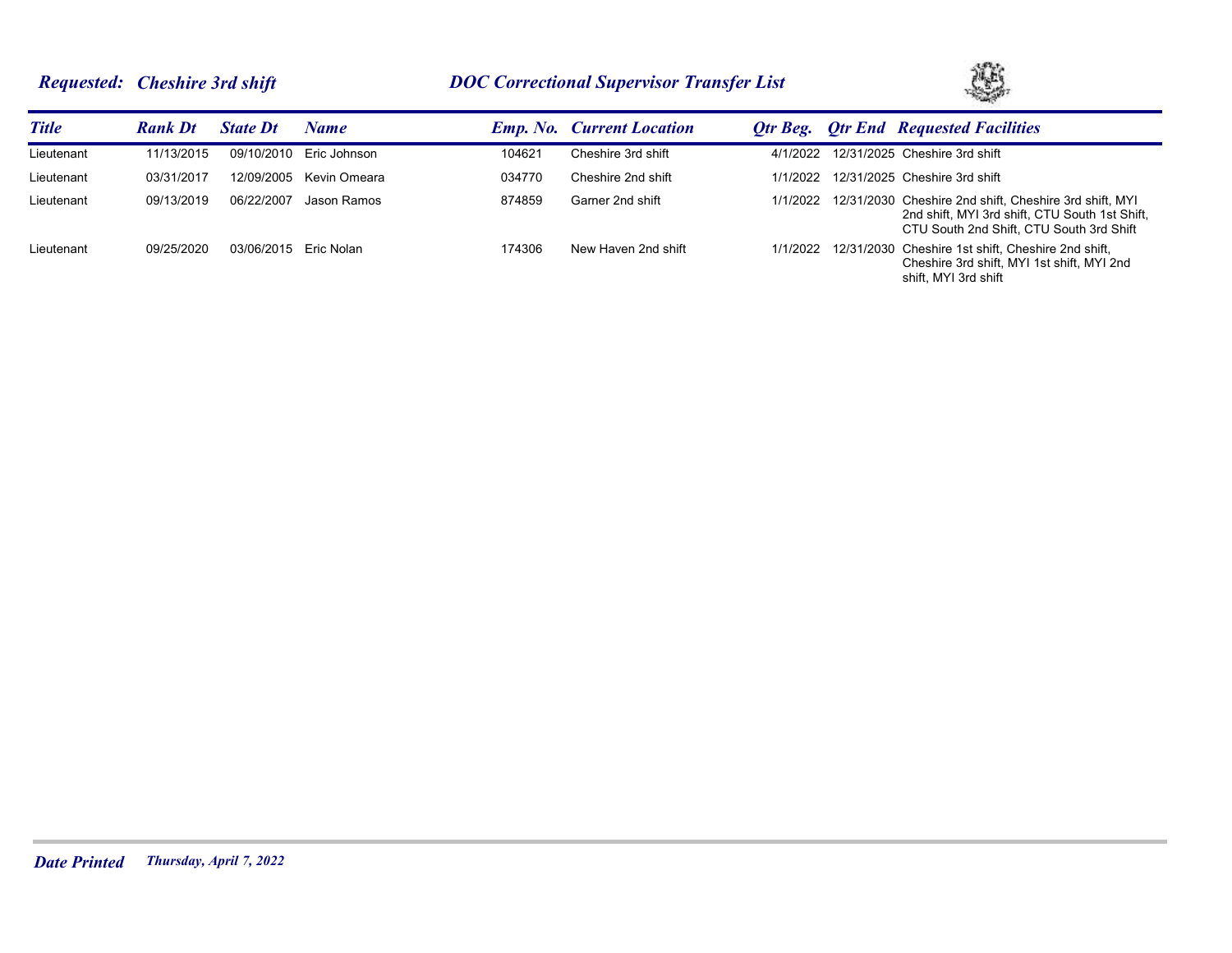# *Requested: Corr/Radg 1st shift DOC Correctional Supervisor Transfer List*



| <b>Title</b> | <b>Rank Dt</b> | <b>State Dt</b> | Name                        |        | <b>Emp. No.</b> Current Location | <b>Qtr Beg. Qtr End Requested Facilities</b> |
|--------------|----------------|-----------------|-----------------------------|--------|----------------------------------|----------------------------------------------|
| Lieutenant   | 09/14/2018     |                 | 01/18/2008 Michael Pearson  | 066319 | Corr/Radg 2nd shift              | 10/1/2021 12/31/2025 Corr/Radg 1st shift     |
| Lieutenant   | 06/05/2020     |                 | 12/13/2013 Maura Atkinson   | 156938 | Corr/Radg 2nd shift              | 7/1/2021 12/31/2025 Corr/Radg 1st shift      |
| Lieutenant   | 07/03/2020     |                 | 04/04/2014 Matthew St. Jean | 160943 | Corr/Radg 2nd shift              | 10/1/2021 12/31/2025 Corr/Radg 1st shift     |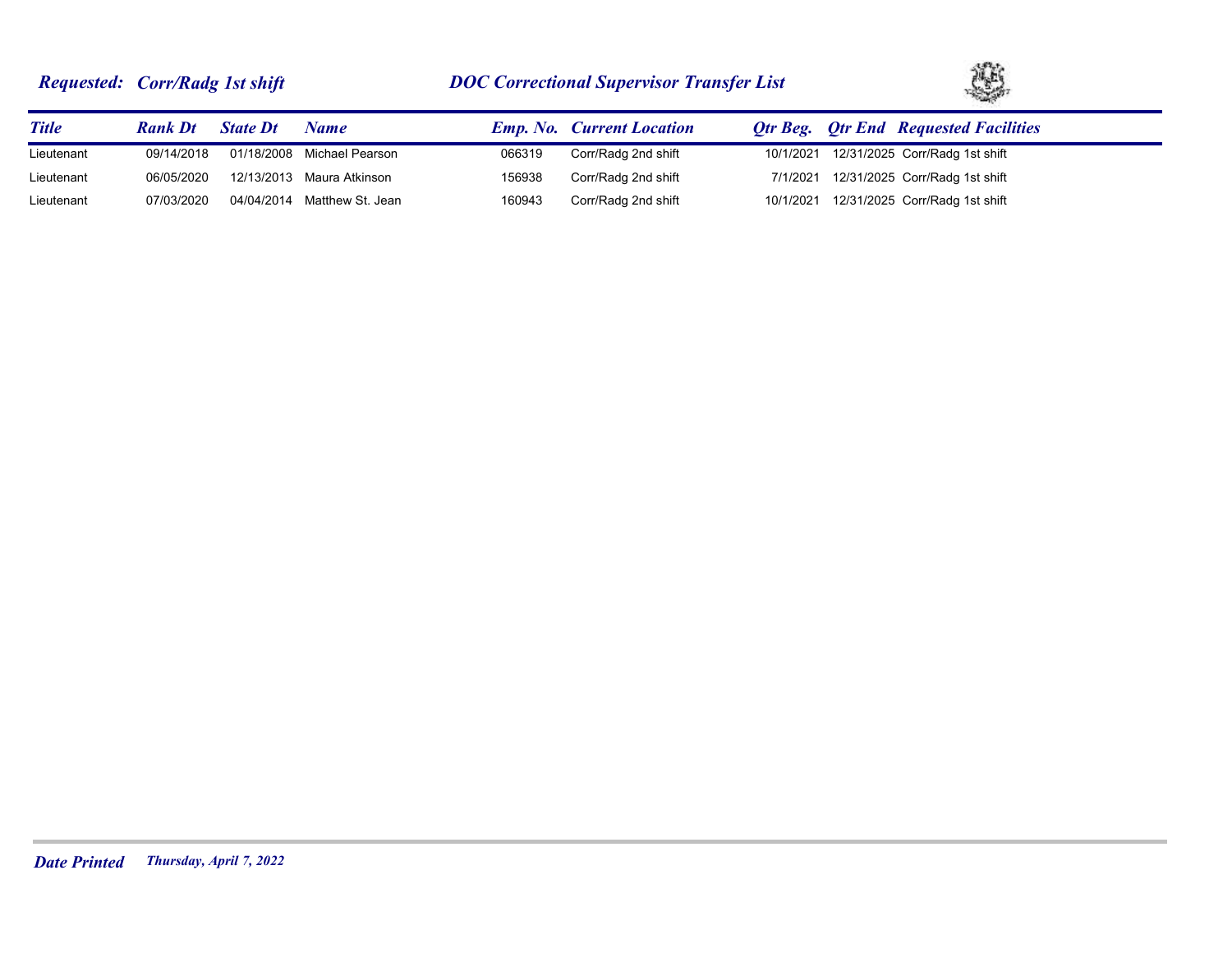| <b>Requested: Corr/Radg 2nd shift</b> |                |                 |             | <b>DOC Correctional Supervisor Transfer List</b> | YS. |                                              |  |
|---------------------------------------|----------------|-----------------|-------------|--------------------------------------------------|-----|----------------------------------------------|--|
| <b>Title</b>                          | <b>Rank Dt</b> | <b>State Dt</b> | <b>Name</b> | <b>Emp. No. Current Location</b>                 |     | <b>Qtr Beg. Qtr End Requested Facilities</b> |  |
|                                       |                |                 |             | No Records For the Requested Choice              |     |                                              |  |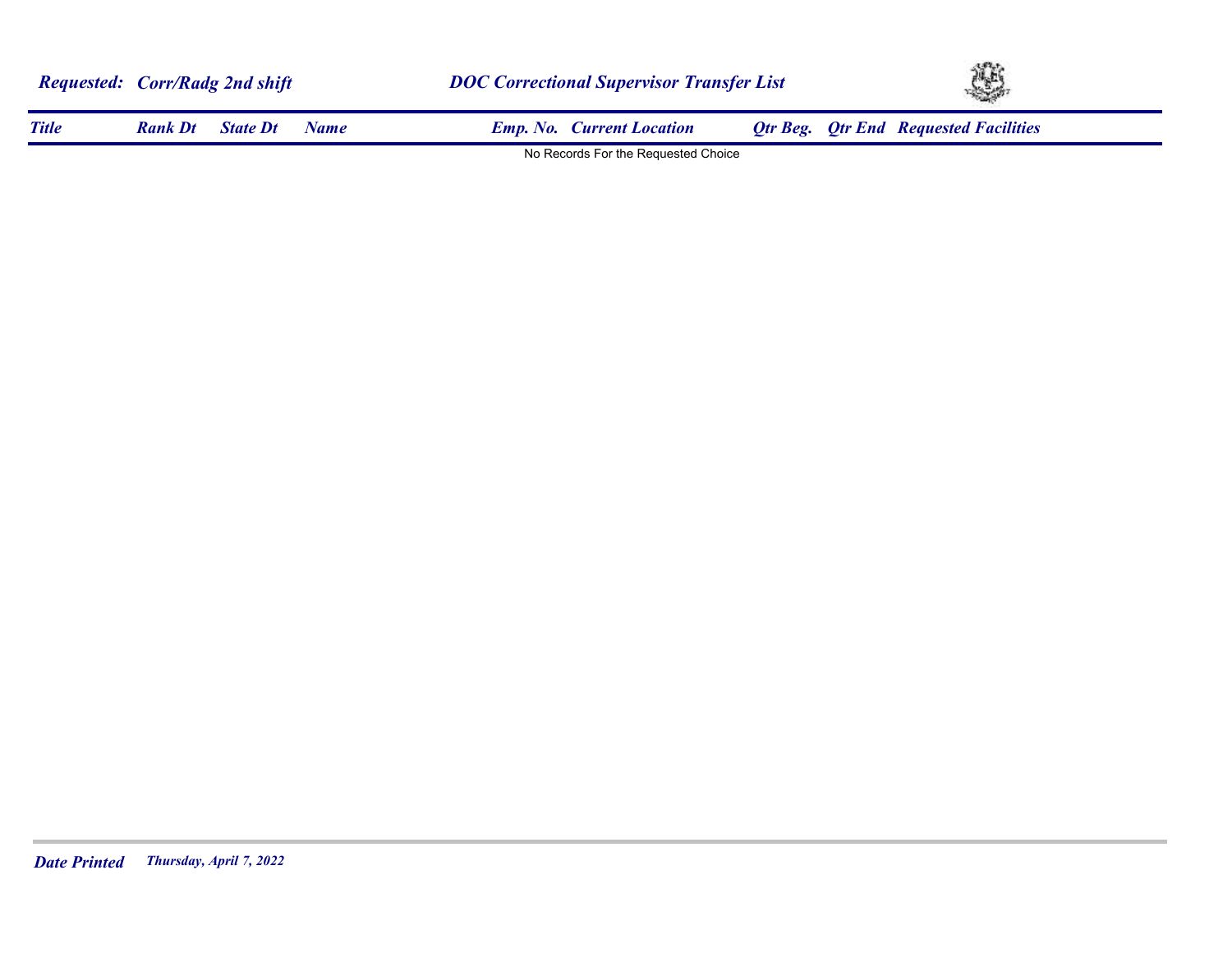| <b>Requested: Corr/Radg 3rd shift</b> |                |                 |             |                                     | <b>DOC Correctional Supervisor Transfer List</b> |  |                                              | YS. |  |  |
|---------------------------------------|----------------|-----------------|-------------|-------------------------------------|--------------------------------------------------|--|----------------------------------------------|-----|--|--|
| <b>Title</b>                          | <b>Rank Dt</b> | <b>State Dt</b> | <b>Name</b> | <b>Emp. No. Current Location</b>    |                                                  |  | <b>Qtr Beg. Qtr End Requested Facilities</b> |     |  |  |
|                                       |                |                 |             | No Records For the Requested Choice |                                                  |  |                                              |     |  |  |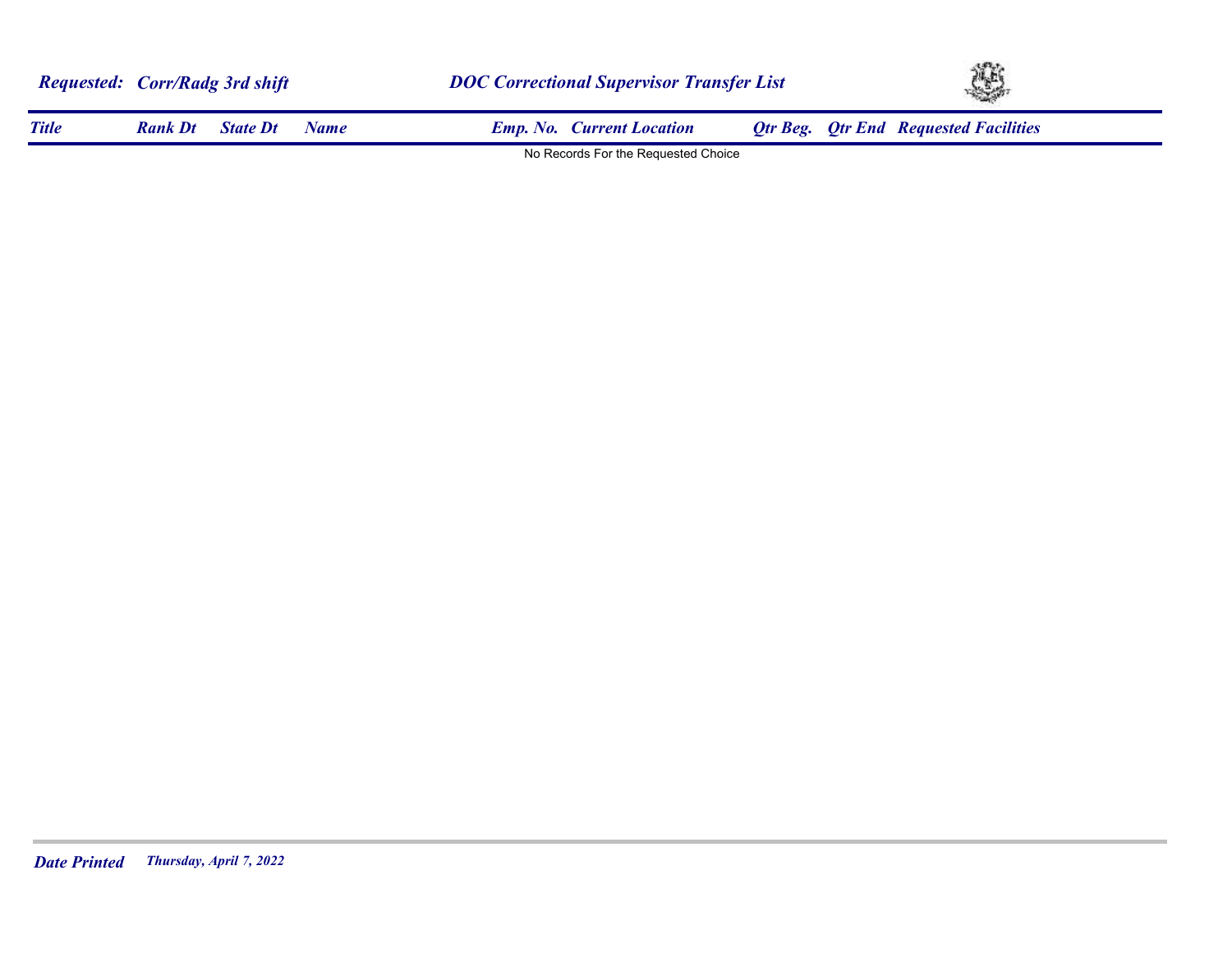# *Requested: CTU South 1st Shift DOC Correctional Supervisor Transfer List*



| <b>Title</b> | <b>Rank Dt</b> | <b>State Dt</b>       | <b>Name</b>                  |        | <b>Emp. No. Current Location</b> | <b>Qtr Beg.</b> |                     | <b>Qtr End Requested Facilities</b>                                                                                                                                                                     |
|--------------|----------------|-----------------------|------------------------------|--------|----------------------------------|-----------------|---------------------|---------------------------------------------------------------------------------------------------------------------------------------------------------------------------------------------------------|
| Captain      | 08/16/2019     | 11/12/2004 fred oneil |                              | 020671 | Willard/Cybulski 1st shift       | 7/1/2021        |                     | 12/31/2025 Willard/Cybulski 1st shift, Uconn 1st shift,<br>Uconn 2nd shift, Uconn 3rd shift, CTU South<br>1st Shift, CTU South 2nd Shift, CTU South<br>3rd Shift                                        |
| Captain      | 08/16/2019     | 01/18/2008            | Julie-Ann Stewart            | 066200 | MYI 1st shift                    | 10/1/2021       |                     | 12/31/2025 CTU South 1st Shift, Uconn 1st shift, MYI<br>1st shift, MYI 2nd shift                                                                                                                        |
| Captain      | 10/11/2019     | 11/10/2006            | Brane Blackstock             | 049269 | Cheshire 1st shift               |                 |                     | 7/1/2021 12/31/2025 MYI 1st shift, Hartford 1st shift,<br>Willard/Cybulski 1st shift, CTU South 1st<br>Shift, Uconn 1st shift                                                                           |
| Captain      | 11/22/2019     |                       | 04/25/2008 Deborah Charron   | 069821 | Robinson 1st shift               |                 | 1/1/2021 12/31/2025 | Robinson 2nd shift, Uconn 1st shift, MYI 1st<br>shift, CTU South 1st Shift, York 1st shift,<br>Brooklyn 1st shift                                                                                       |
| Captain      | 06/19/2020     | 02/20/2004            | Michael Masse                | 005978 | McDgll/Wlkr 1st shift            |                 |                     | 1/1/2022 12/31/2030 Robinson 1st shift, Willard/Cybulski 1st shift,<br>Uconn 1st shift, CTU South 1st Shift,<br>Robinson 3rd shift, Willard/Cybulski 3rd shift,<br>Uconn 3rd shift, CTU South 3rd Shift |
| Lieutenant   | 05/16/2014     |                       | 10/15/2004 Peter Shook       | 587917 | Bridgeport 1st shift             |                 |                     | 10/1/2021 12/31/2025 MYI 3rd shift, CTU South 1st Shift,<br>Willard/Cybulski 1st shift, Cheshire 1st shift,<br>MYI 1st shift                                                                            |
| Lieutenant   | 07/25/2014     | 08/22/2003            | John McCormack               | 869689 | CTU South 3rd Shift              |                 |                     | 4/1/2020 12/31/2025 CTU South 1st Shift, Willard/Cybulski 1st<br>shift, Uconn 1st shift, Uconn 3rd shift,<br>Cheshire 1st shift, MYI 1st shift, Hartford 1st<br>shift                                   |
| Lieutenant   | 07/25/2014     |                       | 08/20/2004 Terrence Randolph | 013298 | Hartford 1st shift               |                 |                     | 10/1/2021 12/31/2025 Uconn 1st shift, Uconn 2nd shift, Uconn 3rd<br>shift, CTU South 1st Shift, CTU South 2nd<br>Shift, CTU South 3rd Shift                                                             |
| Lieutenant   | 10/31/2014     | 11/10/2006            | Jason Miranda                | 049392 | Bridgeport 1st shift             |                 |                     | 1/1/2022 12/31/2030 CTU South 1st Shift, CTU South 2nd Shift                                                                                                                                            |
| Lieutenant   | 06/12/2015     | 10/31/2003            | Brian LaPila                 | 000904 | Cheshire 1st shift               | 1/1/2020        |                     | 12/31/2025 CTU South 1st Shift, CTU South 3rd Shift                                                                                                                                                     |
| Lieutenant   | 07/24/2015     | 02/20/2004            | Gary Gray                    | 005999 | MYI 1st shift                    |                 |                     | 1/1/2022 12/31/2030 CTU South 1st Shift, CTU South 3rd Shift,<br>Uconn 1st shift, Uconn 3rd shift                                                                                                       |
| Lieutenant   | 07/24/2015     | 04/25/2009            | Ian McMahon                  | 069924 | Cheshire 1st shift               | 7/1/2020        |                     | 12/31/2025 MYI 1st shift, Uconn 1st shift, CTU South 1st<br>Shift                                                                                                                                       |
| Lieutenant   | 03/31/2017     |                       | 11/10/2006 Erin Darling      | 049330 | Cheshire 3rd shift               |                 |                     | 10/1/2020 12/31/2025 CTU South 1st Shift, CTU South 2nd Shift,<br>CTU South 3rd Shift, MYI 2nd shift, MYI 3rd<br>shift, Uconn 1st shift, Uconn 2nd shift,<br>Uconn 3rd shift                            |
| Lieutenant   | 11/10/2017     |                       | 11/10/2006 Stephen Cross     | 049324 | Cheshire 3rd shift               | 7/1/2021        |                     | 12/31/2025 MYI 1st shift, MYI 3rd shift, CTU South 3rd<br>Shift, CTU South 1st Shift                                                                                                                    |
| Lieutenant   | 07/06/2018     | 12/19/2008            | Christopher Robson           | 081804 | Hartford 1st shift               |                 |                     | 4/1/2022 12/31/2025 MYI 1st shift, Cheshire 1st shift, CTU South<br>1st Shift, Uconn 1st shift, Willard/Cybulski<br>1st shift                                                                           |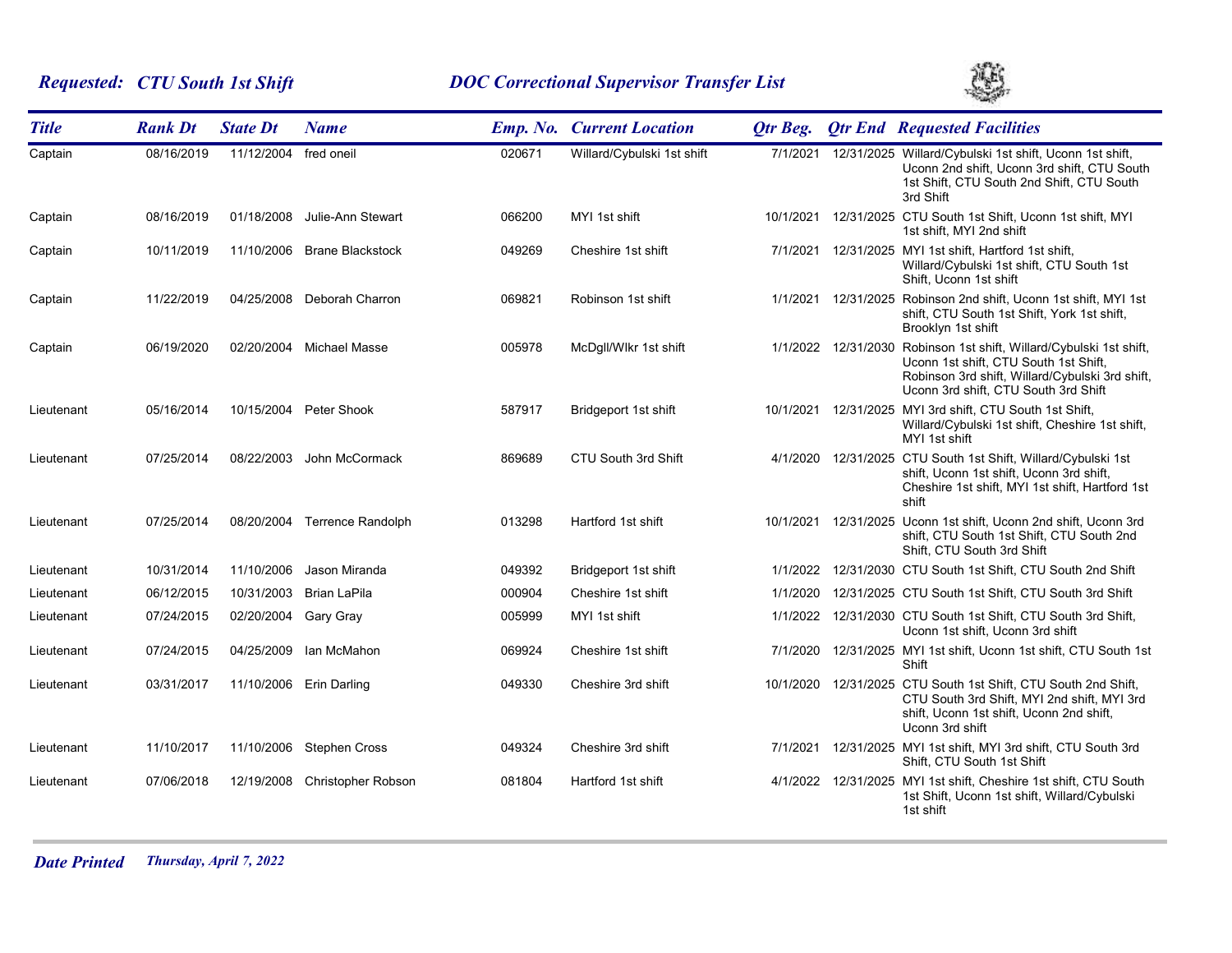# *Requested: CTU South 1st Shift DOC Correctional Supervisor Transfer List*



| <b>Title</b> | <b>Rank Dt</b> | <b>State Dt</b> | <b>Name</b>                 |        | <b>Emp. No. Current Location</b> | Otr Beg.  |                     | <b>Qtr End Requested Facilities</b>                                                                                                                                                                                                                            |
|--------------|----------------|-----------------|-----------------------------|--------|----------------------------------|-----------|---------------------|----------------------------------------------------------------------------------------------------------------------------------------------------------------------------------------------------------------------------------------------------------------|
| Lieutenant   | 08/17/2018     | 11/10/2006      | Michael Jasion              | 049264 | Hartford 1st shift               | 10/1/2021 |                     | 12/31/2025 Uconn 1st shift, Uconn 3rd shift, Robinson<br>1st shift, Willard/Cybulski 1st shift, CTU<br>South 1st Shift, CTU South 3rd Shift,<br>Brooklyn 1st shift                                                                                             |
| Lieutenant   | 10/12/2018     | 12/17/2010      | John McCormack              | 109068 | Corr/Radg 1st shift              |           |                     | 1/1/2021 12/31/2025 Cheshire 1st shift, MYI 1st shift, CTU South<br>1st Shift, Uconn 1st shift, Hartford 1st shift                                                                                                                                             |
| Lieutenant   | 06/07/2019     |                 | 12/02/2011 Terence Palmer   | 124227 | Osborn 1st shift                 |           |                     | 10/1/2021 12/31/2025 Uconn 1st shift, CTU South 1st Shift, MYI<br>1st shift, Willard/Cybulski 1st shift, Robinson<br>1st shift                                                                                                                                 |
| Lieutenant   | 06/07/2019     |                 | 02/07/2014 Kristal Mapp     | 159459 | CTU South 2nd Shift              |           |                     | 1/1/2020 12/31/2025 CTU South 1st Shift                                                                                                                                                                                                                        |
| Lieutenant   | 09/13/2019     | 06/22/2007      | Eduardo Araujo              | 057465 | Bridgeport 2nd shift             |           |                     | 4/1/2020 12/31/2025 Bridgeport 1st shift, Bridgeport 3rd shift,<br>Cheshire 1st shift, New Haven 1st shift, CTU<br>South 1st Shift, CTU South 3rd Shift, MYI<br>1st shift                                                                                      |
| Lieutenant   | 09/13/2019     | 06/22/2007      | Jason Ramos                 | 874859 | Garner 2nd shift                 |           | 1/1/2022 12/31/2030 | Cheshire 2nd shift, Cheshire 3rd shift, MYI<br>2nd shift, MYI 3rd shift, CTU South 1st Shift,<br>CTU South 2nd Shift, CTU South 3rd Shift                                                                                                                      |
| Lieutenant   | 09/13/2019     |                 | 09/10/2010 Madeline Herrera | 104672 | Garner 1st shift                 |           | 4/1/2021 12/31/2025 | Bridgeport 1st shift, Bridgeport 3rd shift,<br>CTU South 1st Shift, CTU South 2nd Shift,<br>CTU South 3rd Shift                                                                                                                                                |
| Lieutenant   | 10/25/2019     | 04/25/2008      | Joshua Whitted              | 018514 | Cheshire 2nd shift               |           |                     | 7/1/2020 12/31/2025 Cheshire 1st shift, MYI 1st shift, Hartford 1st<br>shift, CTU South 1st Shift, CTU South 2nd<br>Shift, Uconn 1st shift, Uconn 2nd shift,<br>Uconn 3rd shift                                                                                |
| Lieutenant   | 12/06/2019     | 07/06/2006      | Decardo Owen                | 041602 | Cheshire 1st shift               |           |                     | 7/1/2021 12/25/2025 MYI 1st shift, MYI 2nd shift, CTU South 1st<br>Shift, CTU South 2nd Shift                                                                                                                                                                  |
| Lieutenant   | 03/13/2020     |                 | 08/09/2013 Ashley Ortiz     | 009473 | Cheshire 3rd shift               |           |                     | 10/1/2020 12/31/2025 Hartford 1st shift, Willard/Cybulski 1st shift,<br>Osborn 1st shift, Robinson 1st shift,<br>Cheshire 1st shift, MYI 1st shift, CTU South<br>1st Shift                                                                                     |
| Lieutenant   | 05/09/2020     | 12/19/2008      | caballero Michelle          | 081706 | Garner 1st shift                 |           |                     | 7/1/2021 12/25/2025 MYI 1st shift, Cheshire 1st shift, CTU South<br>1st Shift, CTU South 3rd Shift                                                                                                                                                             |
| Lieutenant   | 07/03/2020     | 10/04/2013      | Adam Hinckley               | 154195 | McDgll/Wlkr 3rd shift            | 4/1/2021  |                     | 12/25/2025 McDgll/Wlkr 1st shift, Robinson 1st shift,<br>Robinson 3rd shift, Willard/Cybulski 1st shift,<br>Willard/Cybulski 3rd shift, Robinson 2nd<br>shift, Willard/Cybulski 2nd shift, CTU South<br>1st Shift, CTU South 2nd Shift, CTU South<br>3rd Shift |
| Lieutenant   | 12/18/2021     |                 | 06/14/2013 Daniel Grady     | 145297 | Bridgeport 2nd shift             |           |                     | 4/1/2022 12/31/2025 Bridgeport 1st shift, New Haven 1st shift,<br>Cheshire 1st shift, CTU South 1st Shift, CTU<br>South 2nd Shift, CTU South 3rd Shift,<br>Hartford 1st shift, MYI 1st shift                                                                   |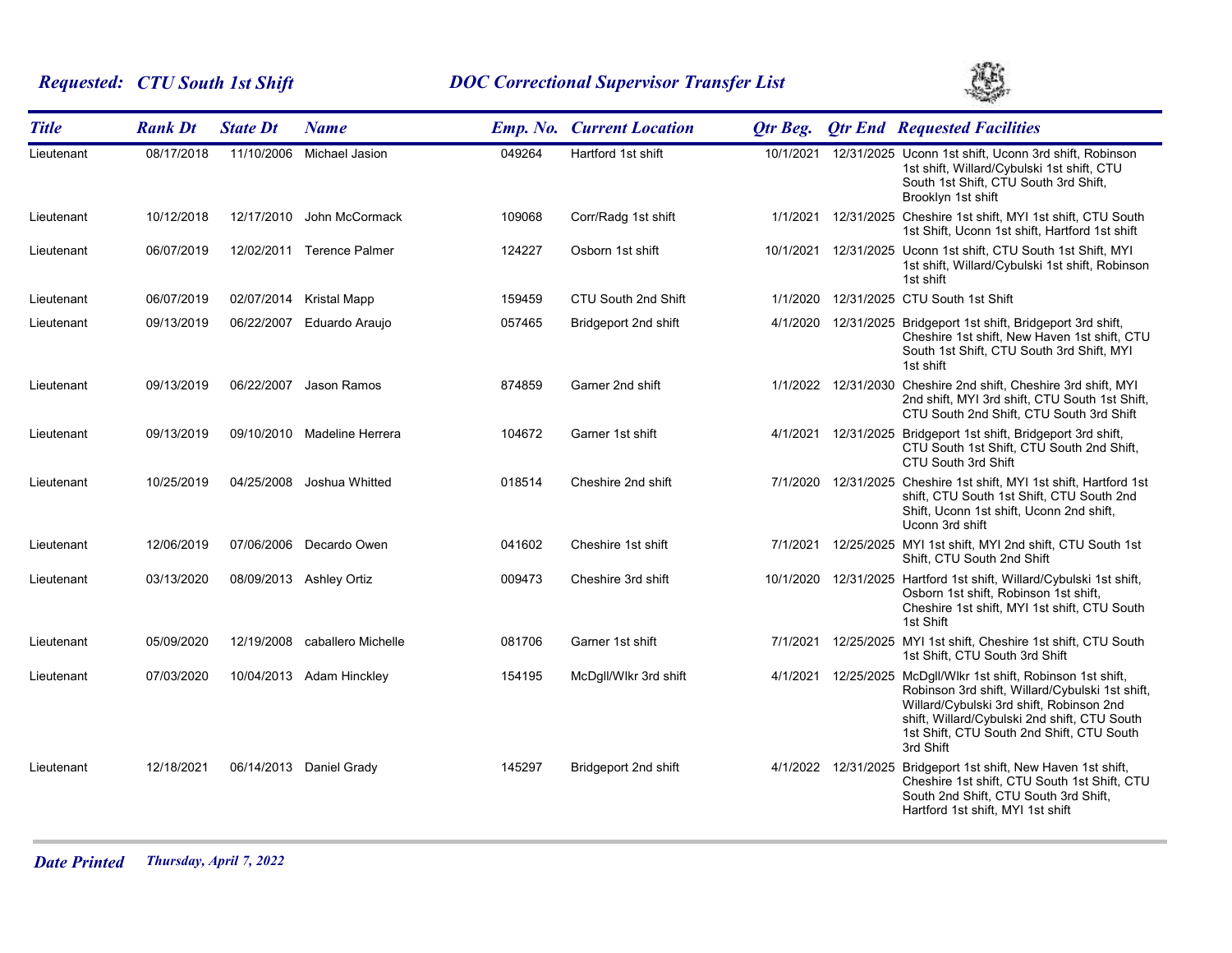|              | <b>Requested: CTU South 1st Shift</b> |                 |             |                                  | <b>DOC Correctional Supervisor Transfer List</b> |                                              |  |
|--------------|---------------------------------------|-----------------|-------------|----------------------------------|--------------------------------------------------|----------------------------------------------|--|
| <b>Title</b> | <b>Rank Dt</b>                        | <b>State Dt</b> | <b>Name</b> | <b>Emp. No. Current Location</b> |                                                  | <b>Otr Beg.</b> Otr End Requested Facilities |  |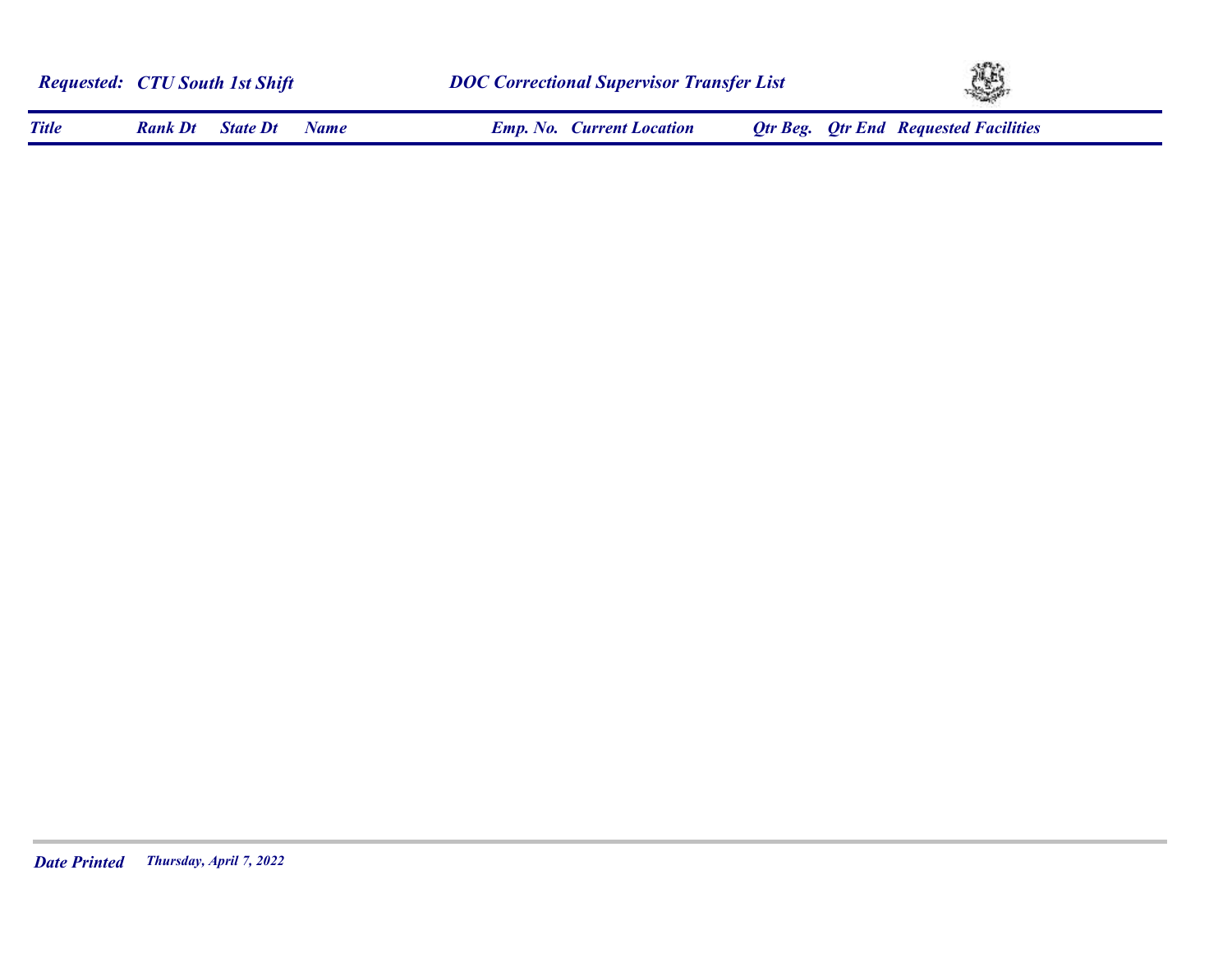# *Requested: CTU South 2nd Shift DOC Correctional Supervisor Transfer List*



| <b>Title</b> | <b>Rank Dt</b> | <b>State Dt</b>       | <b>Name</b>                  |        | <b>Emp. No. Current Location</b> | Otr Beg. |                     | <b>Qtr End Requested Facilities</b>                                                                                                                                                                                                                            |
|--------------|----------------|-----------------------|------------------------------|--------|----------------------------------|----------|---------------------|----------------------------------------------------------------------------------------------------------------------------------------------------------------------------------------------------------------------------------------------------------------|
| Captain      | 08/16/2019     | 11/12/2004 fred oneil |                              | 020671 | Willard/Cybulski 1st shift       | 7/1/2021 |                     | 12/31/2025 Willard/Cybulski 1st shift, Uconn 1st shift,<br>Uconn 2nd shift, Uconn 3rd shift, CTU South<br>1st Shift, CTU South 2nd Shift, CTU South<br>3rd Shift                                                                                               |
| Lieutenant   | 07/25/2014     |                       | 08/20/2004 Terrence Randolph | 013298 | Hartford 1st shift               |          |                     | 10/1/2021  12/31/2025  Uconn 1st shift, Uconn 2nd shift, Uconn 3rd<br>shift, CTU South 1st Shift, CTU South 2nd<br>Shift, CTU South 3rd Shift                                                                                                                  |
| Lieutenant   | 07/25/2014     |                       | 09/01/2006 Jaroslav Marac    | 045217 | Hartford 2nd shift               |          |                     | 4/1/2018 12/31/2025 Uconn 2nd shift, Uconn 3rd shift, CTU South<br>2nd Shift                                                                                                                                                                                   |
| Lieutenant   | 10/31/2014     | 11/10/2006            | Jason Miranda                | 049392 | Bridgeport 1st shift             | 1/1/2022 |                     | 12/31/2030 CTU South 1st Shift, CTU South 2nd Shift                                                                                                                                                                                                            |
| Lieutenant   | 03/31/2017     | 11/10/2006            | <b>Erin Darling</b>          | 049330 | Cheshire 3rd shift               |          |                     | 10/1/2020 12/31/2025 CTU South 1st Shift, CTU South 2nd Shift,<br>CTU South 3rd Shift, MYI 2nd shift, MYI 3rd<br>shift, Uconn 1st shift, Uconn 2nd shift,<br>Uconn 3rd shift                                                                                   |
| Lieutenant   | 06/07/2019     | 12/02/2011            | <b>Benjy Nichols</b>         | 124262 | Corr/Radg 2nd shift              |          |                     | 1/1/2022 12/31/2030 York 2nd shift, Brooklyn 1st shift, Brooklyn<br>2nd shift, Brooklyn 3rd shift, CTU South 2nd<br>Shift, New Haven 1st shift                                                                                                                 |
| Lieutenant   | 06/07/2019     |                       | 12/13/2013 Camelia Daniels   | 156791 | Corr/Radg 2nd shift              |          |                     | 1/1/2022 12/31/2030 Brooklyn 2nd shift, York 2nd shift, York 3rd<br>shift, Uconn 2nd shift, CTU South 2nd Shift                                                                                                                                                |
| Lieutenant   | 09/13/2019     | 06/22/2007            | Jason Ramos                  | 874859 | Garner 2nd shift                 |          |                     | 1/1/2022 12/31/2030 Cheshire 2nd shift, Cheshire 3rd shift, MYI<br>2nd shift, MYI 3rd shift, CTU South 1st Shift,<br>CTU South 2nd Shift, CTU South 3rd Shift                                                                                                  |
| Lieutenant   | 09/13/2019     | 09/10/2010            | Madeline Herrera             | 104672 | Garner 1st shift                 |          |                     | 4/1/2021 12/31/2025 Bridgeport 1st shift, Bridgeport 3rd shift,<br>CTU South 1st Shift, CTU South 2nd Shift,<br>CTU South 3rd Shift                                                                                                                            |
| Lieutenant   | 10/25/2019     | 04/25/2008            | Joshua Whitted               | 018514 | Cheshire 2nd shift               |          | 7/1/2020 12/31/2025 | Cheshire 1st shift, MYI 1st shift, Hartford 1st<br>shift, CTU South 1st Shift, CTU South 2nd<br>Shift, Uconn 1st shift, Uconn 2nd shift,<br>Uconn 3rd shift                                                                                                    |
| Lieutenant   | 12/06/2019     |                       | 07/06/2006 Decardo Owen      | 041602 | Cheshire 1st shift               | 7/1/2021 |                     | 12/25/2025 MYI 1st shift, MYI 2nd shift, CTU South 1st<br>Shift, CTU South 2nd Shift                                                                                                                                                                           |
| Lieutenant   | 07/03/2020     |                       | 10/04/2013 Adam Hinckley     | 154195 | McDgll/Wlkr 3rd shift            | 4/1/2021 |                     | 12/25/2025 McDgll/Wikr 1st shift, Robinson 1st shift,<br>Robinson 3rd shift, Willard/Cybulski 1st shift,<br>Willard/Cybulski 3rd shift, Robinson 2nd<br>shift, Willard/Cybulski 2nd shift, CTU South<br>1st Shift, CTU South 2nd Shift, CTU South<br>3rd Shift |
| Lieutenant   | 12/18/2021     |                       | 06/14/2013 Daniel Grady      | 145297 | Bridgeport 2nd shift             |          |                     | 4/1/2022 12/31/2025 Bridgeport 1st shift, New Haven 1st shift,<br>Cheshire 1st shift, CTU South 1st Shift, CTU<br>South 2nd Shift, CTU South 3rd Shift,<br>Hartford 1st shift, MYI 1st shift                                                                   |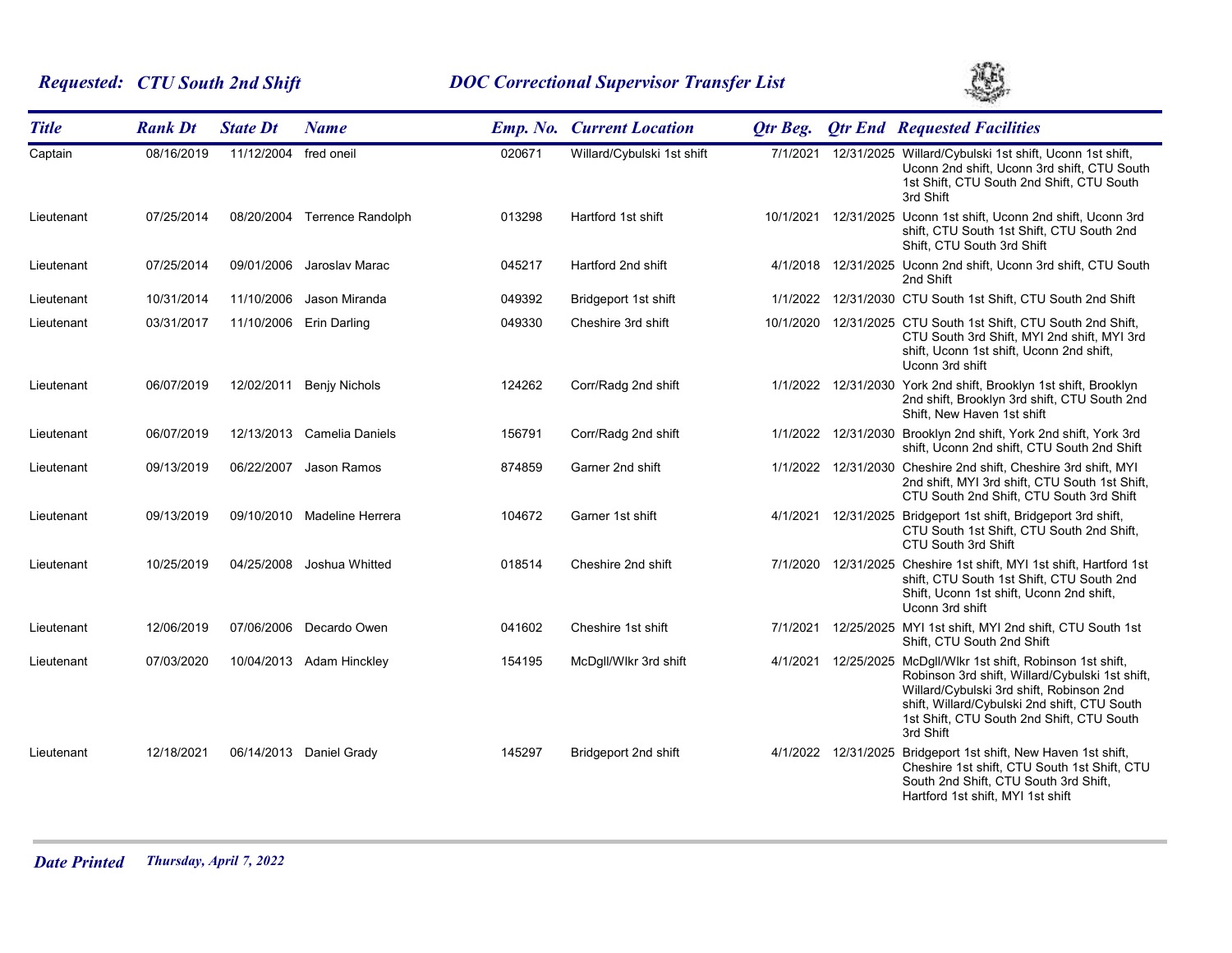# *Requested: CTU South 3rd Shift DOC Correctional Supervisor Transfer List*



| <b>Title</b> | <b>Rank Dt</b> | <b>State Dt</b> | <b>Name</b>                  |        | <b>Emp. No. Current Location</b> | <b>Qtr Beg.</b> |                     | <b>Qtr End Requested Facilities</b>                                                                                                                                                                                                                            |
|--------------|----------------|-----------------|------------------------------|--------|----------------------------------|-----------------|---------------------|----------------------------------------------------------------------------------------------------------------------------------------------------------------------------------------------------------------------------------------------------------------|
| Captain      | 08/16/2019     | 11/12/2004      | fred oneil                   | 020671 | Willard/Cybulski 1st shift       | 7/1/2021        |                     | 12/31/2025 Willard/Cybulski 1st shift, Uconn 1st shift,<br>Uconn 2nd shift, Uconn 3rd shift, CTU South<br>1st Shift, CTU South 2nd Shift, CTU South<br>3rd Shift                                                                                               |
| Captain      | 06/19/2020     |                 | 02/20/2004 Michael Masse     | 005978 | McDgll/Wlkr 1st shift            |                 | 1/1/2022 12/31/2030 | Robinson 1st shift, Willard/Cybulski 1st shift,<br>Uconn 1st shift, CTU South 1st Shift,<br>Robinson 3rd shift, Willard/Cybulski 3rd shift,<br>Uconn 3rd shift, CTU South 3rd Shift                                                                            |
| Lieutenant   | 07/25/2014     |                 | 08/20/2004 Terrence Randolph | 013298 | Hartford 1st shift               | 10/1/2021       |                     | 12/31/2025 Uconn 1st shift, Uconn 2nd shift, Uconn 3rd<br>shift, CTU South 1st Shift, CTU South 2nd<br>Shift, CTU South 3rd Shift                                                                                                                              |
| Lieutenant   | 06/12/2015     |                 | 10/31/2003 Brian LaPila      | 000904 | Cheshire 1st shift               | 1/1/2020        |                     | 12/31/2025 CTU South 1st Shift, CTU South 3rd Shift                                                                                                                                                                                                            |
| Lieutenant   | 07/24/2015     | 02/20/2004      | Gary Gray                    | 005999 | MYI 1st shift                    | 1/1/2022        |                     | 12/31/2030 CTU South 1st Shift, CTU South 3rd Shift,<br>Uconn 1st shift, Uconn 3rd shift                                                                                                                                                                       |
| Lieutenant   | 03/31/2017     |                 | 11/10/2006 Erin Darling      | 049330 | Cheshire 3rd shift               | 10/1/2020       |                     | 12/31/2025 CTU South 1st Shift, CTU South 2nd Shift,<br>CTU South 3rd Shift, MYI 2nd shift, MYI 3rd<br>shift, Uconn 1st shift, Uconn 2nd shift,<br>Uconn 3rd shift                                                                                             |
| Lieutenant   | 11/10/2017     |                 | 11/10/2006 Stephen Cross     | 049324 | Cheshire 3rd shift               | 7/1/2021        |                     | 12/31/2025 MYI 1st shift, MYI 3rd shift, CTU South 3rd<br>Shift, CTU South 1st Shift                                                                                                                                                                           |
| Lieutenant   | 08/17/2018     |                 | 11/10/2006 Michael Jasion    | 049264 | Hartford 1st shift               | 10/1/2021       |                     | 12/31/2025 Uconn 1st shift, Uconn 3rd shift, Robinson<br>1st shift, Willard/Cybulski 1st shift, CTU<br>South 1st Shift, CTU South 3rd Shift,<br>Brooklyn 1st shift                                                                                             |
| Lieutenant   | 09/13/2019     |                 | 06/22/2007 Eduardo Araujo    | 057465 | Bridgeport 2nd shift             |                 |                     | 4/1/2020 12/31/2025 Bridgeport 1st shift, Bridgeport 3rd shift,<br>Cheshire 1st shift, New Haven 1st shift, CTU<br>South 1st Shift, CTU South 3rd Shift, MYI<br>1st shift                                                                                      |
| Lieutenant   | 09/13/2019     | 06/22/2007      | Jason Ramos                  | 874859 | Garner 2nd shift                 |                 |                     | 1/1/2022 12/31/2030 Cheshire 2nd shift, Cheshire 3rd shift, MYI<br>2nd shift, MYI 3rd shift, CTU South 1st Shift,<br>CTU South 2nd Shift, CTU South 3rd Shift                                                                                                  |
| Lieutenant   | 09/13/2019     |                 | 09/10/2010 Madeline Herrera  | 104672 | Garner 1st shift                 | 4/1/2021        |                     | 12/31/2025 Bridgeport 1st shift, Bridgeport 3rd shift,<br>CTU South 1st Shift, CTU South 2nd Shift,<br>CTU South 3rd Shift                                                                                                                                     |
| Lieutenant   | 05/09/2020     | 12/19/2008      | caballero Michelle           | 081706 | Garner 1st shift                 | 7/1/2021        |                     | 12/25/2025 MYI 1st shift, Cheshire 1st shift, CTU South<br>1st Shift, CTU South 3rd Shift                                                                                                                                                                      |
| Lieutenant   | 07/03/2020     |                 | 10/04/2013 Adam Hinckley     | 154195 | McDgll/Wlkr 3rd shift            | 4/1/2021        |                     | 12/25/2025 McDgll/Wlkr 1st shift, Robinson 1st shift,<br>Robinson 3rd shift, Willard/Cybulski 1st shift,<br>Willard/Cybulski 3rd shift, Robinson 2nd<br>shift, Willard/Cybulski 2nd shift, CTU South<br>1st Shift, CTU South 2nd Shift, CTU South<br>3rd Shift |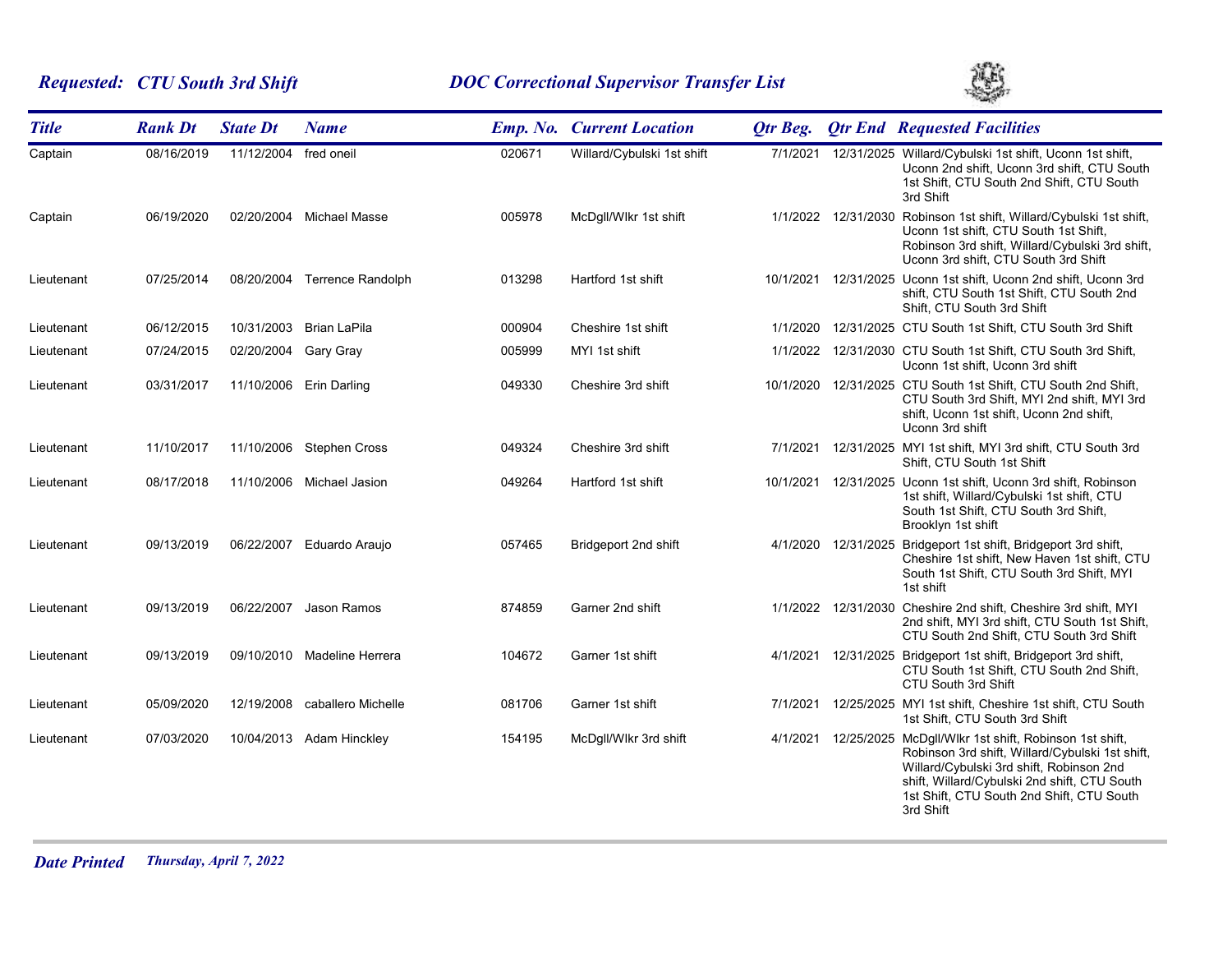| <b>Requested: CTU South 3rd Shift</b> |                |                 |                         | <b>DOC Correctional Supervisor Transfer List</b> |                                  |  | XB. |                                                                                                                                                         |
|---------------------------------------|----------------|-----------------|-------------------------|--------------------------------------------------|----------------------------------|--|-----|---------------------------------------------------------------------------------------------------------------------------------------------------------|
| <b>Title</b>                          | <b>Rank Dt</b> | <b>State Dt</b> | Name                    |                                                  | <b>Emp. No. Current Location</b> |  |     | <b>Otr Beg.</b> Otr End Requested Facilities                                                                                                            |
| Lieutenant                            | 12/18/2021     |                 | 06/14/2013 Daniel Grady | 145297                                           | Bridgeport 2nd shift             |  |     | 4/1/2022 12/31/2025 Bridgeport 1st shift, New Haven 1st shift,<br>Cheshire 1st shift, CTU South 1st Shift, CTU<br>South 2nd Shift, CTU South 3rd Shift, |

Hartford 1st shift, MYI 1st shift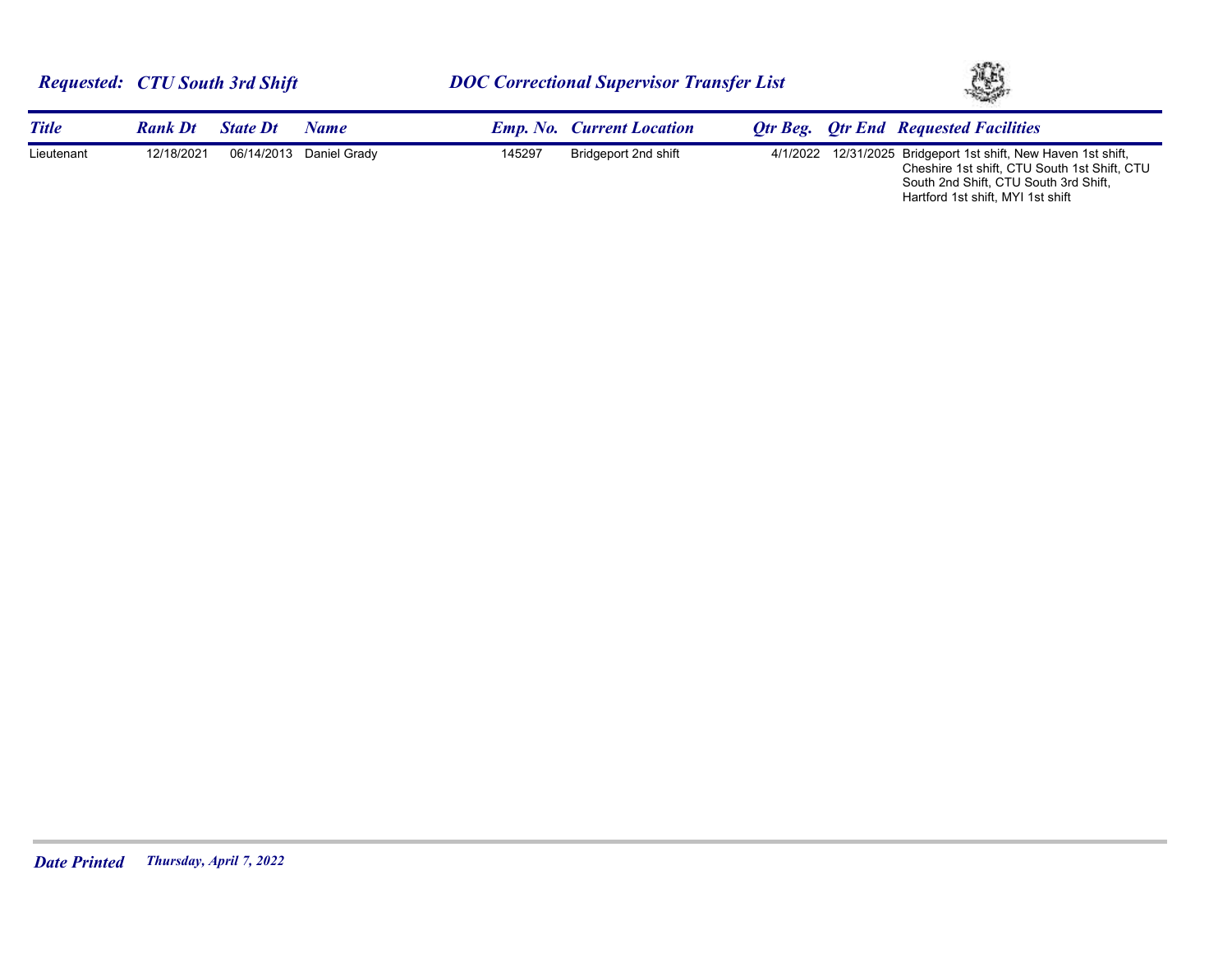# *Requested: Garner 1st shift DOC Correctional Supervisor Transfer List*



| <b>Title</b> | <b>Rank Dt</b> | <b>State Dt</b> | Name                        |        | <b>Emp. No.</b> Current Location |          | <b>Otr Beg.</b> Otr End Requested Facilities                      |
|--------------|----------------|-----------------|-----------------------------|--------|----------------------------------|----------|-------------------------------------------------------------------|
| Captain      | 08/16/2019     | 08/14/2009      | Ramon Gordis                | 087966 | Garner 1st shift                 | 7/1/2021 | 12/25/2025 MYI 1st shift, Cheshire 1st shift, Garner 1st<br>shift |
| Captain      | 04/24/2020     |                 | 09/28/2007 Chris Porylo     | 063276 | Corr/Radg 1st shift              | 7/1/2021 | 12/31/2025 Hartford 1st shift, Garner 1st shift                   |
| Captain      | 07/03/2020     |                 | 09/01/2006 Shawanda Jackson | 045199 | Garner 1st shift                 | 4/1/2021 | 12/31/2025 Garner 1st shift, Cheshire 1st shift, MYI 1st<br>shift |
| Lieutenant   | 11/22/2019     | 03/13/2009      | <b>Matthew Finkle</b>       | 084735 | Garner 3rd shift                 |          | 4/1/2022 12/31/2025 Garner 1st shift                              |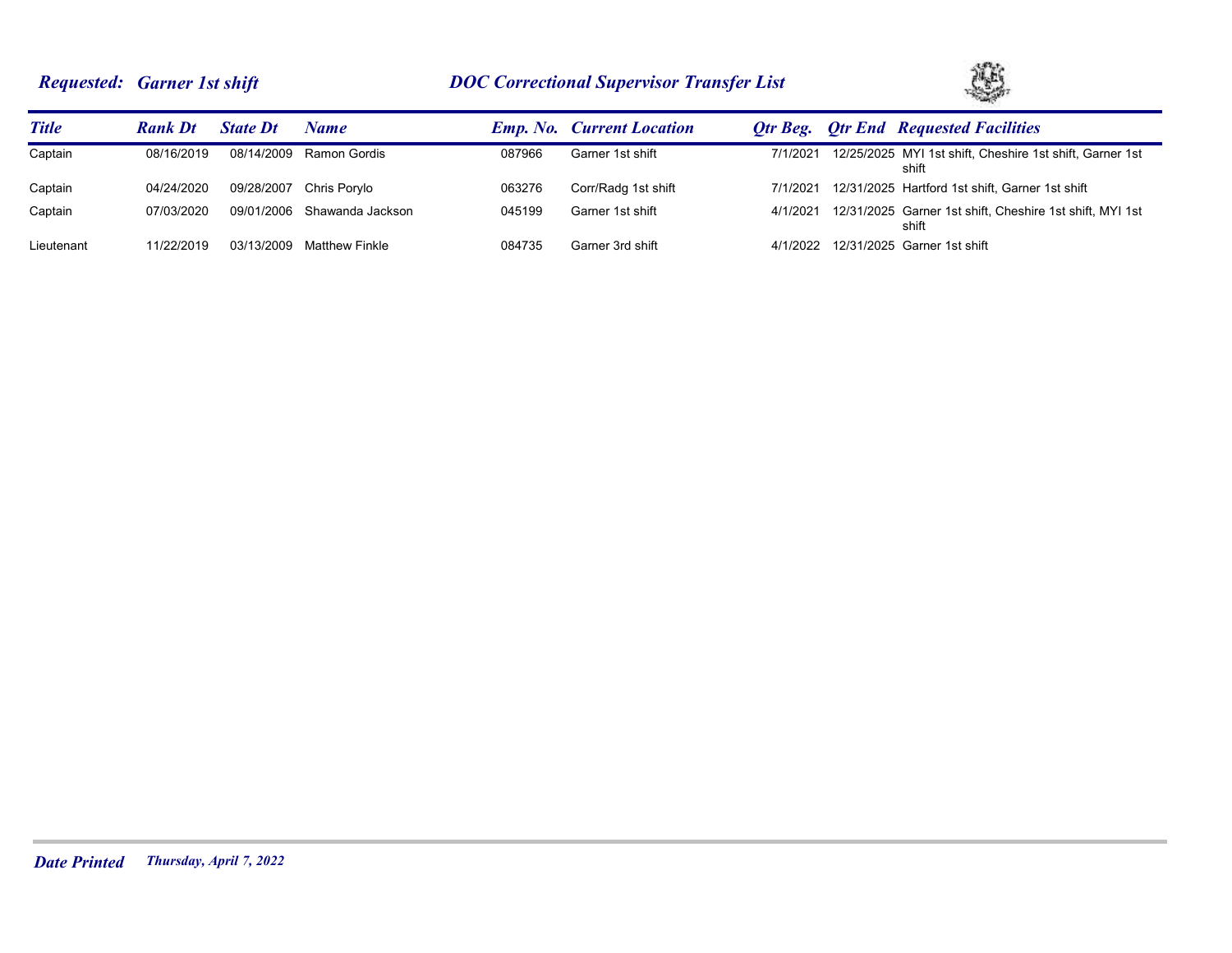|              | <b>Requested: Garner 2nd shift</b> |                 |             | <b>DOC Correctional Supervisor Transfer List</b> |                                     |  | YS. |                                              |  |
|--------------|------------------------------------|-----------------|-------------|--------------------------------------------------|-------------------------------------|--|-----|----------------------------------------------|--|
| <b>Title</b> | <b>Rank Dt</b>                     | <b>State Dt</b> | <b>Name</b> |                                                  | <b>Emp. No. Current Location</b>    |  |     | <b>Otr Beg.</b> Otr End Requested Facilities |  |
|              |                                    |                 |             |                                                  | No Records For the Requested Choice |  |     |                                              |  |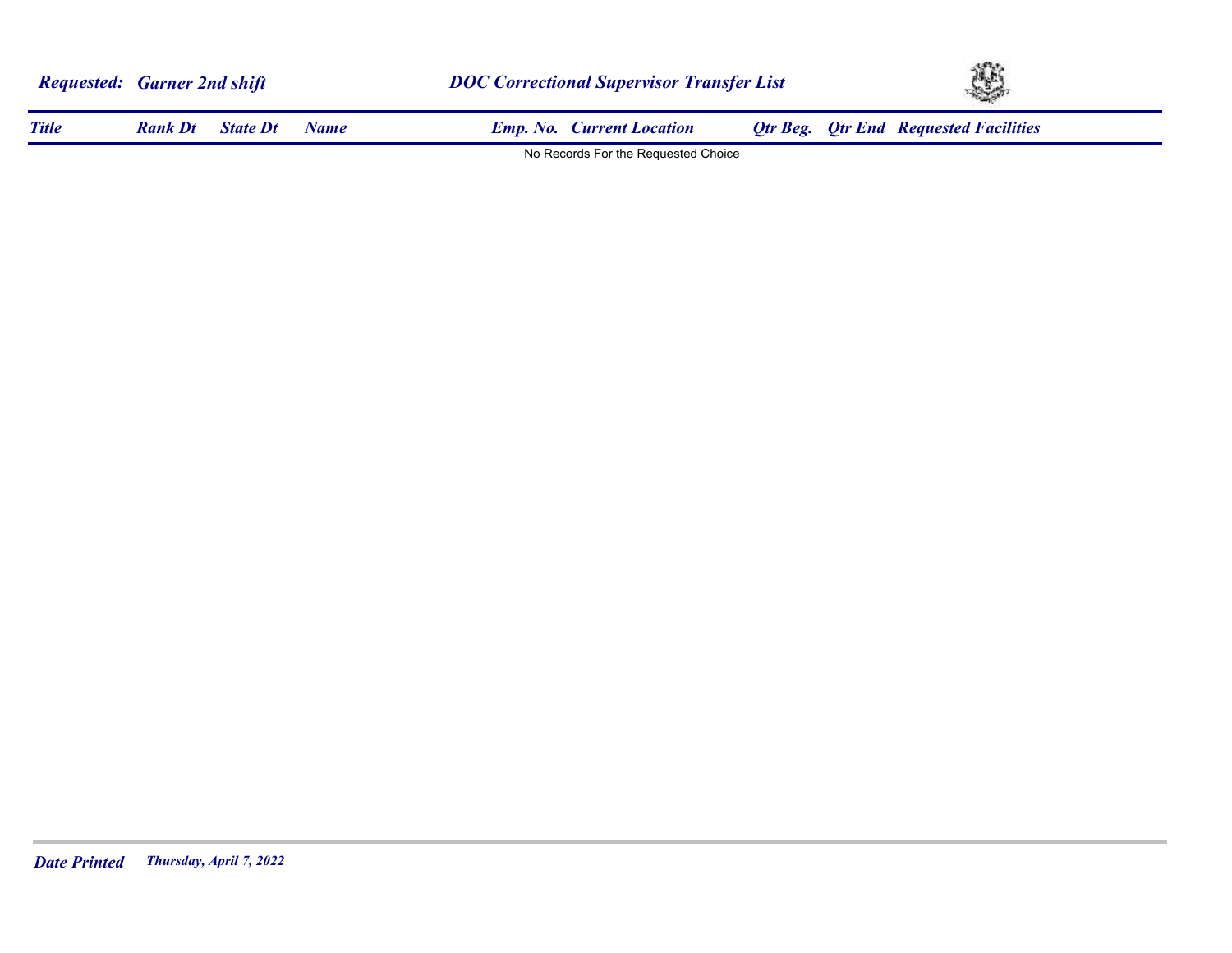|              | <b>Requested: Garner 3rd shift</b> |                 |      |                                     | <b>DOC Correctional Supervisor Transfer List</b> |  |                                              | 45 |  |  |
|--------------|------------------------------------|-----------------|------|-------------------------------------|--------------------------------------------------|--|----------------------------------------------|----|--|--|
| <b>Title</b> | <b>Rank Dt</b>                     | <b>State Dt</b> | Name | <b>Emp. No. Current Location</b>    |                                                  |  | <b>Qtr Beg.</b> Qtr End Requested Facilities |    |  |  |
|              |                                    |                 |      | No Records For the Requested Choice |                                                  |  |                                              |    |  |  |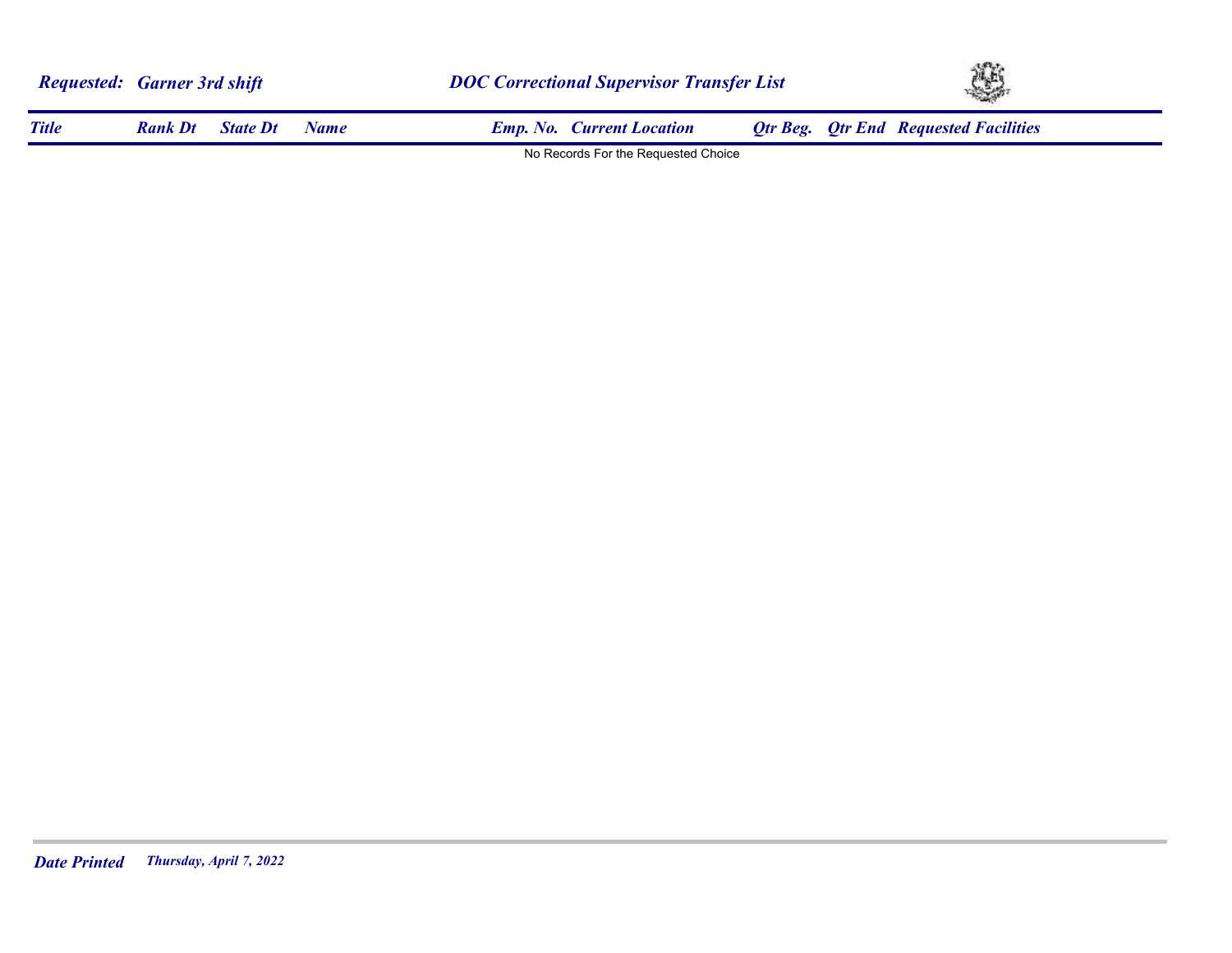# *Requested: Hartford 1st shift DOC Correctional Supervisor Transfer List*



| <b>Title</b>            | <b>Rank Dt</b> | <b>State Dt</b> | <b>Name</b>               |        | <b>Emp. No. Current Location</b> | Otr Beg.  | <b>Qtr End Requested Facilities</b>                                                                                                                                             |
|-------------------------|----------------|-----------------|---------------------------|--------|----------------------------------|-----------|---------------------------------------------------------------------------------------------------------------------------------------------------------------------------------|
| Captain                 | 08/16/2019     | 07/16/2008      | Sergio Perez              | 067943 | <b>Central Office</b>            | 4/1/2022  | 12/31/2025 Hartford 1st shift                                                                                                                                                   |
| Captain                 | 10/11/2019     | 11/10/2006      | <b>Brane Blackstock</b>   | 049269 | Cheshire 1st shift               | 7/1/2021  | 12/31/2025 MYI 1st shift, Hartford 1st shift,<br>Willard/Cybulski 1st shift, CTU South 1st<br>Shift, Uconn 1st shift                                                            |
| Captain                 | 11/08/2019     | 12/09/2005      | <b>Timothy Bellemare</b>  | 034887 | Corr/Radg 1st shift              |           | 1/1/2022 12/31/2030 McDgll/Wlkr 1st shift, Hartford 1st shift,<br>Brooklyn 1st shift, Brooklyn 2nd shift, York<br>1st shift                                                     |
| Captain                 | 04/24/2020     | 09/28/2007      | Chris Porylo              | 063276 | Corr/Radg 1st shift              | 7/1/2021  | 12/31/2025 Hartford 1st shift, Garner 1st shift                                                                                                                                 |
| Captain                 | 08/28/2020     | 10/10/2008      | Edwin Valentin            | 925209 | Osborn 1st shift                 | 4/1/2022  | 12/31/2025 Hartford 1st shift, Robinson 1st shift,<br>Willard/Cybulski 1st shift, McDgll/Wlkr 1st<br>shift                                                                      |
| Captain                 | 09/25/2020     |                 | 08/14/2009 Scott Valliere | 087749 | Hartford 2nd shift               | 4/1/2021  | 12/31/2025 Hartford 1st shift                                                                                                                                                   |
| Counselor<br>Supervisor | 08/28/2020     |                 | 11/02/2012 Eric McKenzie  | 058039 | McDgll/Wlkr 1st shift            | 4/1/2022  | 12/31/2025 Hartford 1st shift, Osborn 1st shift,<br>Willard/Cybulski 1st shift                                                                                                  |
| Lieutenant              | 07/25/2014     | 08/22/2003      | John McCormack            | 869689 | CTU South 3rd Shift              |           | 4/1/2020 12/31/2025 CTU South 1st Shift, Willard/Cybulski 1st<br>shift, Uconn 1st shift, Uconn 3rd shift,<br>Cheshire 1st shift, MYI 1st shift, Hartford 1st<br>shift           |
| Lieutenant              | 08/22/2014     | 07/18/2008      | John Dyson                | 068039 | Cheshire 1st shift               | 4/1/2021  | 12/31/2025 Uconn 1st shift, Uconn 2nd shift, Uconn 3rd<br>shift, Hartford 1st shift                                                                                             |
| Lieutenant              | 10/12/2018     | 12/17/2010      | John McCormack            | 109068 | Corr/Radg 1st shift              | 1/1/2021  | 12/31/2025 Cheshire 1st shift, MYI 1st shift, CTU South<br>1st Shift, Uconn 1st shift, Hartford 1st shift                                                                       |
| Lieutenant              | 09/13/2019     |                 | 09/10/2010 Thomas Titus   | 104597 | Corr/Radg 1st shift              | 7/1/2021  | 12/31/2025 Hartford 1st shift, Willard/Cybulski 1st shift,<br>Willard/Cybulski 2nd shift, Willard/Cybulski<br>3rd shift                                                         |
| Lieutenant              | 09/13/2019     |                 | 12/17/2010 Mario Cardona  | 109107 | McDgll/Wlkr 1st shift            | 7/1/2021  | 12/31/2025 Willard/Cybulski 1st shift, Osborn 1st shift,<br>Robinson 1st shift, Hartford 1st shift                                                                              |
| Lieutenant              | 10/25/2019     | 04/25/2008      | Joshua Whitted            | 018514 | Cheshire 2nd shift               |           | 7/1/2020 12/31/2025 Cheshire 1st shift, MYI 1st shift, Hartford 1st<br>shift, CTU South 1st Shift, CTU South 2nd<br>Shift, Uconn 1st shift, Uconn 2nd shift,<br>Uconn 3rd shift |
| Lieutenant              | 10/25/2019     |                 | 06/14/2013 Casey Ramos    | 145320 | Hartford 2nd shift               | 10/1/2020 | 12/31/2025 Hartford 1st shift, Brooklyn 1st shift,<br>Brooklyn 2nd shift                                                                                                        |
| Lieutenant              | 03/13/2020     |                 | 08/09/2013 Ashley Ortiz   | 009473 | Cheshire 3rd shift               | 10/1/2020 | 12/31/2025 Hartford 1st shift, Willard/Cybulski 1st shift,<br>Osborn 1st shift, Robinson 1st shift,<br>Cheshire 1st shift, MYI 1st shift, CTU South<br>1st Shift                |
| Lieutenant              | 03/13/2020     |                 | 04/04/2014 Lyniesha Joe   | 160950 | Hartford 2nd shift               | 1/1/2021  | 12/31/2025 Hartford 1st shift                                                                                                                                                   |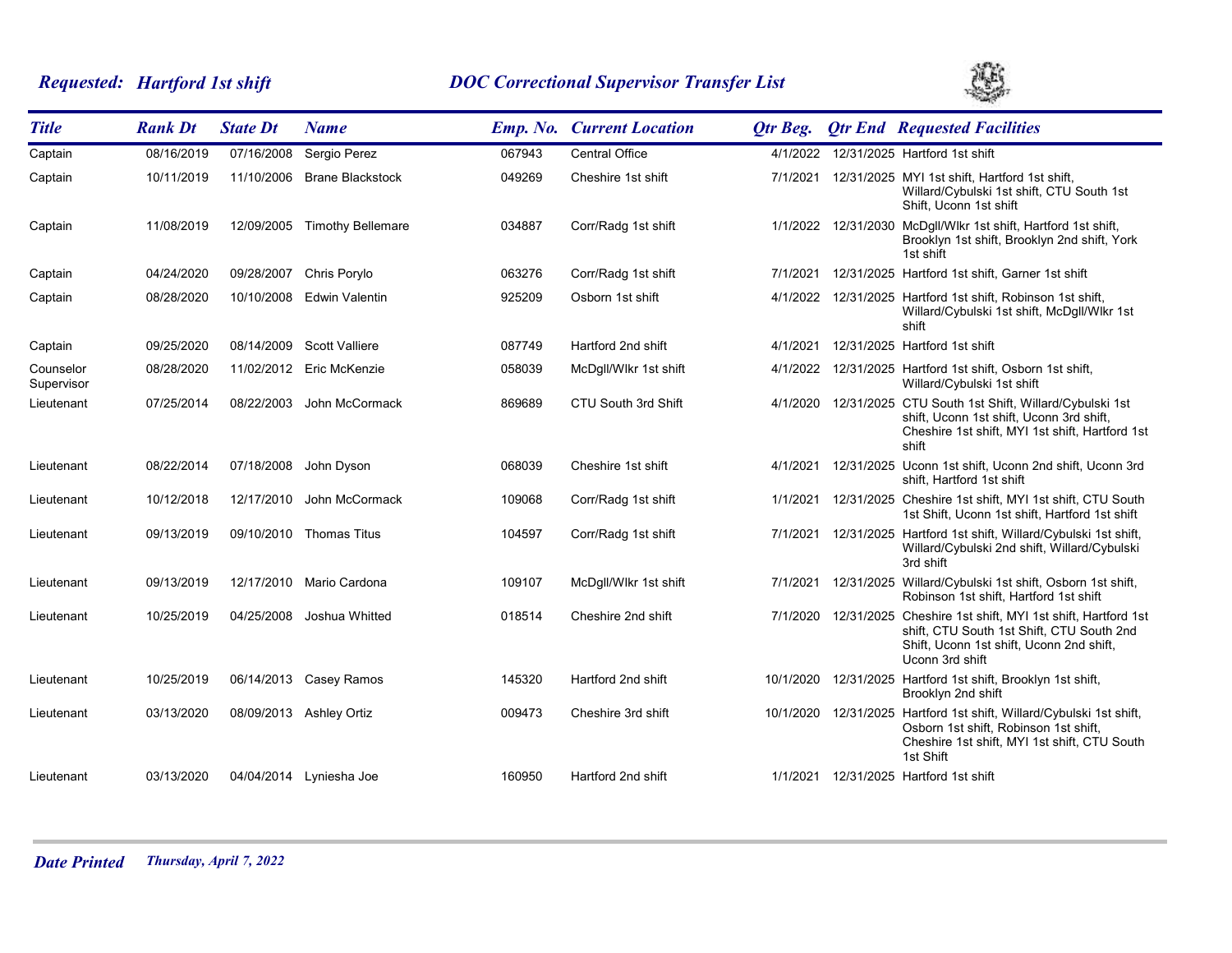# *Requested: Hartford 1st shift DOC Correctional Supervisor Transfer List*



| <b>Title</b> | <b>Rank Dt</b> | <b>State Dt</b> | Name                 |        | <b>Emp. No. Current Location</b> | Otr Beg. | <b>Otr End Requested Facilities</b>                                                                                                                                                          |
|--------------|----------------|-----------------|----------------------|--------|----------------------------------|----------|----------------------------------------------------------------------------------------------------------------------------------------------------------------------------------------------|
| Lieutenant   | 07/03/2020     | 03/06/2015      | Agnieszka Kloskowska | 174269 | Hartford 3rd shift               | 4/1/2021 | 12/31/2025 Hartford 1st shift, Hartford 2nd shift,<br>Willard/Cybulski 1st shift, Willard/Cybulski<br>2nd shift                                                                              |
| Lieutenant   | 09/25/2020     | 09/28/2007      | Jason Dunn           | 063058 | New Haven 2nd shift              |          | 1/1/2022 12/31/2030 Hartford 1st shift, Hartford 2nd shift, Hartford<br>3rd shift                                                                                                            |
| Lieutenant   | 12/18/2021     | 06/14/2013      | Daniel Gradv         | 145297 | Bridgeport 2nd shift             |          | 4/1/2022 12/31/2025 Bridgeport 1st shift, New Haven 1st shift,<br>Cheshire 1st shift, CTU South 1st Shift, CTU<br>South 2nd Shift, CTU South 3rd Shift,<br>Hartford 1st shift, MYI 1st shift |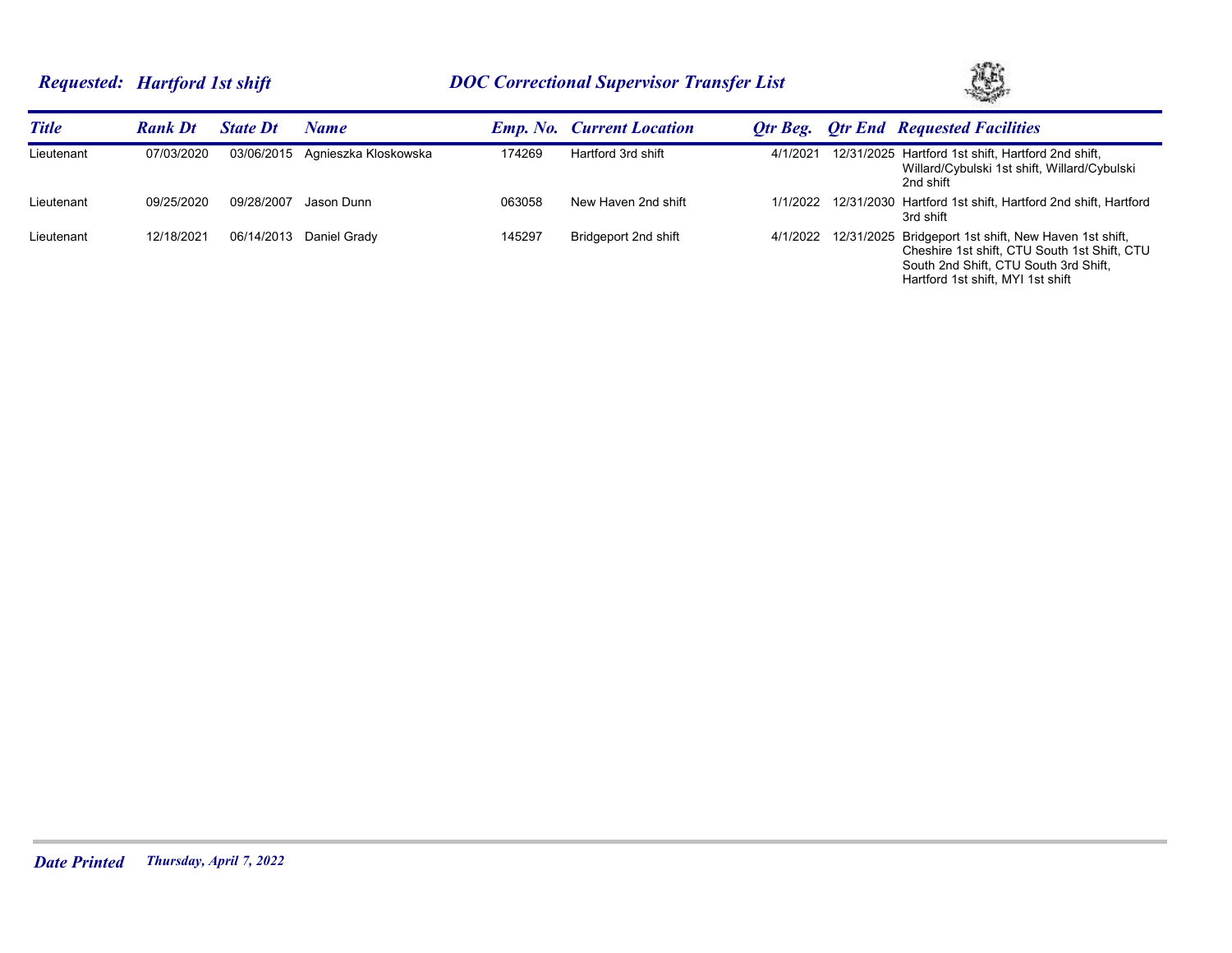# *Requested: Hartford 2nd shift DOC Correctional Supervisor Transfer List*



| <b>Title</b> | <b>Rank Dt</b> | <b>State Dt</b> | Name                            |        | <b>Emp. No. Current Location</b> |           | <b>Otr Beg.</b> Otr End Requested Facilities                                                                    |
|--------------|----------------|-----------------|---------------------------------|--------|----------------------------------|-----------|-----------------------------------------------------------------------------------------------------------------|
| Lieutenant   | 07/03/2020     |                 | 03/06/2015 Agnieszka Kloskowska | 174269 | Hartford 3rd shift               | 4/1/2021  | 12/31/2025 Hartford 1st shift, Hartford 2nd shift,<br>Willard/Cybulski 1st shift, Willard/Cybulski<br>2nd shift |
| Lieutenant   | 09/25/2020     | 09/28/2007      | Jason Dunn                      | 063058 | New Haven 2nd shift              |           | 1/1/2022 12/31/2030 Hartford 1st shift, Hartford 2nd shift, Hartford<br>3rd shift                               |
| Lieutenant   | 12/18/2020     |                 | 12/17/2010 Donald Raines        | 108982 | Hartford 3rd shift               | 10/1/2021 | 12/31/2025 Hartford 2nd shift                                                                                   |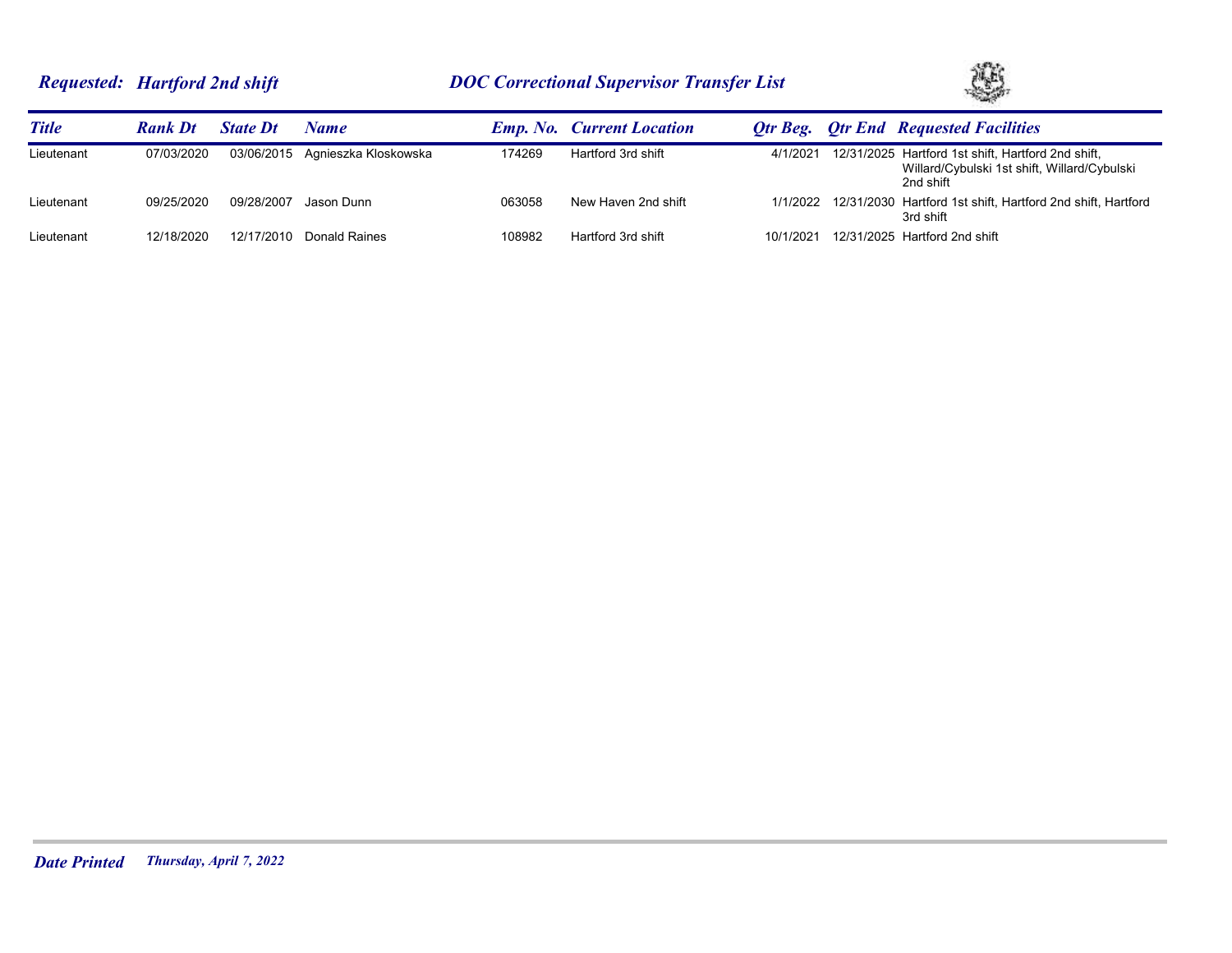| <b>Requested: Hartford 3rd shift</b> |  |  |  |
|--------------------------------------|--|--|--|
|--------------------------------------|--|--|--|



| <b>Title</b> | <b>Rank Dt</b> | <b>State Dt</b> | <b>Name</b>           |        | <b>Emp. No.</b> Current Location |          | <b>Otr Beg.</b> Otr End Requested Facilities                                      |
|--------------|----------------|-----------------|-----------------------|--------|----------------------------------|----------|-----------------------------------------------------------------------------------|
| Lieutenant   | 09/13/2019     | 01/05/2007      | Nicole Clebowicz      | 050827 | Hartford 1st shift               | 4/1/2021 | 12/31/2025 Hartford 3rd shift                                                     |
| Lieutenant   | 09/25/2020     |                 | 09/28/2007 Jason Dunn | 063058 | New Haven 2nd shift              |          | 1/1/2022 12/31/2030 Hartford 1st shift, Hartford 2nd shift, Hartford<br>3rd shift |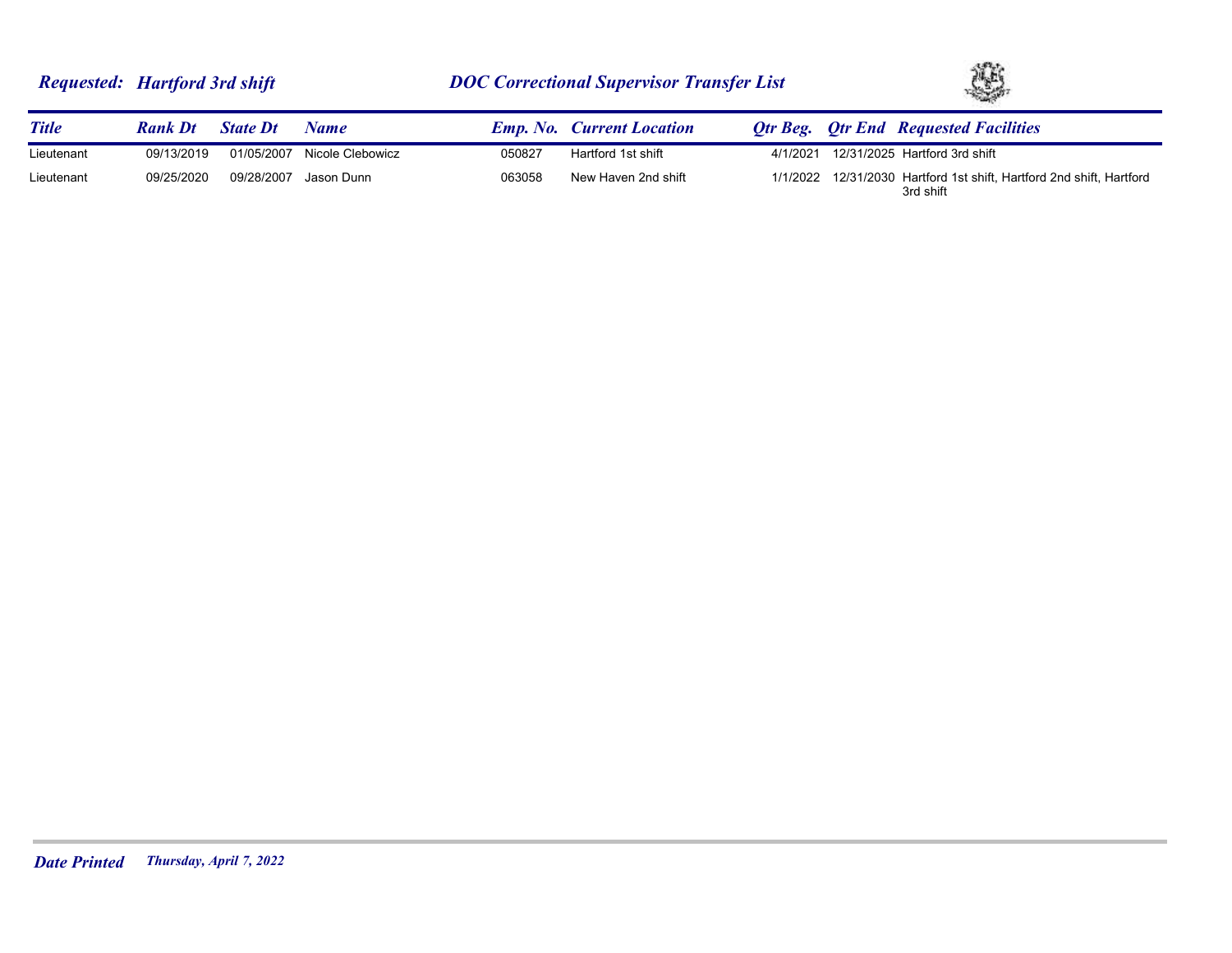# *Requested: McDgll/Wlkr 1st shift DOC Correctional Supervisor Transfer List*



| <b>Title</b> | <b>Rank Dt</b> | <b>State Dt</b> | <b>Name</b>                  |        | <b>Emp. No. Current Location</b> | Otr Beg.  |            | <b>Otr End Requested Facilities</b>                                                                                                                                                                                                                            |
|--------------|----------------|-----------------|------------------------------|--------|----------------------------------|-----------|------------|----------------------------------------------------------------------------------------------------------------------------------------------------------------------------------------------------------------------------------------------------------------|
| Captain      | 08/16/2019     | 06/20/2004      | Jeffrey Roy                  | 012922 | McDgll/Wlkr 1st shift            | 10/1/2020 |            | 12/31/2025 McDgll/Wlkr 1st shift                                                                                                                                                                                                                               |
| Captain      | 11/08/2019     | 12/09/2005      | <b>Timothy Bellemare</b>     | 034887 | Corr/Radg 1st shift              | 1/1/2022  |            | 12/31/2030 McDgll/Wlkr 1st shift, Hartford 1st shift,<br>Brooklyn 1st shift, Brooklyn 2nd shift, York<br>1st shift                                                                                                                                             |
| Captain      | 05/08/2020     | 04/25/2008      | <b>Christopher McCreary</b>  | 069840 | Hartford 3rd shift               | 7/1/2021  |            | 9/13/2019 McDgll/Wlkr 1st shift, McDgll/Wlkr 3rd shift,<br>Brooklyn 1st shift, Brooklyn 2nd shift,<br>Brooklyn 3rd shift                                                                                                                                       |
| Captain      | 08/28/2020     | 09/01/2006      | Edgar Maldonado              | 045224 | Willard/Cybulski 3rd shift       | 4/1/2021  |            | 12/25/2025 Willard/Cybulski 1st shift, Robinson 1st shift,<br>MYI 1st shift, Robinson 3rd shift,<br>McDgll/Wlkr 1st shift, Osborn 1st shift                                                                                                                    |
| Captain      | 08/28/2020     | 10/10/2008      | Edwin Valentin               | 925209 | Osborn 1st shift                 | 4/1/2022  |            | 12/31/2025 Hartford 1st shift, Robinson 1st shift,<br>Willard/Cybulski 1st shift, McDgll/Wlkr 1st<br>shift                                                                                                                                                     |
| Captain      | 05/07/2021     | 09/10/2010      | Adam Hollister               | 104819 | McDgll/Wlkr 2nd shift            | 1/1/2022  |            | 12/31/2030 McDgll/Wlkr 1st shift                                                                                                                                                                                                                               |
| Lieutenant   | 01/31/2020     | 09/10/2010      | Shawn Monette                | 104646 | McDgll/Wlkr 2nd shift            | 10/1/2020 |            | 12/31/2025 McDgll/Wlkr 1st shift, Osborn 1st shift,<br>Robinson 1st shift, Willard/Cybulski 1st shift,<br>Willard/Cybulski 2nd shift                                                                                                                           |
| Lieutenant   | 03/27/2020     |                 | 09/10/2010 Ashley Morgan     | 104799 | McDgll/Wlkr 3rd shift            | 1/1/2021  |            | 12/31/2025 McDgll/Wlkr 1st shift                                                                                                                                                                                                                               |
| Lieutenant   | 03/27/2020     |                 | 11/02/2012 Arianna Cage      | 137186 | Robinson 2nd shift               | 10/1/2020 |            | 12/31/2025 Robinson 1st shift, Willard/Cybulski 1st shift,<br>McDqll/Wlkr 1st shift                                                                                                                                                                            |
| Lieutenant   | 07/03/2020     | 08/20/2004      | <b>Scott McDonald</b>        | 013029 | McDgll/Wlkr 2nd shift            | 4/1/2021  |            | 12/25/2025 McDgll/Wlkr 1st shift, Robinson 1st shift,<br>Robinson 2nd shift, Willard/Cybulski 1st<br>shift, Willard/Cybulski 2nd shift                                                                                                                         |
| Lieutenant   | 07/03/2020     |                 | 03/23/2012 Jeremy Musa       | 127382 | McDgll/Wlkr 2nd shift            | 4/1/2021  |            | 12/25/2025 Robinson 1st shift, Robinson 2nd shift,<br>Osborn 1st shift, Osborn 2nd shift,<br>McDqll/Wlkr 1st shift                                                                                                                                             |
| Lieutenant   | 07/03/2020     |                 | 10/04/2013 Adam Hinckley     | 154195 | McDgll/Wlkr 3rd shift            | 4/1/2021  |            | 12/25/2025 McDgll/Wlkr 1st shift, Robinson 1st shift,<br>Robinson 3rd shift, Willard/Cybulski 1st shift,<br>Willard/Cybulski 3rd shift, Robinson 2nd<br>shift, Willard/Cybulski 2nd shift, CTU South<br>1st Shift, CTU South 2nd Shift, CTU South<br>3rd Shift |
| Lieutenant   | 07/03/2020     |                 | 03/06/2015 Nicholas Briatico | 174340 | McDgll/Wlkr 2nd shift            | 4/1/2021  |            | 12/31/2025 McDgll/Wlkr 1st shift, Willard/Cybulski 1st<br>shift, Willard/Cybulski 2nd shift,<br>Willard/Cybulski 3rd shift, Robinson 1st shift,<br>Robinson 2nd shift                                                                                          |
| Lieutenant   | 09/11/2020     | 04/04/2014      | Daquila Michael              | 160968 | Osborn 2nd shift                 | 10/1/2021 | 12/31/2025 | Osborn 1st shift, McDgll/Wlkr 1st shift,<br>McDgll/Wlkr 2nd shift                                                                                                                                                                                              |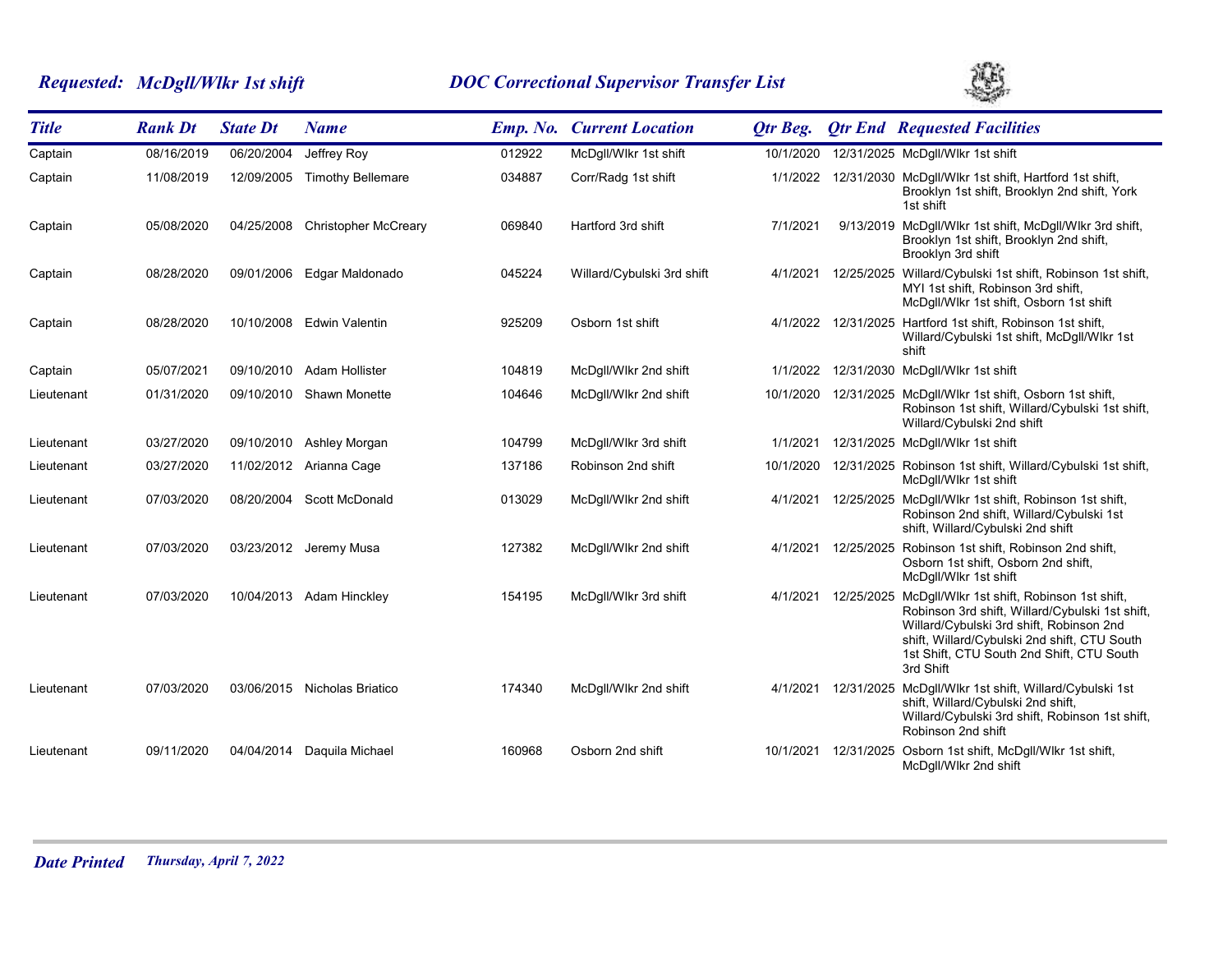|              | Requested: McDgll/Wlkr 2nd shif |                 |                 | <b>DOC Correctional Supervisor Transfer List</b> |                                  |           | YS. |                                                                              |  |
|--------------|---------------------------------|-----------------|-----------------|--------------------------------------------------|----------------------------------|-----------|-----|------------------------------------------------------------------------------|--|
| <b>Title</b> | <b>Rank Dt</b>                  | <b>State Dt</b> | <b>Name</b>     |                                                  | <b>Emp. No. Current Location</b> |           |     | <b>Otr Beg.</b> Otr End Requested Facilities                                 |  |
| Lieutenant   | 09/11/2020                      | 04/04/2014      | Daquila Michael | 160968                                           | Osborn 2nd shift                 | 10/1/2021 |     | 12/31/2025 Osborn 1st shift, McDgll/Wlkr 1st shift,<br>McDgll/Wlkr 2nd shift |  |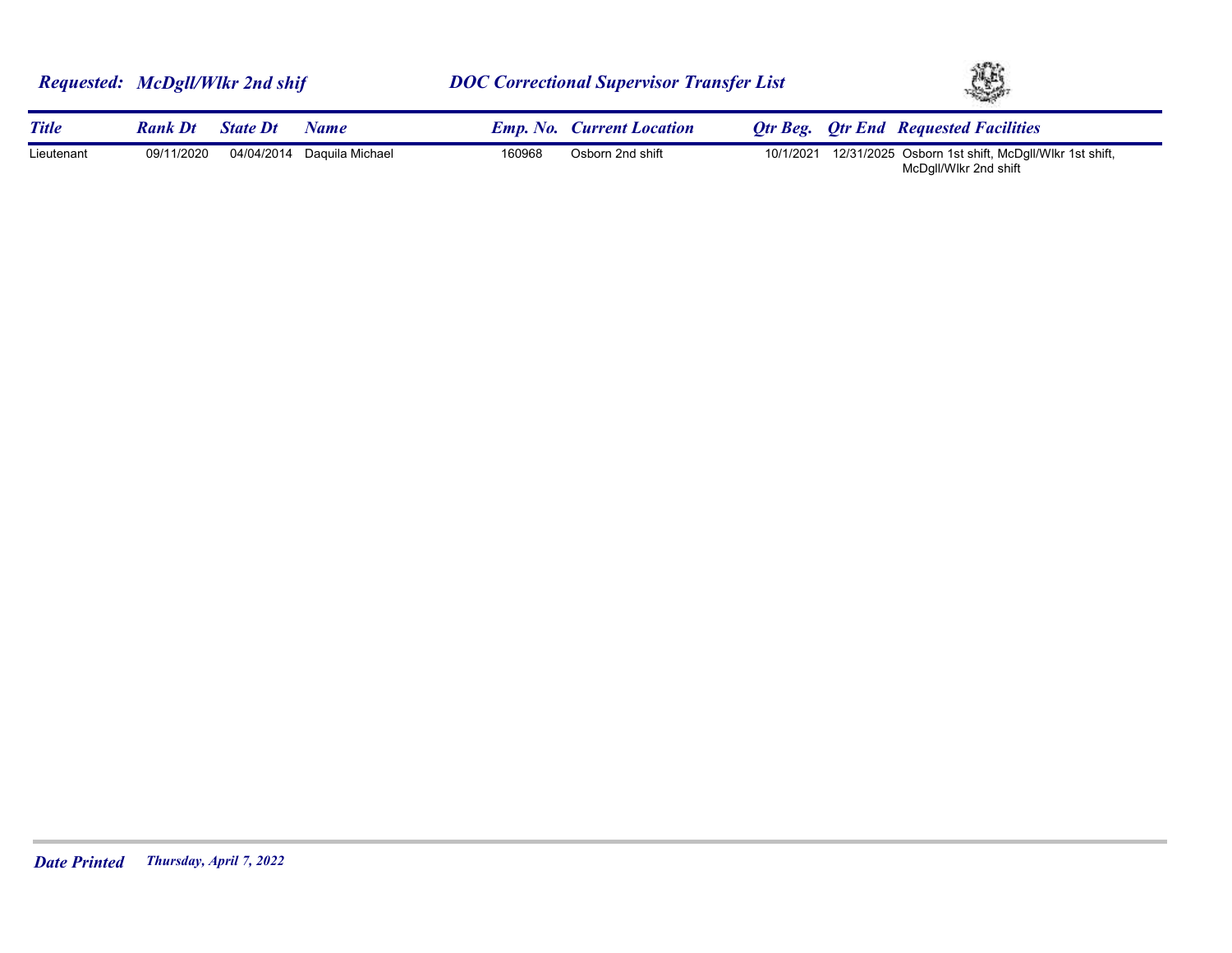# *Requested: McDgll/Wlkr 3rd shif DOC Correctional Supervisor Transfer List*



| <b>Title</b> | <b>Rank Dt</b> | <b>State Dt</b> | Name                            |        | <b>Emp. No. Current Location</b> |          | <b>Otr Beg.</b> Otr End Requested Facilities                                                                             |
|--------------|----------------|-----------------|---------------------------------|--------|----------------------------------|----------|--------------------------------------------------------------------------------------------------------------------------|
| Captain      | 05/08/2020     |                 | 04/25/2008 Christopher McCreary | 069840 | Hartford 3rd shift               | 7/1/2021 | 9/13/2019 McDgll/Wlkr 1st shift, McDgll/Wlkr 3rd shift,<br>Brooklyn 1st shift, Brooklyn 2nd shift,<br>Brooklyn 3rd shift |
| Lieutenant   | 07/25/2014     |                 | 09/01/2006 Patrick Strange      | 045531 | Hartford 3rd shift               | 4/1/2021 | 12/31/2025 McDgll/Wlkr 3rd shift                                                                                         |
| Lieutenant   | 10/09/2020     | 03/13/2009      | marcos batista                  | 084686 | Osborn 3rd shift                 |          | 4/1/2022 12/31/2025 McDgll/Wlkr 3rd shift                                                                                |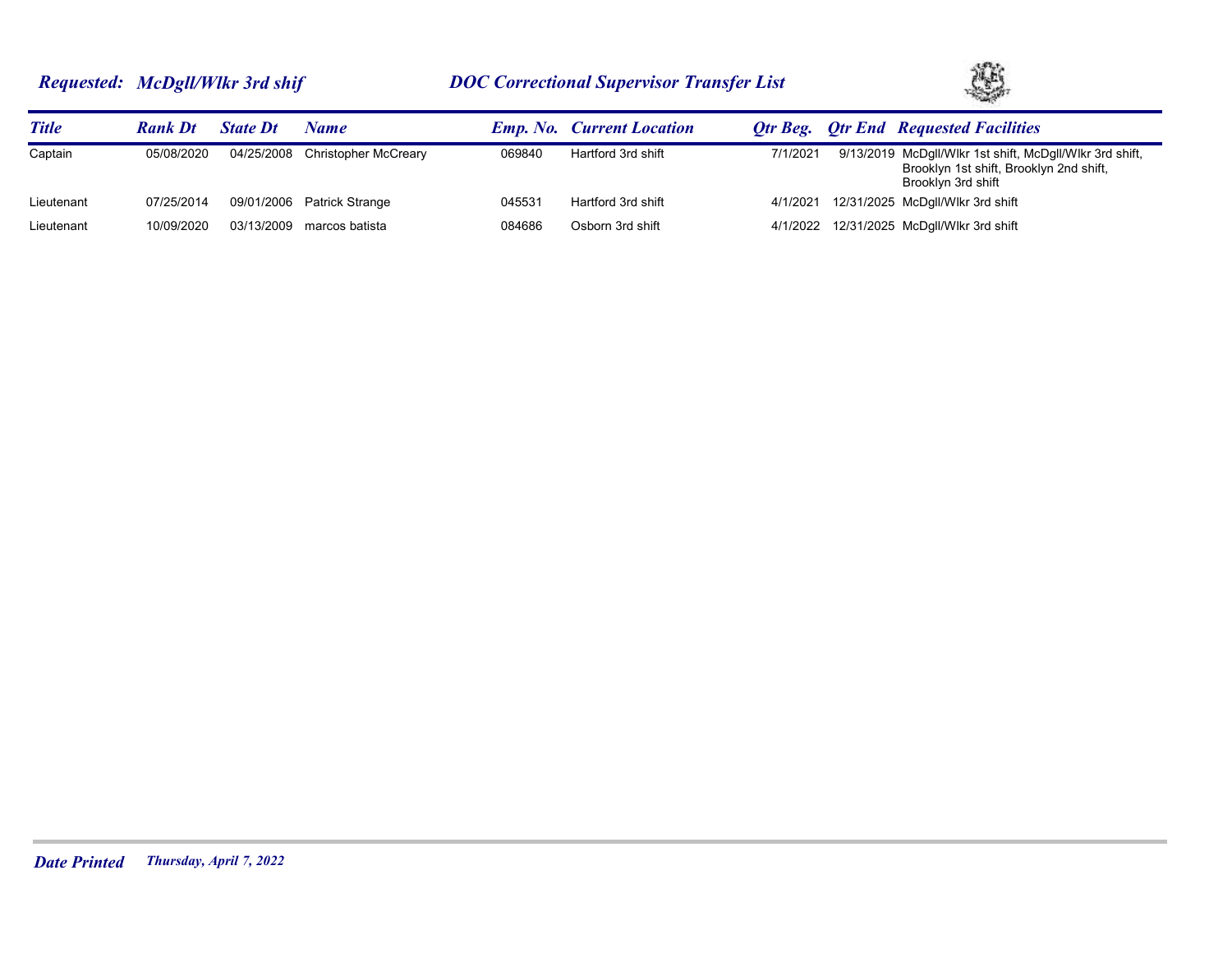# *Requested: MYI 1st shift DOC Correctional Supervisor Transfer List*



| <b>Title</b>            | <b>Rank Dt</b> | <b>State Dt</b> | <b>Name</b>             |        | <b>Emp. No. Current Location</b> | Otr Beg.  |                     | <b>Qtr End Requested Facilities</b>                                                                                                               |
|-------------------------|----------------|-----------------|-------------------------|--------|----------------------------------|-----------|---------------------|---------------------------------------------------------------------------------------------------------------------------------------------------|
| Captain                 | 09/29/2017     | 11/12/2004      | George Hurdle           | 020565 | Garner 1st shift                 | 7/1/2021  |                     | 9/13/2019 MYI 1st shift                                                                                                                           |
| Captain                 | 07/06/2018     | 10/31/2003      | Felipe Lugo             | 000867 | Garner 1st shift                 | 7/1/2021  |                     | 9/13/2019 MYI 1st shift                                                                                                                           |
| Captain                 | 08/16/2019     | 01/18/2008      | Julie-Ann Stewart       | 066200 | MYI 1st shift                    | 10/1/2021 |                     | 12/31/2025 CTU South 1st Shift, Uconn 1st shift, MYI<br>1st shift, MYI 2nd shift                                                                  |
| Captain                 | 08/16/2019     | 08/14/2009      | Ramon Gordis            | 087966 | Garner 1st shift                 | 7/1/2021  |                     | 12/25/2025 MYI 1st shift, Cheshire 1st shift, Garner 1st<br>shift                                                                                 |
| Captain                 | 10/11/2019     | 11/10/2006      | <b>Brane Blackstock</b> | 049269 | Cheshire 1st shift               |           |                     | 7/1/2021 12/31/2025 MYI 1st shift, Hartford 1st shift,<br>Willard/Cybulski 1st shift, CTU South 1st<br>Shift, Uconn 1st shift                     |
| Captain                 | 11/22/2019     | 04/25/2008      | Deborah Charron         | 069821 | Robinson 1st shift               |           |                     | 1/1/2021 12/31/2025 Robinson 2nd shift, Uconn 1st shift, MYI 1st<br>shift, CTU South 1st Shift, York 1st shift,<br>Brooklyn 1st shift             |
| Captain                 | 01/17/2020     | 09/28/2007      | fernandez gabriel       | 063077 | MYI 1st shift                    | 4/1/2022  |                     | 12/31/2025 MYI 1st shift, MYI 2nd shift, MYI 3rd shift                                                                                            |
| Captain                 | 07/03/2020     | 09/01/2006      | Shawanda Jackson        | 045199 | Garner 1st shift                 | 4/1/2021  |                     | 12/31/2025 Garner 1st shift, Cheshire 1st shift, MYI 1st<br>shift                                                                                 |
| Captain                 | 08/28/2020     | 09/01/2006      | Edgar Maldonado         | 045224 | Willard/Cybulski 3rd shift       | 4/1/2021  | 12/25/2025          | Willard/Cybulski 1st shift, Robinson 1st shift,<br>MYI 1st shift, Robinson 3rd shift,<br>McDgll/Wlkr 1st shift, Osborn 1st shift                  |
| Captain                 | 12/18/2020     | 09/28/2007      | Miguel Lirino           | 063115 | MYI 2nd shift                    | 7/1/2021  |                     | 9/13/2019 MYI 1st shift                                                                                                                           |
| Counselor<br>Supervisor | 08/28/2020     | 07/03/2006      | karen anderson          | 041436 | Cheshire 1st shift               | 4/1/2022  |                     | 12/31/2025 MYI 1st shift, New Haven 1st shift                                                                                                     |
| Lieutenant              | 05/16/2014     |                 | 10/15/2004 Peter Shook  | 587917 | Bridgeport 1st shift             |           |                     | 10/1/2021 12/31/2025 MYI 3rd shift, CTU South 1st Shift,<br>Willard/Cybulski 1st shift, Cheshire 1st shift,<br>MYI 1st shift                      |
| Lieutenant              | 07/25/2014     | 08/22/2003      | John McCormack          | 869689 | CTU South 3rd Shift              |           | 4/1/2020 12/31/2025 | CTU South 1st Shift, Willard/Cybulski 1st<br>shift, Uconn 1st shift, Uconn 3rd shift,<br>Cheshire 1st shift, MYI 1st shift, Hartford 1st<br>shift |
| Lieutenant              | 10/31/2014     | 03/02/2007      | David Czeremcha         | 053654 | Cheshire 2nd shift               | 4/1/2021  |                     | 12/31/2025 Uconn 1st shift, Uconn 2nd shift, Uconn 3rd<br>shift, MYI 1st shift                                                                    |
| Lieutenant              | 07/24/2015     | 12/08/2006      | Carmine Rinaldi         | 966002 | Cheshire 1st shift               | 10/1/2021 |                     | 12/31/2025 MYI 1st shift                                                                                                                          |
| Lieutenant              | 07/24/2015     | 04/25/2009      | Ian McMahon             | 069924 | Cheshire 1st shift               | 7/1/2020  |                     | 12/31/2025 MYI 1st shift, Uconn 1st shift, CTU South 1st<br>Shift                                                                                 |
| Lieutenant              | 09/14/2017     | 06/24/2005      | Delores Medina          | 607097 | MYI 3rd shift                    |           |                     | 10/1/2018 12/31/2025 MYI 1st shift                                                                                                                |
| Lieutenant              | 09/15/2017     | 11/10/2006      | Adam DeJackome          | 049345 | MYI 2nd shift                    |           |                     | 7/1/2018 12/31/2025 MYI 1st shift                                                                                                                 |
| Lieutenant              | 09/15/2017     | 04/25/2008      | Jason Cyr               | 069825 | MYI 2nd shift                    | 10/1/2019 |                     | 12/31/2025 MYI 1st shift                                                                                                                          |
| Lieutenant              | 11/10/2017     | 11/10/2006      | <b>Stephen Cross</b>    | 049324 | Cheshire 3rd shift               | 7/1/2021  |                     | 12/31/2025 MYI 1st shift, MYI 3rd shift, CTU South 3rd<br>Shift, CTU South 1st Shift                                                              |

*Date Printed Thursday, April 7, 2022*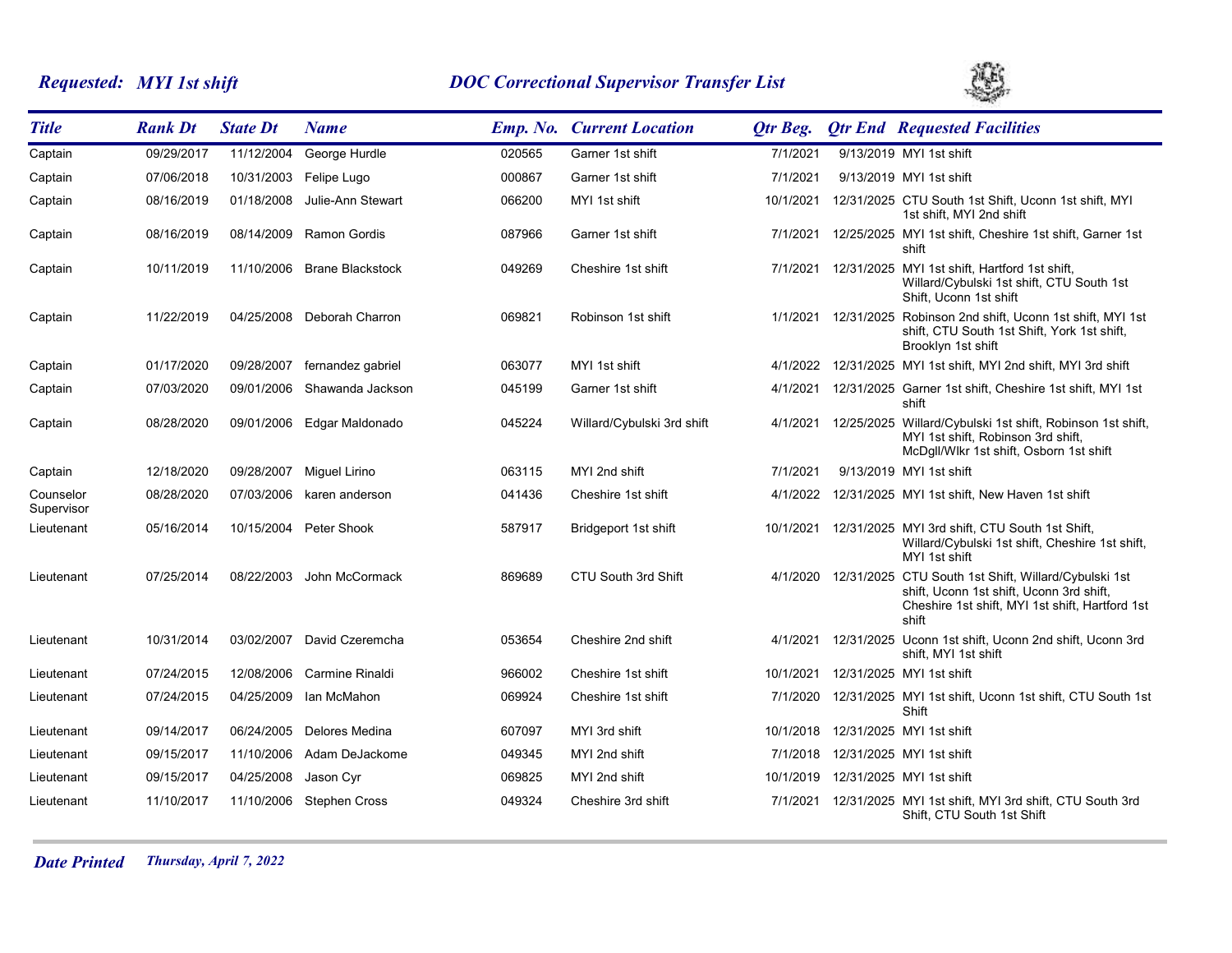# *Requested: MYI 1st shift DOC Correctional Supervisor Transfer List*



| <b>Title</b> | <b>Rank Dt</b> | <b>State Dt</b>       | <b>Name</b>               |        | <b>Emp. No. Current Location</b> | <b>Qtr Beg.</b> | <b>Qtr End Requested Facilities</b>                                                                                                                                    |
|--------------|----------------|-----------------------|---------------------------|--------|----------------------------------|-----------------|------------------------------------------------------------------------------------------------------------------------------------------------------------------------|
| Lieutenant   | 12/08/2017     | 12/09/2005            | <b>Wright George</b>      | 034785 | MYI 2nd shift                    | 1/1/2021        | 12/31/2025 MYI 1st shift, MYI 3rd shift                                                                                                                                |
| Lieutenant   | 02/05/2018     | 01/18/2008            | <b>Maloid Mariusz</b>     | 066018 | Cheshire 1st shift               | 10/1/2020       | 12/31/2025 MYI 1st shift                                                                                                                                               |
| Lieutenant   | 03/30/2018     | 10/31/2003            | coggins arden             | 000791 | New Haven 1st shift              | 1/1/2021        | 1/1/2025 MYI 1st shift                                                                                                                                                 |
| Lieutenant   | 07/06/2018     | 12/09/2005            | Timothy Zapatka           | 000040 | MYI 2nd shift                    | 10/1/2020       | 12/31/2025 MYI 1st shift, MYI 3rd shift                                                                                                                                |
| Lieutenant   | 07/06/2018     | 09/01/2006            | Jose Colon                | 045152 | New Haven 2nd shift              | 10/1/2020       | 12/31/2025 MYI 1st shift, MYI 2nd shift, MYI 3rd shift,<br>Uconn 1st shift, Uconn 2nd shift, Uconn 3rd<br>shift                                                        |
| Lieutenant   | 07/06/2018     | 12/19/2008            | <b>Christopher Robson</b> | 081804 | Hartford 1st shift               |                 | 4/1/2022 12/31/2025 MYI 1st shift, Cheshire 1st shift, CTU South<br>1st Shift, Uconn 1st shift, Willard/Cybulski<br>1st shift                                          |
| Lieutenant   | 10/12/2018     | 12/17/2010            | John McCormack            | 109068 | Corr/Radg 1st shift              | 1/1/2021        | 12/31/2025 Cheshire 1st shift, MYI 1st shift, CTU South<br>1st Shift, Uconn 1st shift, Hartford 1st shift                                                              |
| Lieutenant   | 06/07/2019     | 09/01/2006            | vassar james              | 045164 | Cheshire 2nd shift               | 1/1/2021        | 12/31/2025 MYI 1st shift, MYI 2nd shift                                                                                                                                |
| Lieutenant   | 06/07/2019     | 12/02/2011            | <b>Terence Palmer</b>     | 124227 | Osborn 1st shift                 | 10/1/2021       | 12/31/2025 Uconn 1st shift, CTU South 1st Shift, MYI<br>1st shift, Willard/Cybulski 1st shift, Robinson<br>1st shift                                                   |
| Lieutenant   | 09/13/2019     | 06/22/2007            | Eduardo Araujo            | 057465 | Bridgeport 2nd shift             | 4/1/2020        | 12/31/2025 Bridgeport 1st shift, Bridgeport 3rd shift,<br>Cheshire 1st shift, New Haven 1st shift, CTU<br>South 1st Shift, CTU South 3rd Shift, MYI<br>1st shift       |
| Lieutenant   | 09/13/2019     |                       | 10/04/2013 Robert Major   | 084499 | Garner 2nd shift                 | 1/1/2022        | 12/31/2025 MYI 1st shift, MYI 2nd shift, MYI 3rd shift,<br>Cheshire 2nd shift                                                                                          |
| Lieutenant   | 10/25/2019     | 04/25/2008            | Joshua Whitted            | 018514 | Cheshire 2nd shift               | 7/1/2020        | 12/31/2025 Cheshire 1st shift, MYI 1st shift, Hartford 1st<br>shift, CTU South 1st Shift, CTU South 2nd<br>Shift, Uconn 1st shift, Uconn 2nd shift,<br>Uconn 3rd shift |
| Lieutenant   | 12/06/2019     | 07/06/2006            | Decardo Owen              | 041602 | Cheshire 1st shift               | 7/1/2021        | 12/25/2025 MYI 1st shift, MYI 2nd shift, CTU South 1st<br>Shift, CTU South 2nd Shift                                                                                   |
| Lieutenant   | 03/13/2020     |                       | 08/09/2013 Ashley Ortiz   | 009473 | Cheshire 3rd shift               | 10/1/2020       | 12/31/2025 Hartford 1st shift, Willard/Cybulski 1st shift,<br>Osborn 1st shift, Robinson 1st shift,<br>Cheshire 1st shift, MYI 1st shift, CTU South<br>1st Shift       |
| Lieutenant   | 05/09/2020     | 12/19/2008            | caballero Michelle        | 081706 | Garner 1st shift                 | 7/1/2021        | 12/25/2025 MYI 1st shift, Cheshire 1st shift, CTU South<br>1st Shift, CTU South 3rd Shift                                                                              |
| Lieutenant   | 09/25/2020     | 03/06/2015 Eric Nolan |                           | 174306 | New Haven 2nd shift              | 1/1/2022        | 12/31/2030 Cheshire 1st shift, Cheshire 2nd shift,<br>Cheshire 3rd shift, MYI 1st shift, MYI 2nd<br>shift. MYI 3rd shift                                               |
| Lieutenant   | 10/09/2020     | 12/02/2011            | Sara Lohmann              | 124314 | Osborn 3rd shift                 | 1/1/2022        | 12/31/2025 MYI 1st shift, MYI 3rd shift, MYI 2nd shift                                                                                                                 |
| Lieutenant   | 12/04/2020     |                       | 12/19/2008 Brendan Boyle  | 081629 | York 2nd shift                   |                 | 10/1/2021 12/31/2025 York 1st shift, MYI 1st shift                                                                                                                     |

*Date Printed Thursday, April 7, 2022*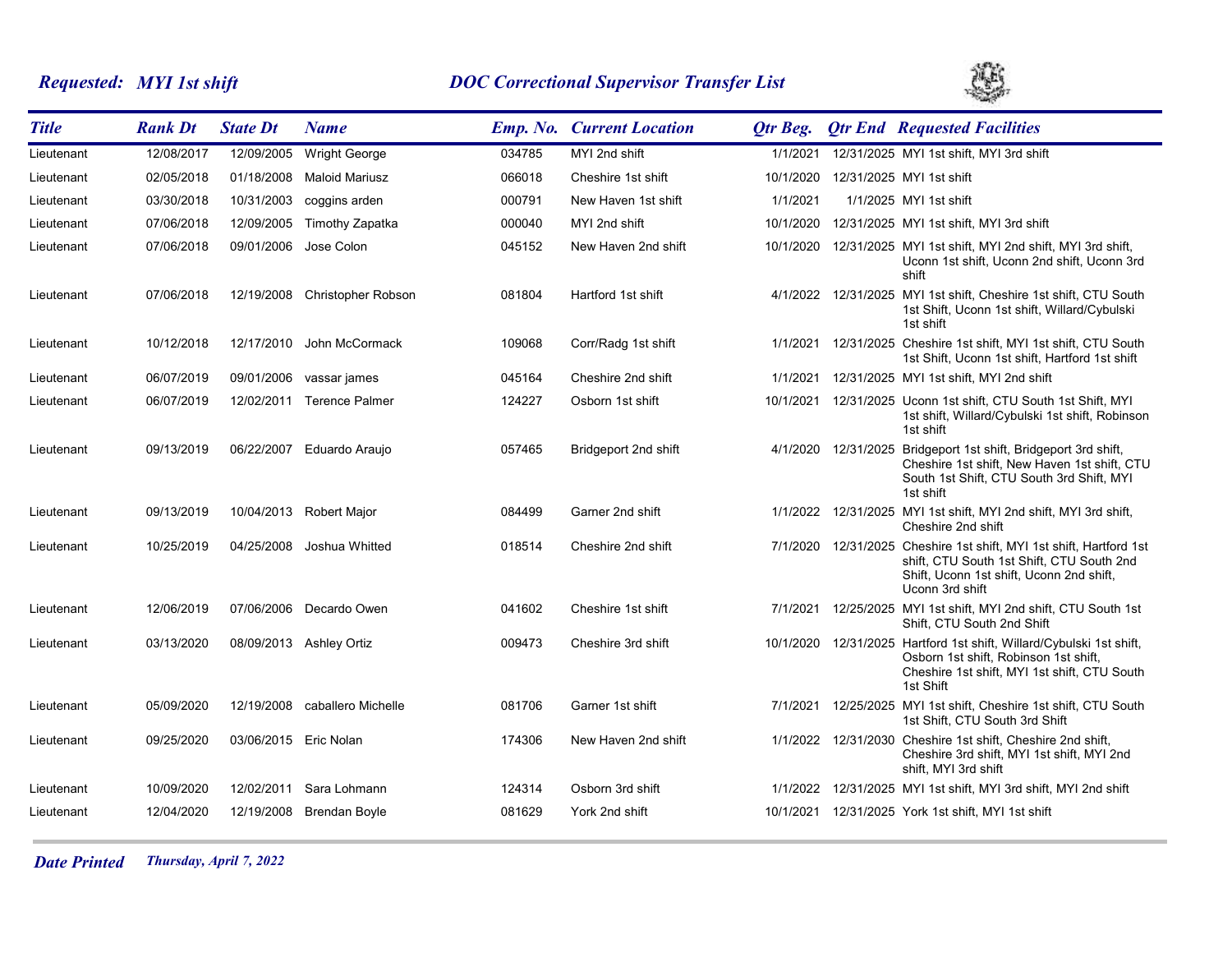Hartford 1st shift, MYI 1st shift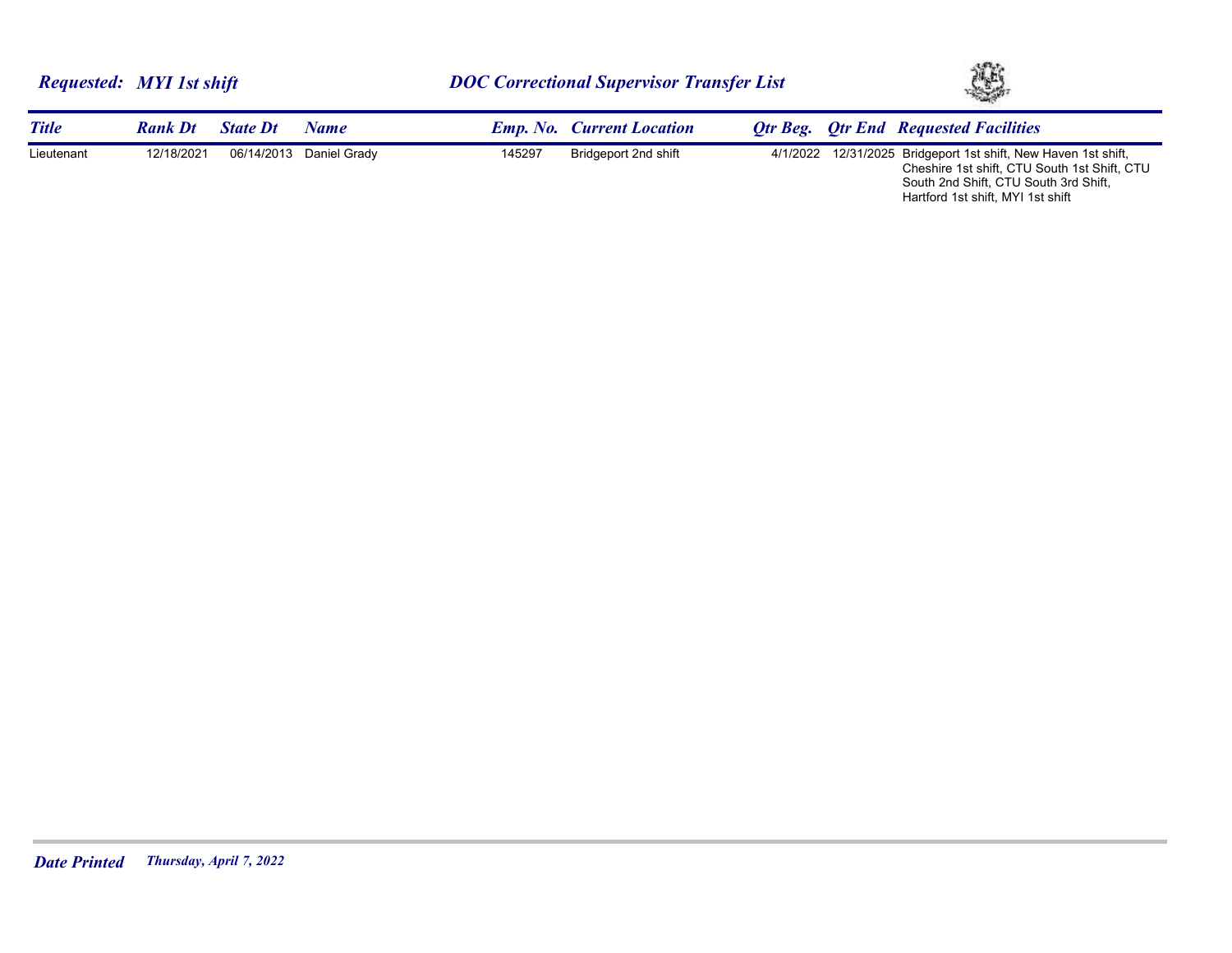# *Requested: MYI 2nd shift DOC Correctional Supervisor Transfer List*



| <b>Title</b> | <b>Rank Dt</b> | <b>State Dt</b> | <b>Name</b>         |        | <b>Emp. No. Current Location</b> | Otr Beg.  |            | <b>Qtr End Requested Facilities</b>                                                                                                                                |
|--------------|----------------|-----------------|---------------------|--------|----------------------------------|-----------|------------|--------------------------------------------------------------------------------------------------------------------------------------------------------------------|
| Captain      | 08/16/2019     | 01/18/2008      | Julie-Ann Stewart   | 066200 | MYI 1st shift                    | 10/1/2021 |            | 12/31/2025 CTU South 1st Shift, Uconn 1st shift, MYI<br>1st shift, MYI 2nd shift                                                                                   |
| Captain      | 01/17/2020     | 09/28/2007      | fernandez gabriel   | 063077 | MYI 1st shift                    | 4/1/2022  |            | 12/31/2025 MYI 1st shift, MYI 2nd shift, MYI 3rd shift                                                                                                             |
| Captain      | 07/03/2020     | 05/14/2004      | <b>Jose Matias</b>  | 008505 | MYI 1st shift                    | 7/1/2021  |            | 9/13/2019 MYI 2nd shift. MYI 3rd shift                                                                                                                             |
| Lieutenant   | 03/31/2017     | 11/10/2006      | Erin Darling        | 049330 | Cheshire 3rd shift               | 10/1/2020 |            | 12/31/2025 CTU South 1st Shift, CTU South 2nd Shift,<br>CTU South 3rd Shift, MYI 2nd shift, MYI 3rd<br>shift, Uconn 1st shift, Uconn 2nd shift,<br>Uconn 3rd shift |
| Lieutenant   | 03/30/2018     | 11/16/2006      | Michael Julian      | 973288 | MYI 3rd shift                    | 10/1/2018 |            | 12/31/2025 MYI 2nd shift                                                                                                                                           |
| Lieutenant   | 07/06/2018     | 09/01/2006      | Jose Colon          | 045152 | New Haven 2nd shift              | 10/1/2020 |            | 12/31/2025 MYI 1st shift. MYI 2nd shift. MYI 3rd shift.<br>Uconn 1st shift, Uconn 2nd shift, Uconn 3rd<br>shift                                                    |
| Lieutenant   | 06/07/2019     | 09/01/2006      | vassar james        | 045164 | Cheshire 2nd shift               | 1/1/2021  |            | 12/31/2025 MYI 1st shift, MYI 2nd shift                                                                                                                            |
| Lieutenant   | 09/13/2019     | 06/22/2007      | Jason Ramos         | 874859 | Garner 2nd shift                 | 1/1/2022  |            | 12/31/2030 Cheshire 2nd shift, Cheshire 3rd shift, MYI<br>2nd shift, MYI 3rd shift, CTU South 1st Shift,<br>CTU South 2nd Shift, CTU South 3rd Shift               |
| Lieutenant   | 09/13/2019     | 10/04/2013      | <b>Robert Major</b> | 084499 | Garner 2nd shift                 | 1/1/2022  | 12/31/2025 | MYI 1st shift, MYI 2nd shift, MYI 3rd shift,<br>Cheshire 2nd shift                                                                                                 |
| Lieutenant   | 12/06/2019     | 07/06/2006      | Decardo Owen        | 041602 | Cheshire 1st shift               | 7/1/2021  |            | 12/25/2025 MYI 1st shift, MYI 2nd shift, CTU South 1st<br>Shift, CTU South 2nd Shift                                                                               |
| Lieutenant   | 09/25/2020     | 03/06/2015      | Eric Nolan          | 174306 | New Haven 2nd shift              | 1/1/2022  | 12/31/2030 | Cheshire 1st shift, Cheshire 2nd shift,<br>Cheshire 3rd shift, MYI 1st shift, MYI 2nd<br>shift, MYI 3rd shift                                                      |
| Lieutenant   | 10/09/2020     | 12/02/2011      | Sara Lohmann        | 124314 | Osborn 3rd shift                 | 1/1/2022  |            | 12/31/2025 MYI 1st shift, MYI 3rd shift, MYI 2nd shift                                                                                                             |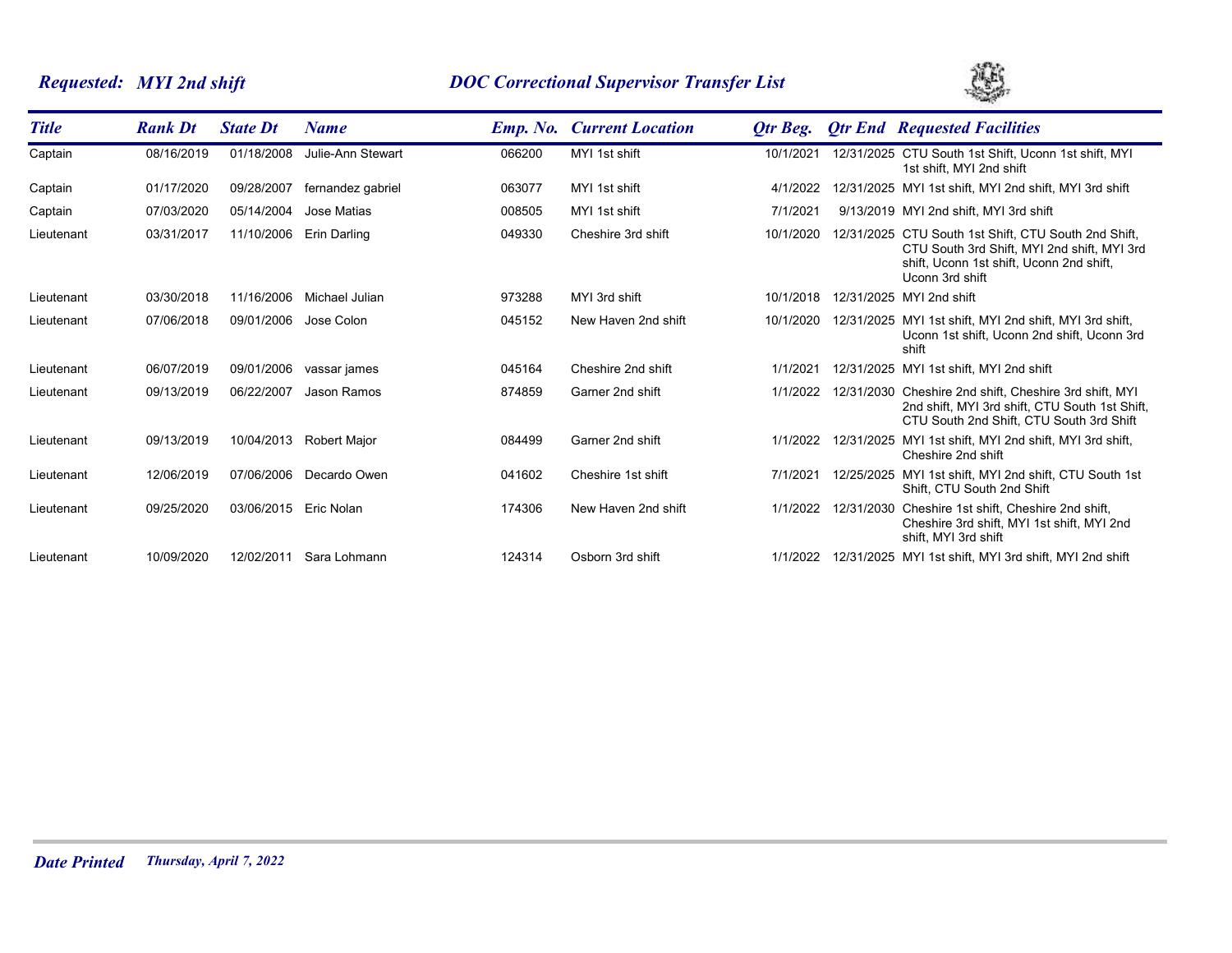# *Requested: MYI 3rd shift DOC Correctional Supervisor Transfer List*



| <b>Title</b> | <b>Rank Dt</b> | <b>State Dt</b> | <b>Name</b>             |        | <b>Emp. No. Current Location</b> | Otr Beg.  | <b>Qtr End Requested Facilities</b>                                                                                                                                |
|--------------|----------------|-----------------|-------------------------|--------|----------------------------------|-----------|--------------------------------------------------------------------------------------------------------------------------------------------------------------------|
| Captain      | 01/17/2020     | 09/28/2007      | fernandez gabriel       | 063077 | MYI 1st shift                    | 4/1/2022  | 12/31/2025 MYI 1st shift, MYI 2nd shift, MYI 3rd shift                                                                                                             |
| Captain      | 07/03/2020     | 05/14/2004      | Jose Matias             | 008505 | MYI 1st shift                    | 7/1/2021  | 9/13/2019 MYI 2nd shift. MYI 3rd shift                                                                                                                             |
| Lieutenant   | 05/16/2014     | 10/15/2004      | Peter Shook             | 587917 | Bridgeport 1st shift             | 10/1/2021 | 12/31/2025 MYI 3rd shift, CTU South 1st Shift,<br>Willard/Cybulski 1st shift, Cheshire 1st shift,<br>MYI 1st shift                                                 |
| Lieutenant   | 03/31/2017     |                 | 11/10/2006 Erin Darling | 049330 | Cheshire 3rd shift               | 10/1/2020 | 12/31/2025 CTU South 1st Shift, CTU South 2nd Shift,<br>CTU South 3rd Shift, MYI 2nd shift, MYI 3rd<br>shift, Uconn 1st shift, Uconn 2nd shift,<br>Uconn 3rd shift |
| Lieutenant   | 11/10/2017     | 11/10/2006      | Stephen Cross           | 049324 | Cheshire 3rd shift               | 7/1/2021  | 12/31/2025 MYI 1st shift, MYI 3rd shift, CTU South 3rd<br>Shift, CTU South 1st Shift                                                                               |
| Lieutenant   | 12/08/2017     | 12/09/2005      | <b>Wright George</b>    | 034785 | MYI 2nd shift                    | 1/1/2021  | 12/31/2025 MYI 1st shift, MYI 3rd shift                                                                                                                            |
| Lieutenant   | 07/06/2018     | 12/09/2005      | Timothy Zapatka         | 000040 | MYI 2nd shift                    | 10/1/2020 | 12/31/2025 MYI 1st shift, MYI 3rd shift                                                                                                                            |
| Lieutenant   | 07/06/2018     | 09/01/2006      | Jose Colon              | 045152 | New Haven 2nd shift              | 10/1/2020 | 12/31/2025 MYI 1st shift, MYI 2nd shift, MYI 3rd shift,<br>Uconn 1st shift, Uconn 2nd shift, Uconn 3rd<br>shift                                                    |
| Lieutenant   | 09/13/2019     | 06/22/2007      | Jason Ramos             | 874859 | Garner 2nd shift                 | 1/1/2022  | 12/31/2030 Cheshire 2nd shift, Cheshire 3rd shift, MYI<br>2nd shift. MYI 3rd shift. CTU South 1st Shift.<br>CTU South 2nd Shift, CTU South 3rd Shift               |
| Lieutenant   | 09/13/2019     | 10/04/2013      | <b>Robert Major</b>     | 084499 | Garner 2nd shift                 | 1/1/2022  | 12/31/2025 MYI 1st shift, MYI 2nd shift, MYI 3rd shift,<br>Cheshire 2nd shift                                                                                      |
| Lieutenant   | 09/25/2020     | 03/06/2015      | Eric Nolan              | 174306 | New Haven 2nd shift              | 1/1/2022  | 12/31/2030 Cheshire 1st shift, Cheshire 2nd shift,<br>Cheshire 3rd shift, MYI 1st shift, MYI 2nd<br>shift. MYI 3rd shift                                           |
| Lieutenant   | 10/09/2020     | 12/02/2011      | Sara Lohmann            | 124314 | Osborn 3rd shift                 | 1/1/2022  | 12/31/2025 MYI 1st shift, MYI 3rd shift, MYI 2nd shift                                                                                                             |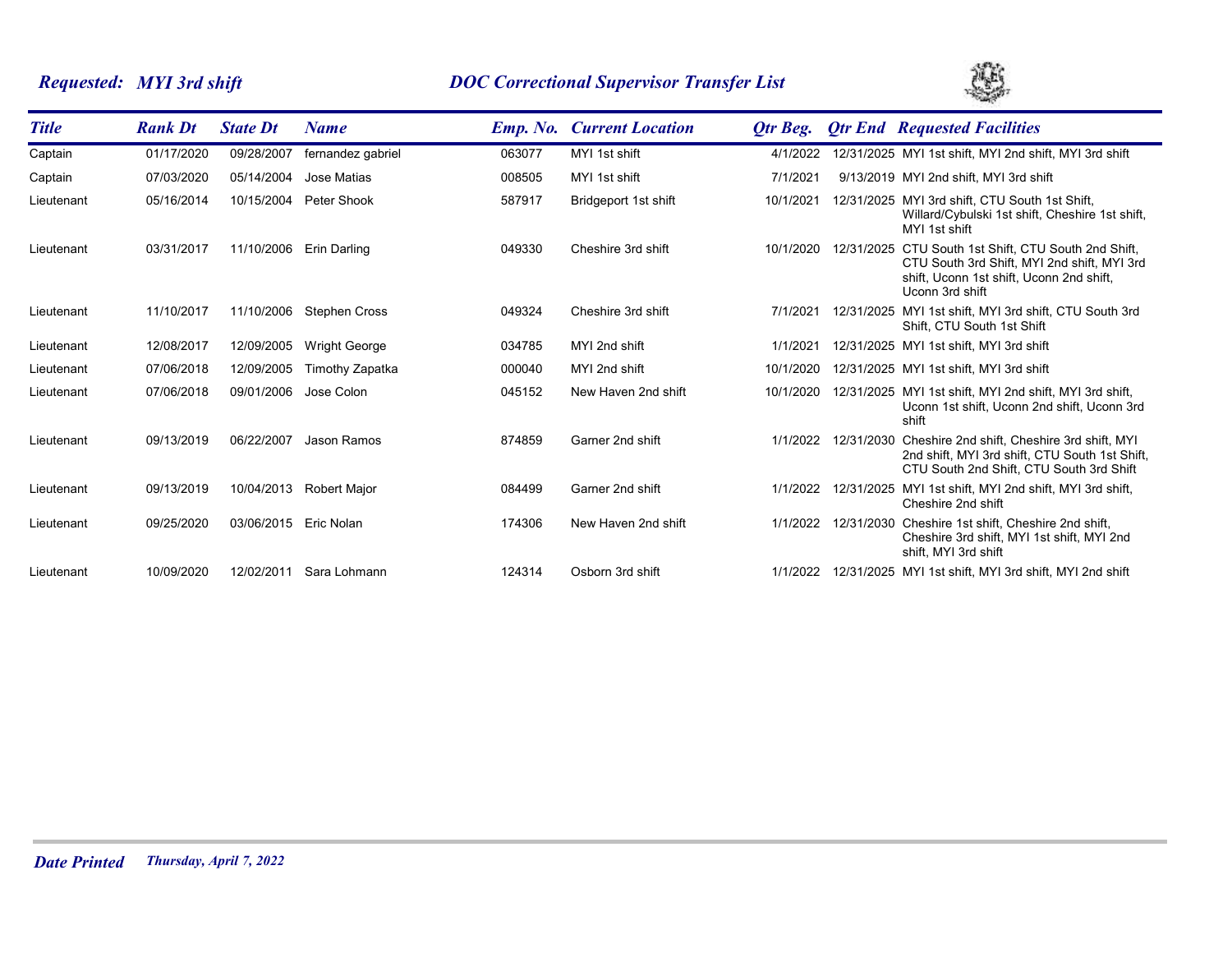# *Requested: New Haven 1st shift DOC Correctional Supervisor Transfer List*



| <b>Title</b>            | <b>Rank Dt</b> | <b>State Dt</b> | Name                    |        | <b>Emp. No. Current Location</b> | Otr Beg.  |            | <b>Otr End Requested Facilities</b>                                                                                                                                                 |
|-------------------------|----------------|-----------------|-------------------------|--------|----------------------------------|-----------|------------|-------------------------------------------------------------------------------------------------------------------------------------------------------------------------------------|
| Captain                 | 09/11/2020     | 08/20/2004      | <b>Charles Lewis</b>    | 013164 | New Haven 3rd shift              | 4/1/2021  |            | 12/31/2025 New Haven 1st shift, New Haven 2nd shift                                                                                                                                 |
| Counselor<br>Supervisor | 08/17/2018     | 11/12/2004      | Dionne Bond             | 020572 | York 1st shift                   | 7/1/2020  |            | 12/31/2025 New Haven 1st shift                                                                                                                                                      |
| Counselor<br>Supervisor | 08/28/2020     | 07/03/2006      | karen anderson          | 041436 | Cheshire 1st shift               | 4/1/2022  |            | 12/31/2025 MYI 1st shift, New Haven 1st shift                                                                                                                                       |
| Lieutenant              | 12/25/2015     | 06/24/2005      | Gordon Shepard          | 026547 | New Haven 3rd shift              | 10/1/2018 |            | 12/31/2025 New Haven 1st shift                                                                                                                                                      |
| Lieutenant              | 06/07/2019     | 12/02/2011      | <b>Benjy Nichols</b>    | 124262 | Corr/Radg 2nd shift              | 1/1/2022  |            | 12/31/2030 York 2nd shift, Brooklyn 1st shift, Brooklyn<br>2nd shift, Brooklyn 3rd shift, CTU South 2nd<br>Shift. New Haven 1st shift                                               |
| Lieutenant              | 09/13/2019     | 06/22/2007      | Eduardo Araujo          | 057465 | Bridgeport 2nd shift             | 4/1/2020  | 12/31/2025 | Bridgeport 1st shift, Bridgeport 3rd shift,<br>Cheshire 1st shift, New Haven 1st shift, CTU<br>South 1st Shift, CTU South 3rd Shift, MYI<br>1st shift                               |
| Lieutenant              | 10/25/2019     | 10/23/2009      | <b>Patrick Valcourt</b> | 081272 | New Haven 2nd shift              | 1/1/2021  |            | 12/31/2025 New Haven 1st shift                                                                                                                                                      |
| Lieutenant              | 12/18/2021     | 06/14/2013      | Daniel Grady            | 145297 | Bridgeport 2nd shift             | 4/1/2022  |            | 12/31/2025 Bridgeport 1st shift, New Haven 1st shift,<br>Cheshire 1st shift, CTU South 1st Shift, CTU<br>South 2nd Shift, CTU South 3rd Shift,<br>Hartford 1st shift, MYI 1st shift |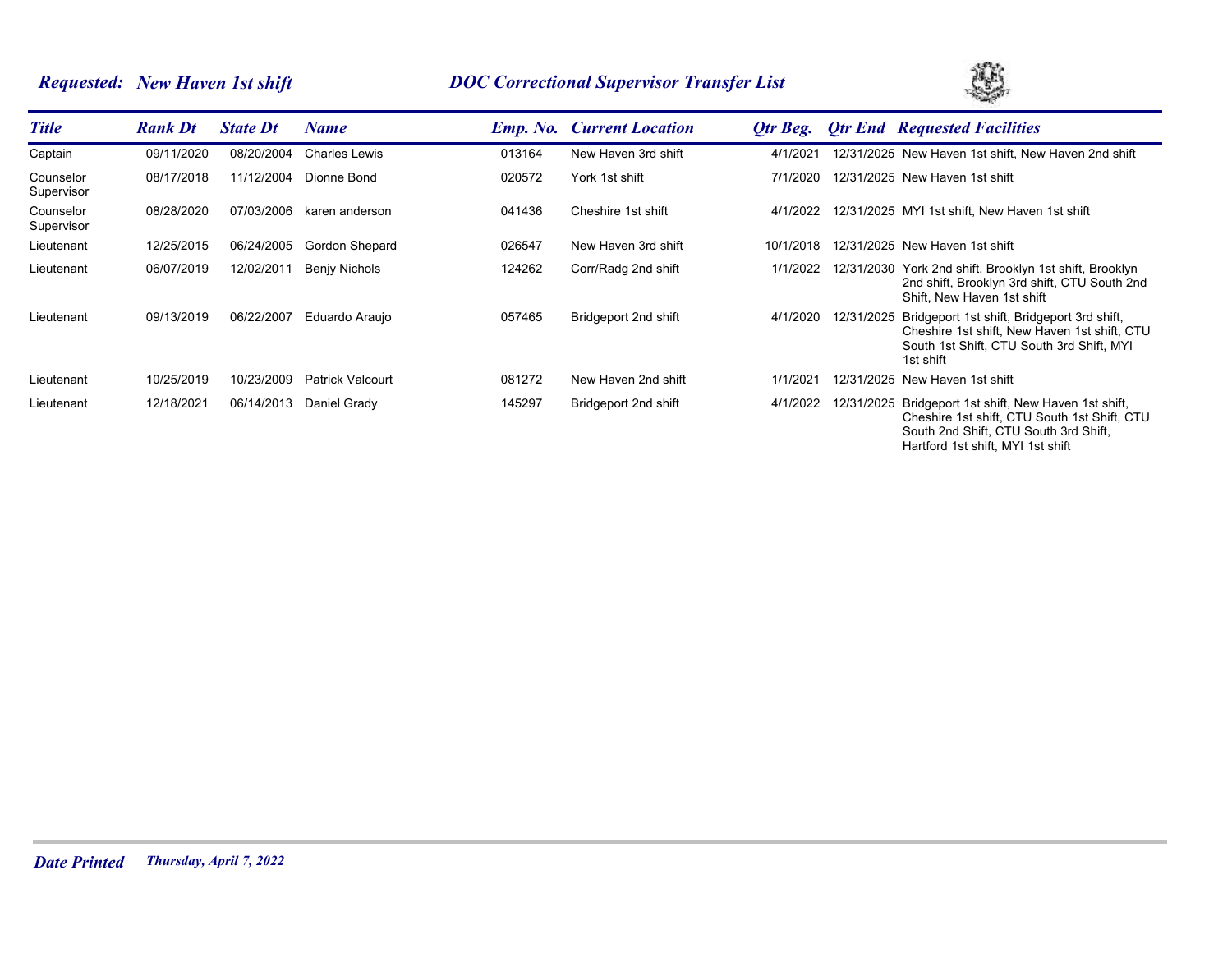|              | <b>Requested:</b> New Haven 2nd shift |                 |                          | <b>DOC Correctional Supervisor Transfer List</b> |                                  |  | ¥ |                                                              |  |
|--------------|---------------------------------------|-----------------|--------------------------|--------------------------------------------------|----------------------------------|--|---|--------------------------------------------------------------|--|
| <b>Title</b> | <b>Rank Dt</b>                        | <b>State Dt</b> | <b>Name</b>              |                                                  | <b>Emp. No.</b> Current Location |  |   | <b>Otr Beg.</b> Otr End Requested Facilities                 |  |
| Captain      | 09/11/2020                            |                 | 08/20/2004 Charles Lewis | 013164                                           | New Haven 3rd shift              |  |   | 4/1/2021 12/31/2025 New Haven 1st shift, New Haven 2nd shift |  |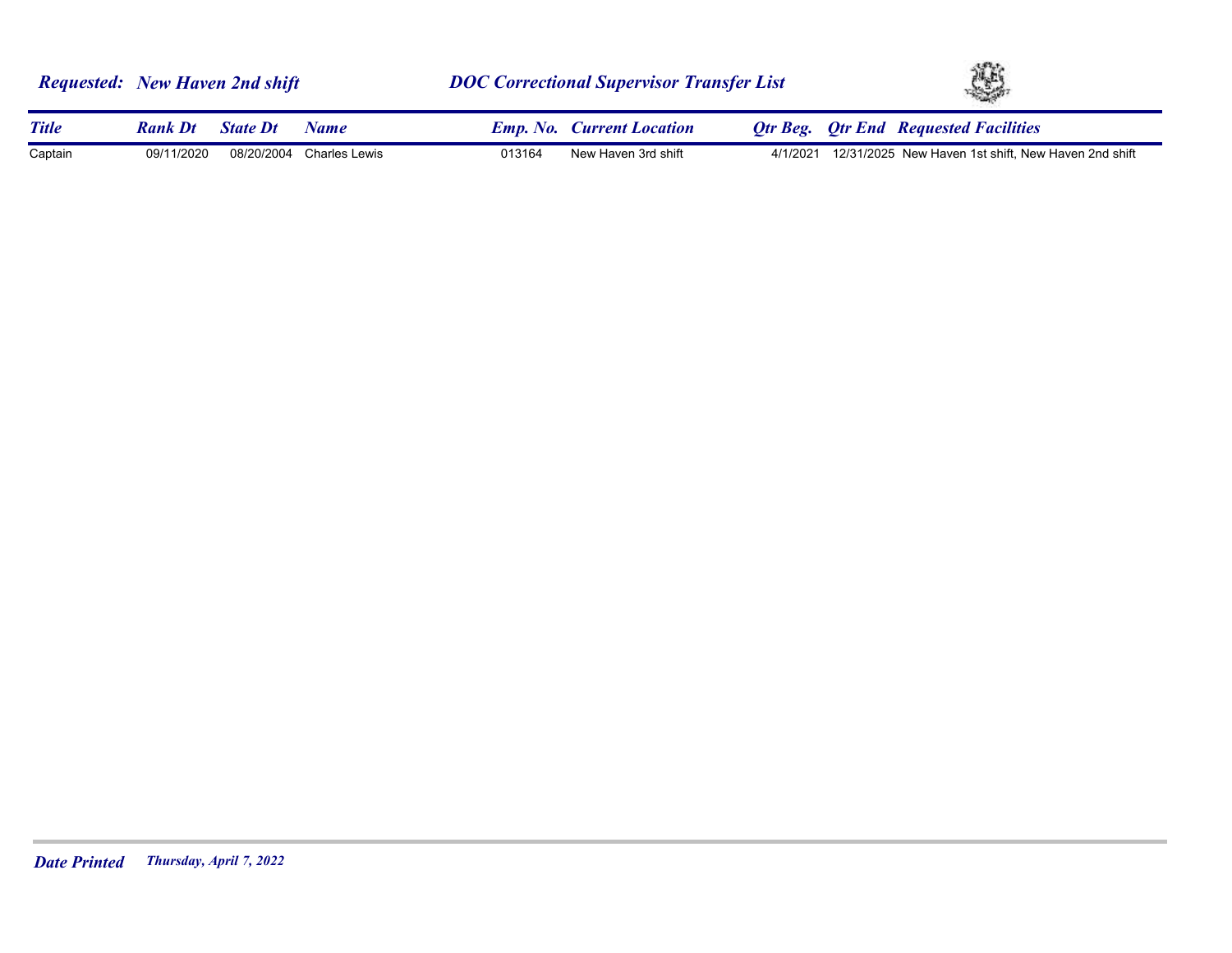| <b>Requested:</b> New Haven 3rd shift |                |                 |             | <b>DOC Correctional Supervisor Transfer List</b> | YS. |                                              |  |
|---------------------------------------|----------------|-----------------|-------------|--------------------------------------------------|-----|----------------------------------------------|--|
| <b>Title</b>                          | <b>Rank Dt</b> | <b>State Dt</b> | <b>Name</b> | <b>Emp. No. Current Location</b>                 |     | <b>Qtr Beg. Qtr End Requested Facilities</b> |  |
|                                       |                |                 |             | No Records For the Requested Choice              |     |                                              |  |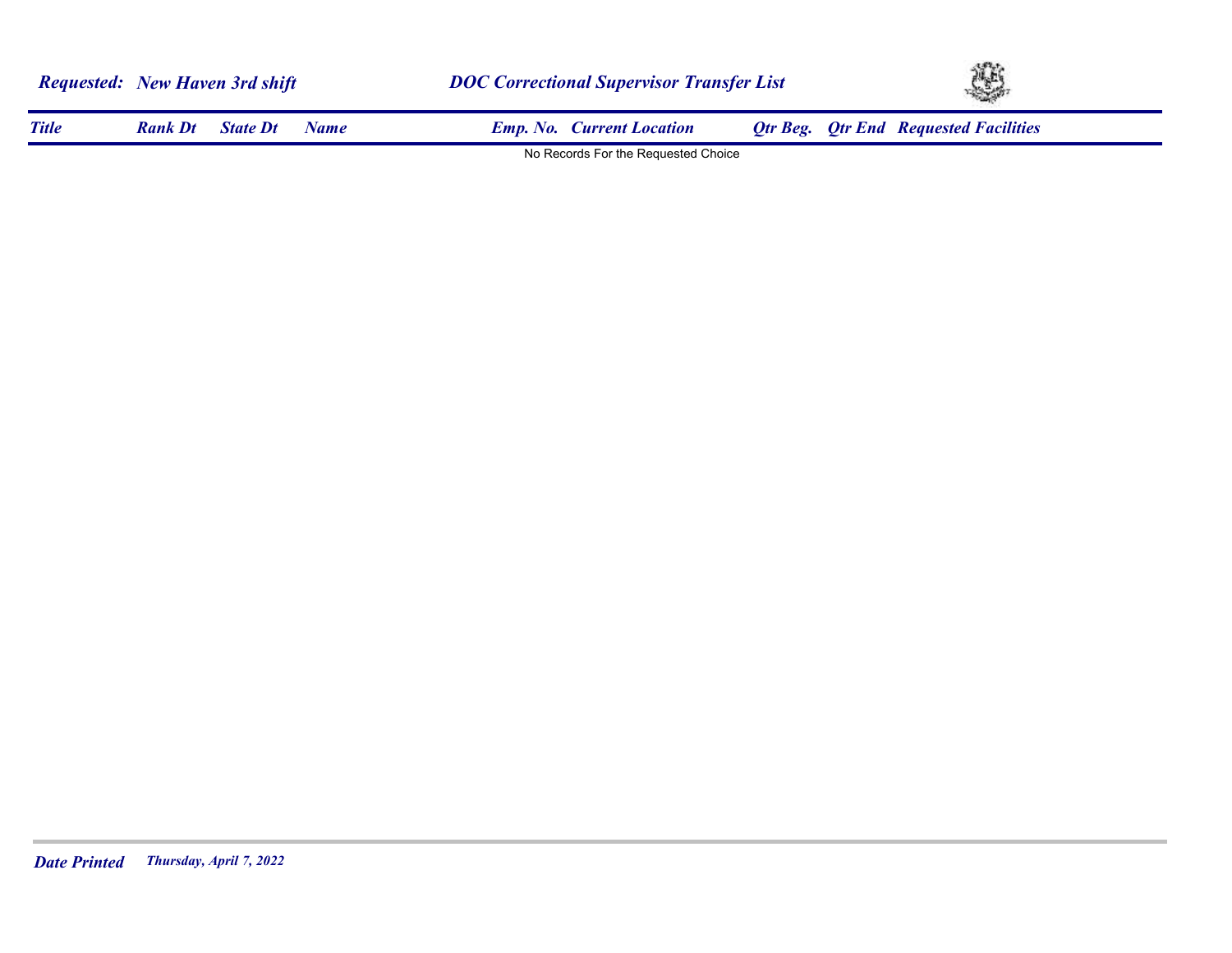| <b>Requested:</b> Northern 1st shift |                |                 |             | <b>DOC Correctional Supervisor Transfer List</b> | YE.                                          |  |  |
|--------------------------------------|----------------|-----------------|-------------|--------------------------------------------------|----------------------------------------------|--|--|
| <b>Title</b>                         | <b>Rank Dt</b> | <b>State Dt</b> | <b>Name</b> | <b>Emp. No. Current Location</b>                 | <b>Qtr Beg.</b> Qtr End Requested Facilities |  |  |
|                                      |                |                 |             | No Records For the Requested Choice              |                                              |  |  |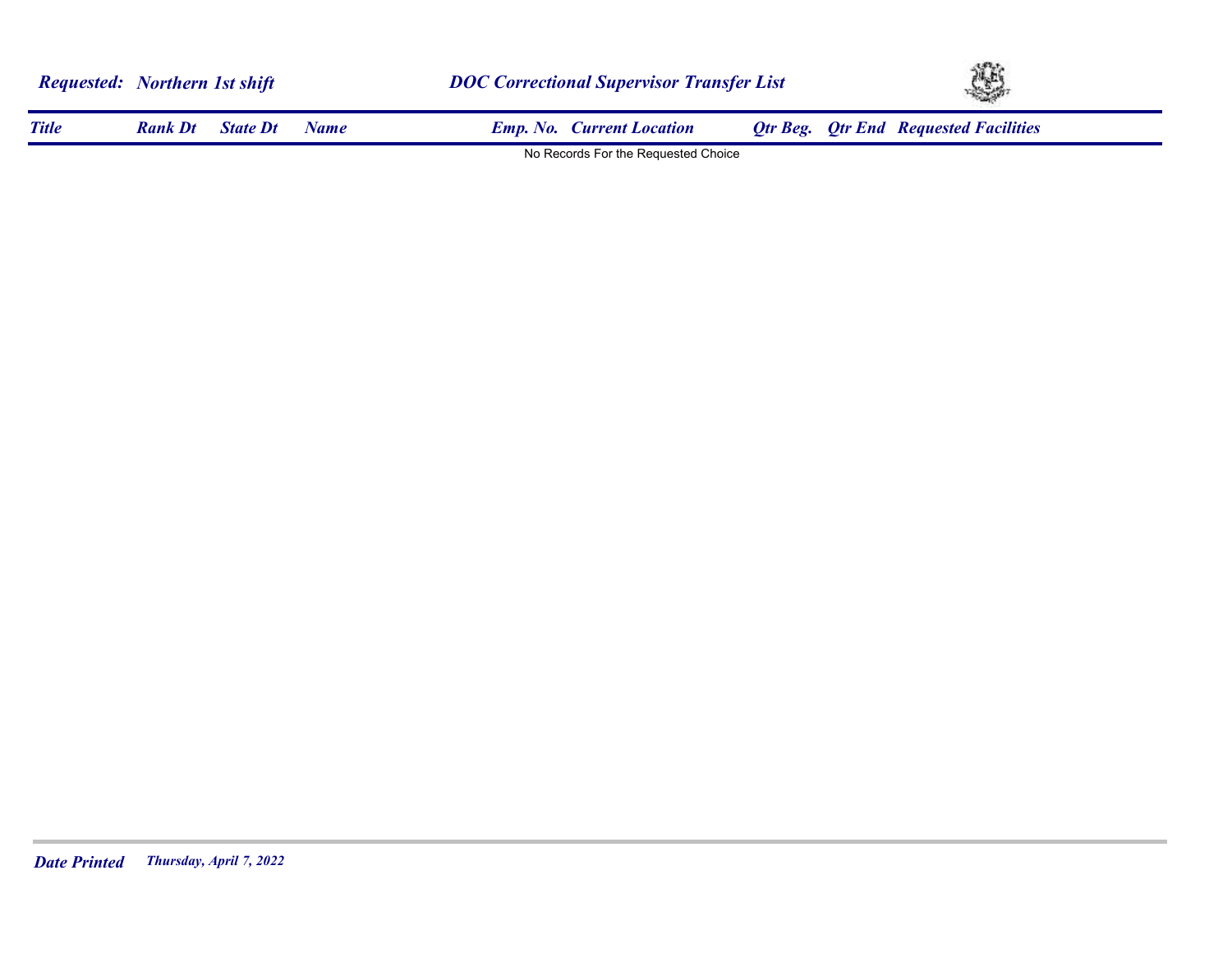| <b>Requested:</b> Northern 2nd shift |                |                 |             |                                     | <b>DOC Correctional Supervisor Transfer List</b> |                                              |  |
|--------------------------------------|----------------|-----------------|-------------|-------------------------------------|--------------------------------------------------|----------------------------------------------|--|
| <b>Title</b>                         | <b>Rank Dt</b> | <b>State Dt</b> | <b>Name</b> | <b>Emp. No. Current Location</b>    |                                                  | <b>Qtr Beg.</b> Qtr End Requested Facilities |  |
|                                      |                |                 |             | No Records For the Requested Choice |                                                  |                                              |  |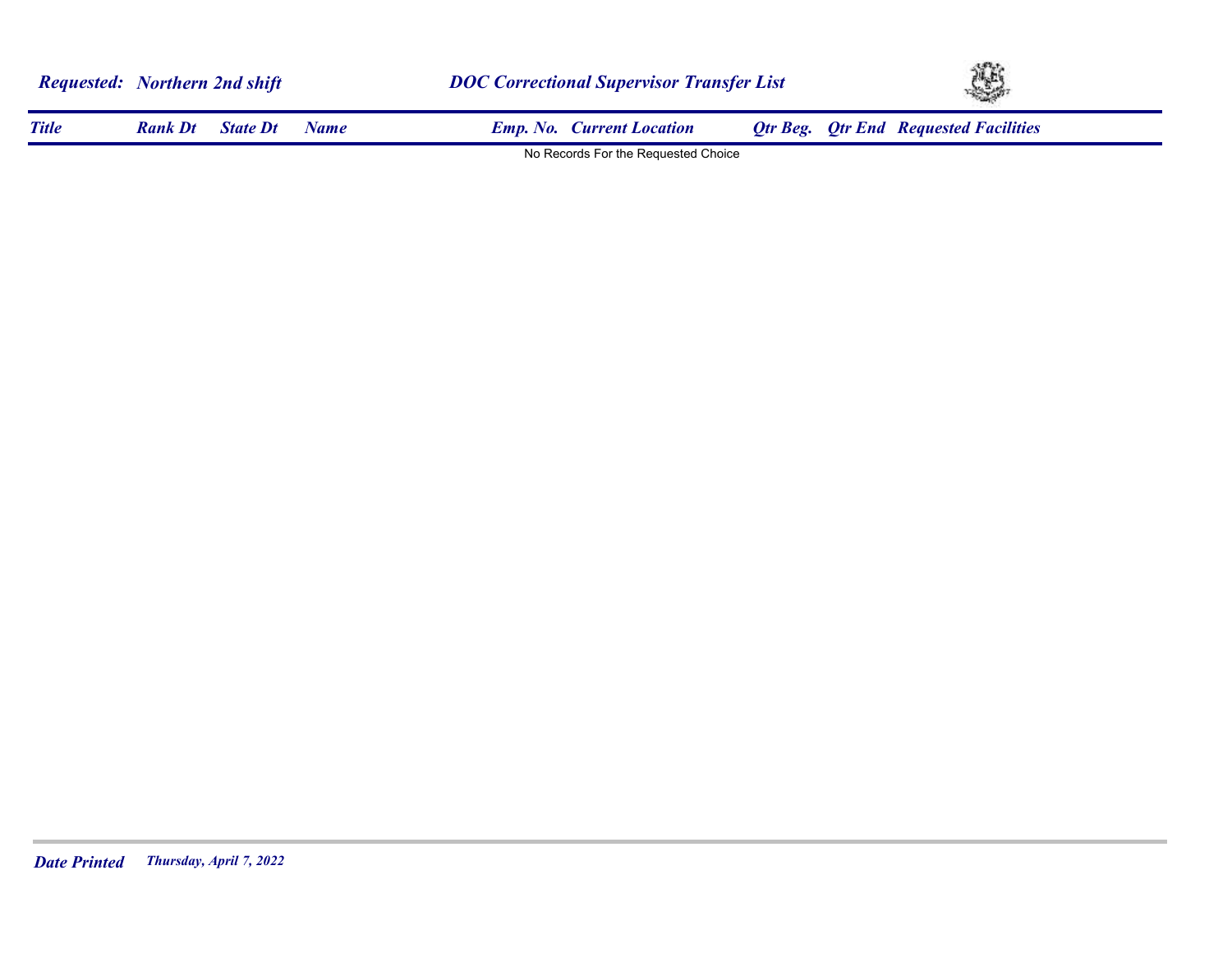| <b>Requested: Northern 3rd shift</b> |                |                 |             | <b>DOC Correctional Supervisor Transfer List</b> | Ą,                                           |  |  |
|--------------------------------------|----------------|-----------------|-------------|--------------------------------------------------|----------------------------------------------|--|--|
| <b>Title</b>                         | <b>Rank Dt</b> | <b>State Dt</b> | <b>Name</b> | <b>Emp. No. Current Location</b>                 | <b>Qtr Beg.</b> Qtr End Requested Facilities |  |  |
|                                      |                |                 |             | No Records For the Requested Choice              |                                              |  |  |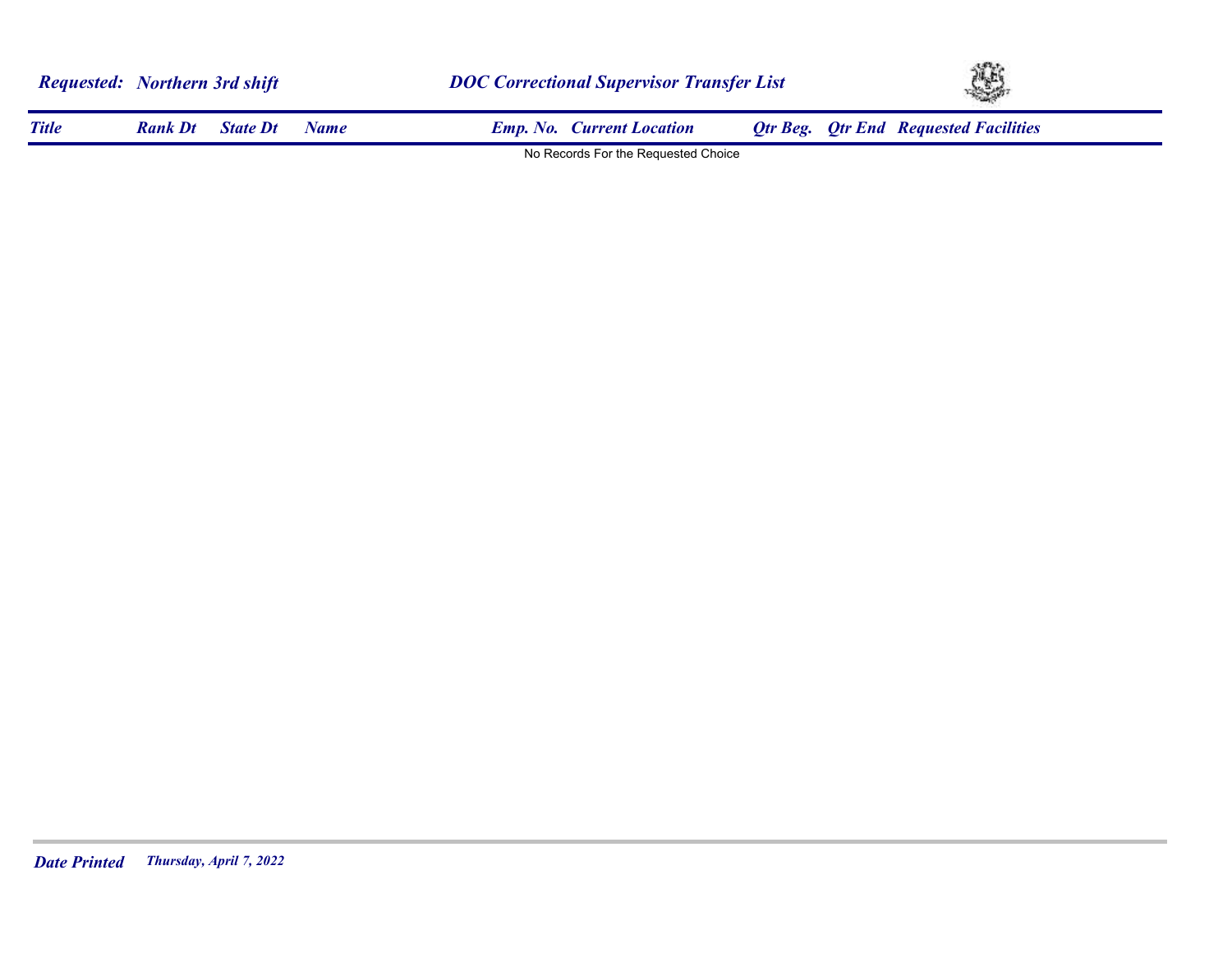# *Requested: Osborn 1st shift DOC Correctional Supervisor Transfer List*



| <b>Title</b>            | <b>Rank Dt</b> | <b>State Dt</b> | <b>Name</b>                   | <b>Emp.</b> No. | <b>Current Location</b>    | Otr Beg.  |            | <b>Otr End Requested Facilities</b>                                                                                                                   |
|-------------------------|----------------|-----------------|-------------------------------|-----------------|----------------------------|-----------|------------|-------------------------------------------------------------------------------------------------------------------------------------------------------|
| Captain                 | 08/28/2020     | 09/01/2006      | Edgar Maldonado               | 045224          | Willard/Cybulski 3rd shift | 4/1/2021  |            | 12/25/2025 Willard/Cybulski 1st shift, Robinson 1st shift,<br>MYI 1st shift, Robinson 3rd shift,<br>McDgll/Wlkr 1st shift, Osborn 1st shift           |
| Counselor<br>Supervisor | 08/28/2020     |                 | 11/02/2012 Eric McKenzie      | 058039          | McDgll/Wlkr 1st shift      | 4/1/2022  | 12/31/2025 | Hartford 1st shift, Osborn 1st shift,<br>Willard/Cybulski 1st shift                                                                                   |
| Counselor<br>Supervisor | 09/11/2020     | 09/06/2002      | <b>Kimberley Casey-Cortes</b> | 973049          | New Haven 1st shift        | 1/1/2022  |            | 12/31/2030 Willard/Cybulski 1st shift, Osborn 1st shift                                                                                               |
| Counselor<br>Supervisor | 11/20/2020     | 08/14/2009      | Laurie Eagleson               | 087723          | Robinson 1st shift         | 1/1/2022  |            | 12/31/2030 Osborn 1st shift                                                                                                                           |
| Lieutenant              | 06/07/2019     | 01/18/2008      | <b>Dustin Schold</b>          | 066291          | Osborn 3rd shift           | 1/1/2020  |            | 12/31/2025 Osborn 1st shift, Robinson 1st shift                                                                                                       |
| Lieutenant              | 06/07/2019     | 06/14/2013      | <b>Whitley Smiley</b>         | 145510          | Osborn 3rd shift           | 1/1/2021  |            | 12/31/2025 Osborn 1st shift                                                                                                                           |
| Lieutenant              | 09/13/2019     | 12/17/2010      | Mario Cardona                 | 109107          | McDgll/Wlkr 1st shift      | 7/1/2021  |            | 12/31/2025 Willard/Cybulski 1st shift, Osborn 1st shift,<br>Robinson 1st shift, Hartford 1st shift                                                    |
| Lieutenant              | 01/31/2020     | 09/10/2010      | Shawn Monette                 | 104646          | McDgll/Wlkr 2nd shift      | 10/1/2020 | 12/31/2025 | McDgll/Wlkr 1st shift, Osborn 1st shift,<br>Robinson 1st shift, Willard/Cybulski 1st shift,<br>Willard/Cybulski 2nd shift                             |
| Lieutenant              | 03/13/2020     | 08/09/2013      | Ashley Ortiz                  | 009473          | Cheshire 3rd shift         | 10/1/2020 | 12/31/2025 | Hartford 1st shift, Willard/Cybulski 1st shift,<br>Osborn 1st shift, Robinson 1st shift,<br>Cheshire 1st shift, MYI 1st shift, CTU South<br>1st Shift |
| Lieutenant              | 03/13/2020     | 09/10/2020      | Vinod Kalhotra                | 104788          | Osborn 2nd shift           | 4/1/2022  |            | 12/30/2025 Robinson 1st shift, Osborn 1st shift                                                                                                       |
| Lieutenant              | 07/03/2020     | 03/23/2012      | Jeremy Musa                   | 127382          | McDgll/Wlkr 2nd shift      | 4/1/2021  |            | 12/25/2025 Robinson 1st shift, Robinson 2nd shift,<br>Osborn 1st shift, Osborn 2nd shift,<br>McDgll/Wlkr 1st shift                                    |
| Lieutenant              | 09/11/2020     | 04/04/2014      | Daquila Michael               | 160968          | Osborn 2nd shift           | 10/1/2021 | 12/31/2025 | Osborn 1st shift, McDgll/Wlkr 1st shift,<br>McDgll/Wlkr 2nd shift                                                                                     |
| Lieutenant              | 10/09/2020     |                 | 09/10/2010 Tommy Peart        | 104827          | Osborn 2nd shift           | 4/1/2022  |            | 12/30/2025 Osborn 1st shift                                                                                                                           |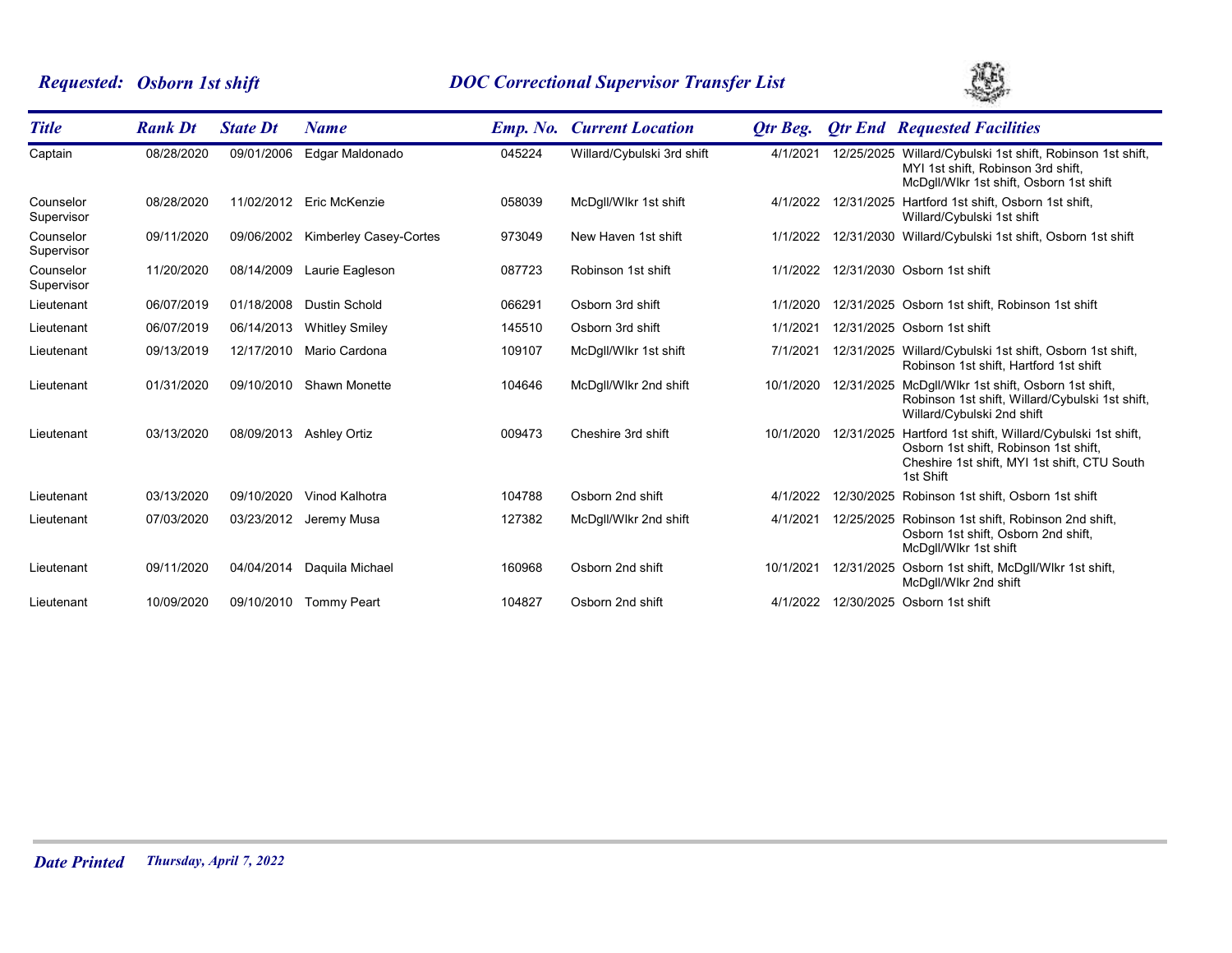|              | <b>Requested:</b> Osborn 2nd shift |                 |                        | <b>DOC Correctional Supervisor Transfer List</b> |                                  |  | XB. |                                                                                                    |  |
|--------------|------------------------------------|-----------------|------------------------|--------------------------------------------------|----------------------------------|--|-----|----------------------------------------------------------------------------------------------------|--|
| <b>Title</b> | <b>Rank Dt</b>                     | <b>State Dt</b> | Name                   |                                                  | <b>Emp. No. Current Location</b> |  |     | <b>Otr Beg.</b> Otr End Requested Facilities                                                       |  |
| Lieutenant   | 07/03/2020                         |                 | 03/23/2012 Jeremy Musa | 127382                                           | McDqll/Wlkr 2nd shift            |  |     | 4/1/2021 12/25/2025 Robinson 1st shift, Robinson 2nd shift,<br>Osborn 1st shift, Osborn 2nd shift, |  |

McDgll/Wlkr 1st shift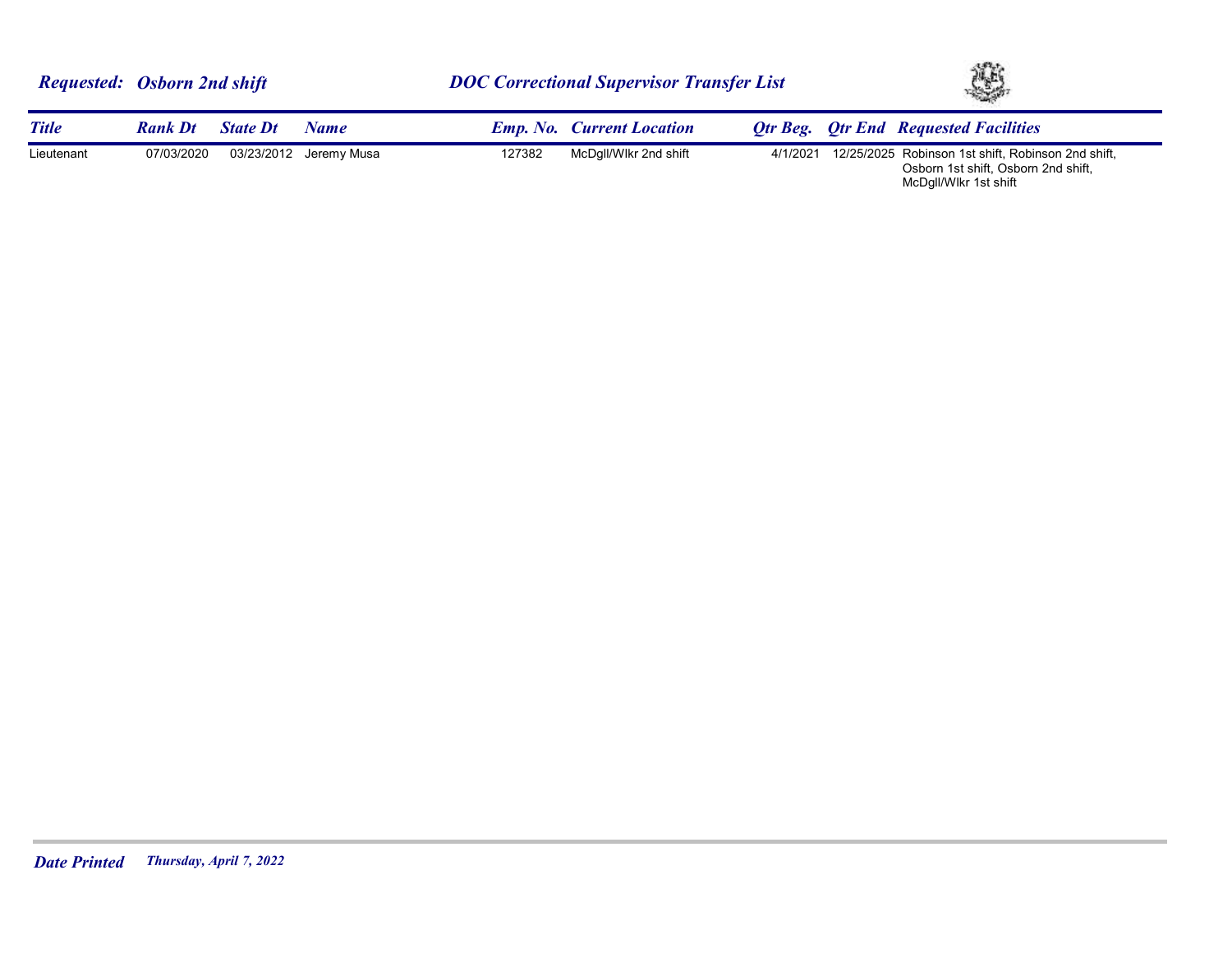| <b>Requested: Osborn 3rd shift</b> |                |                 |      |                                     | <b>DOC Correctional Supervisor Transfer List</b> |  |                                              | XB. |  |
|------------------------------------|----------------|-----------------|------|-------------------------------------|--------------------------------------------------|--|----------------------------------------------|-----|--|
| <b>Title</b>                       | <b>Rank Dt</b> | <b>State Dt</b> | Name | <b>Emp. No. Current Location</b>    |                                                  |  | <b>Qtr Beg. Qtr End Requested Facilities</b> |     |  |
|                                    |                |                 |      | No Records For the Requested Choice |                                                  |  |                                              |     |  |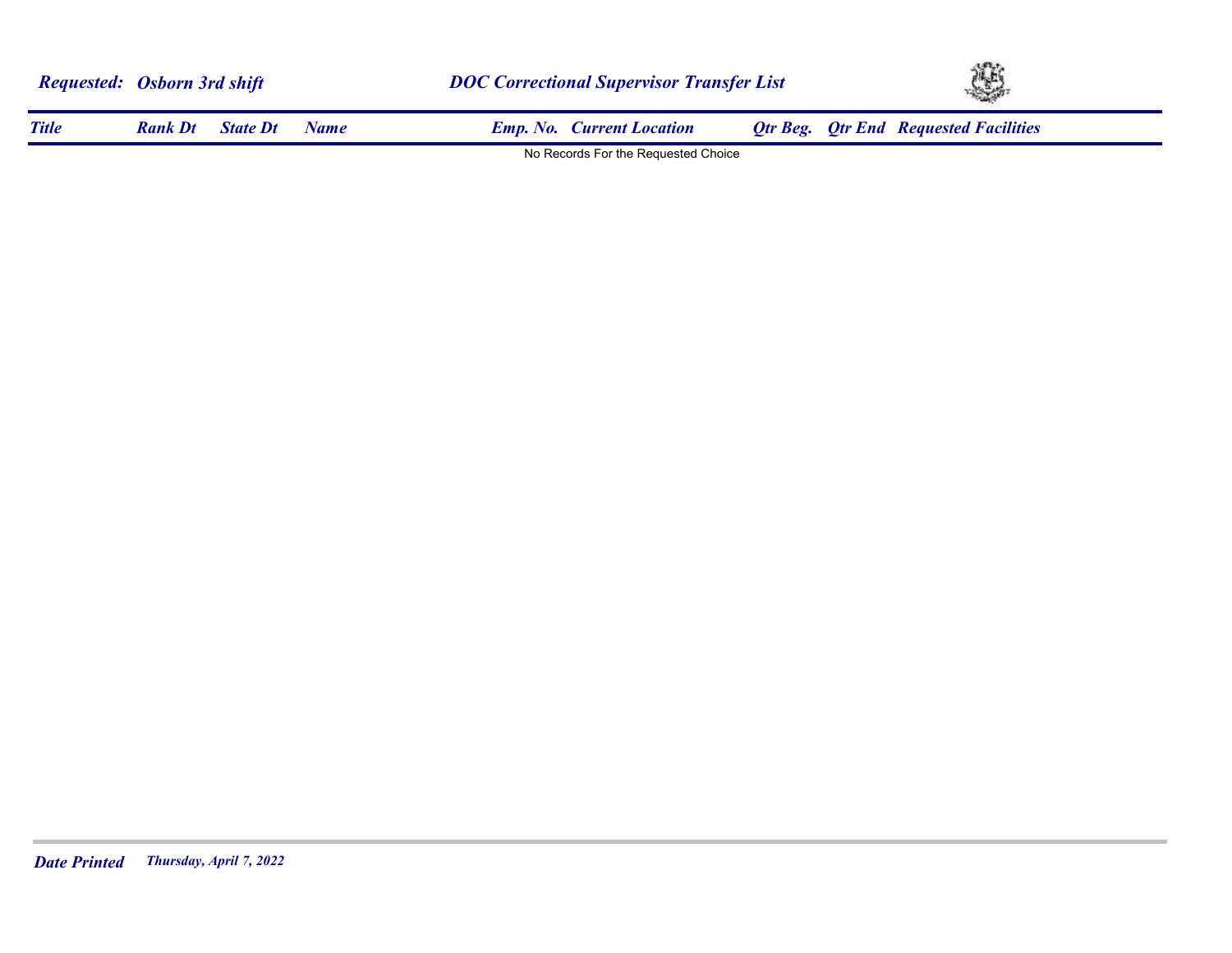# *Requested: Robinson 1st shift DOC Correctional Supervisor Transfer List*



| <b>Title</b> | <b>Rank Dt</b> | <b>State Dt</b> | <b>Name</b>               |        | <b>Emp. No. Current Location</b> | <b>Qtr Beg.</b> | <b>Qtr End Requested Facilities</b>                                                                                                                                                                                      |
|--------------|----------------|-----------------|---------------------------|--------|----------------------------------|-----------------|--------------------------------------------------------------------------------------------------------------------------------------------------------------------------------------------------------------------------|
| Captain      | 09/29/2017     | 06/08/2007      | <b>Tara Keaton</b>        | 056336 | McDgll/Wlkr 1st shift            | 4/1/2021        | 12/31/2025 Willard/Cybulski 1st shift, Willard/Cybulski<br>2nd shift, Willard/Cybulski 3rd shift,<br>Robinson 1st shift, Robinson 2nd shift,<br>Robinson 3rd shift, Uconn 1st shift, Uconn<br>2nd shift, Uconn 3rd shift |
| Captain      | 08/16/2019     | 08/20/2004      | <b>Daniel Perez</b>       | 013028 | Robinson 3rd shift               | 10/1/2020       | 12/31/2025 Robinson 1st shift                                                                                                                                                                                            |
| Captain      | 06/19/2020     | 02/20/2004      | Michael Masse             | 005978 | McDqll/Wlkr 1st shift            |                 | 1/1/2022 12/31/2030 Robinson 1st shift, Willard/Cybulski 1st shift,<br>Uconn 1st shift, CTU South 1st Shift,<br>Robinson 3rd shift, Willard/Cybulski 3rd shift,<br>Uconn 3rd shift, CTU South 3rd Shift                  |
| Captain      | 08/28/2020     | 09/01/2006      | Edgar Maldonado           | 045224 | Willard/Cybulski 3rd shift       | 4/1/2021        | 12/25/2025 Willard/Cybulski 1st shift, Robinson 1st shift,<br>MYI 1st shift, Robinson 3rd shift,<br>McDgll/Wlkr 1st shift, Osborn 1st shift                                                                              |
| Captain      | 08/28/2020     | 10/10/2008      | <b>Edwin Valentin</b>     | 925209 | Osborn 1st shift                 |                 | 4/1/2022 12/31/2025 Hartford 1st shift, Robinson 1st shift,<br>Willard/Cybulski 1st shift, McDqll/Wlkr 1st<br>shift                                                                                                      |
| Lieutenant   | 03/21/2014     |                 | <b>Felix Ramirez</b>      | 869641 | Osborn 1st shift                 | 4/1/2022        | 12/30/2025 Robinson 1st shift, Willard/Cybulski 1st shift                                                                                                                                                                |
| Lieutenant   | 03/31/2017     | 09/10/2010      | Jessica Perez             | 104673 | McDgll/Wlkr 1st shift            | 4/1/2021        | 12/25/2025 Uconn 1st shift, Uconn 2nd shift, Uconn 3rd<br>shift, Robinson 1st shift                                                                                                                                      |
| Lieutenant   | 07/06/2018     |                 | 11/10/2006 Edwin Diaz     | 049276 | Robinson 3rd shift               | 7/1/2021        | 12/31/2025 Robinson 1st shift                                                                                                                                                                                            |
| Lieutenant   | 08/17/2018     | 11/10/2006      | Michael Jasion            | 049264 | Hartford 1st shift               | 10/1/2021       | 12/31/2025 Uconn 1st shift, Uconn 3rd shift, Robinson<br>1st shift, Willard/Cybulski 1st shift, CTU<br>South 1st Shift, CTU South 3rd Shift,<br>Brooklyn 1st shift                                                       |
| Lieutenant   | 06/07/2019     | 01/18/2008      | Dustin Schold             | 066291 | Osborn 3rd shift                 | 1/1/2020        | 12/31/2025 Osborn 1st shift, Robinson 1st shift                                                                                                                                                                          |
| Lieutenant   | 06/07/2019     | 12/02/2011      | <b>Terence Palmer</b>     | 124227 | Osborn 1st shift                 | 10/1/2021       | 12/31/2025 Uconn 1st shift, CTU South 1st Shift, MYI<br>1st shift, Willard/Cybulski 1st shift, Robinson<br>1st shift                                                                                                     |
| Lieutenant   | 09/13/2019     | 12/17/2010      | Mario Cardona             | 109107 | McDgll/Wlkr 1st shift            | 7/1/2021        | 12/31/2025 Willard/Cybulski 1st shift, Osborn 1st shift,<br>Robinson 1st shift, Hartford 1st shift                                                                                                                       |
| Lieutenant   | 01/31/2020     | 09/10/2010      | <b>Shawn Monette</b>      | 104646 | McDgll/Wlkr 2nd shift            | 10/1/2020       | 12/31/2025 McDgll/Wlkr 1st shift, Osborn 1st shift,<br>Robinson 1st shift, Willard/Cybulski 1st shift,<br>Willard/Cybulski 2nd shift                                                                                     |
| Lieutenant   | 03/13/2020     |                 | 08/09/2013 Ashley Ortiz   | 009473 | Cheshire 3rd shift               | 10/1/2020       | 12/31/2025 Hartford 1st shift, Willard/Cybulski 1st shift,<br>Osborn 1st shift, Robinson 1st shift,<br>Cheshire 1st shift, MYI 1st shift, CTU South<br>1st Shift                                                         |
| Lieutenant   | 03/13/2020     |                 | 09/10/2020 Vinod Kalhotra | 104788 | Osborn 2nd shift                 | 4/1/2022        | 12/30/2025 Robinson 1st shift, Osborn 1st shift                                                                                                                                                                          |
| Lieutenant   | 03/27/2020     |                 | 11/02/2012 Arianna Cage   | 137186 | Robinson 2nd shift               | 10/1/2020       | 12/31/2025 Robinson 1st shift, Willard/Cybulski 1st shift,<br>McDgll/Wlkr 1st shift                                                                                                                                      |

*Date Printed Thursday, April 7, 2022*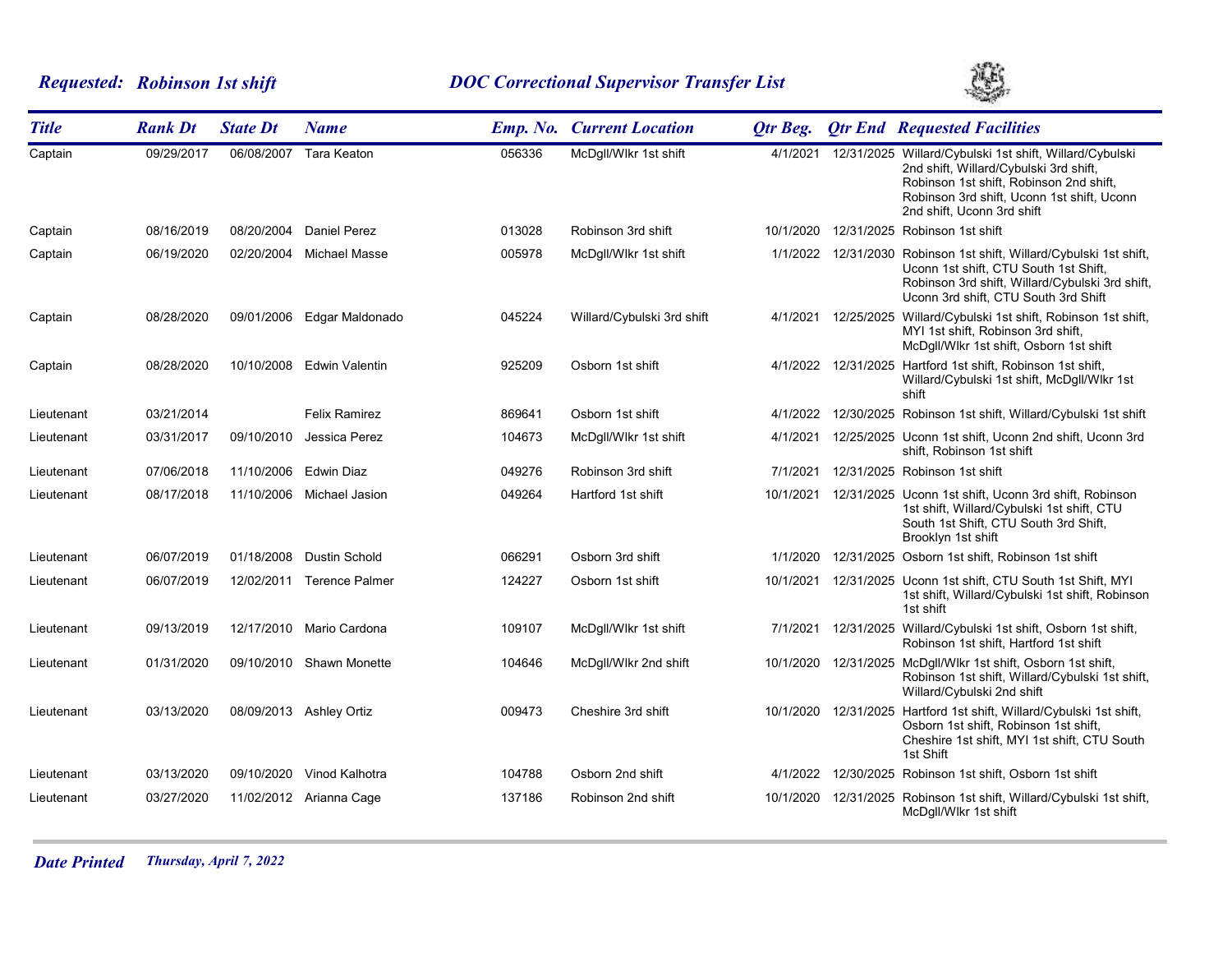# *Requested: Robinson 1st shift DOC Correctional Supervisor Transfer List*



| <b>Title</b> | <b>Rank Dt</b> | <b>State Dt</b> | Name              |        | <b>Emp. No. Current Location</b> | Otr Beg. |            | <b>Qtr End Requested Facilities</b>                                                                                                                                                                                                                            |
|--------------|----------------|-----------------|-------------------|--------|----------------------------------|----------|------------|----------------------------------------------------------------------------------------------------------------------------------------------------------------------------------------------------------------------------------------------------------------|
| Lieutenant   | 07/03/2020     | 08/20/2004      | Scott McDonald    | 013029 | McDgll/Wlkr 2nd shift            | 4/1/202  |            | 12/25/2025 McDgll/Wlkr 1st shift, Robinson 1st shift,<br>Robinson 2nd shift, Willard/Cybulski 1st<br>shift, Willard/Cybulski 2nd shift                                                                                                                         |
| Lieutenant   | 07/03/2020     | 03/23/2012      | Jeremy Musa       | 127382 | McDgll/Wlkr 2nd shift            | 4/1/202' | 12/25/2025 | Robinson 1st shift, Robinson 2nd shift,<br>Osborn 1st shift, Osborn 2nd shift,<br>McDgll/Wlkr 1st shift                                                                                                                                                        |
| Lieutenant   | 07/03/2020     | 10/04/2013      | Adam Hinckley     | 154195 | McDgll/Wlkr 3rd shift            | 4/1/2021 |            | 12/25/2025 McDgll/Wlkr 1st shift, Robinson 1st shift,<br>Robinson 3rd shift, Willard/Cybulski 1st shift,<br>Willard/Cybulski 3rd shift, Robinson 2nd<br>shift, Willard/Cybulski 2nd shift, CTU South<br>1st Shift, CTU South 2nd Shift, CTU South<br>3rd Shift |
| Lieutenant   | 07/03/2020     | 03/06/2015      | Nicholas Briatico | 174340 | McDgll/Wlkr 2nd shift            | 4/1/202' |            | 12/31/2025 McDgll/Wlkr 1st shift, Willard/Cybulski 1st<br>shift, Willard/Cybulski 2nd shift,<br>Willard/Cybulski 3rd shift, Robinson 1st shift,<br>Robinson 2nd shift                                                                                          |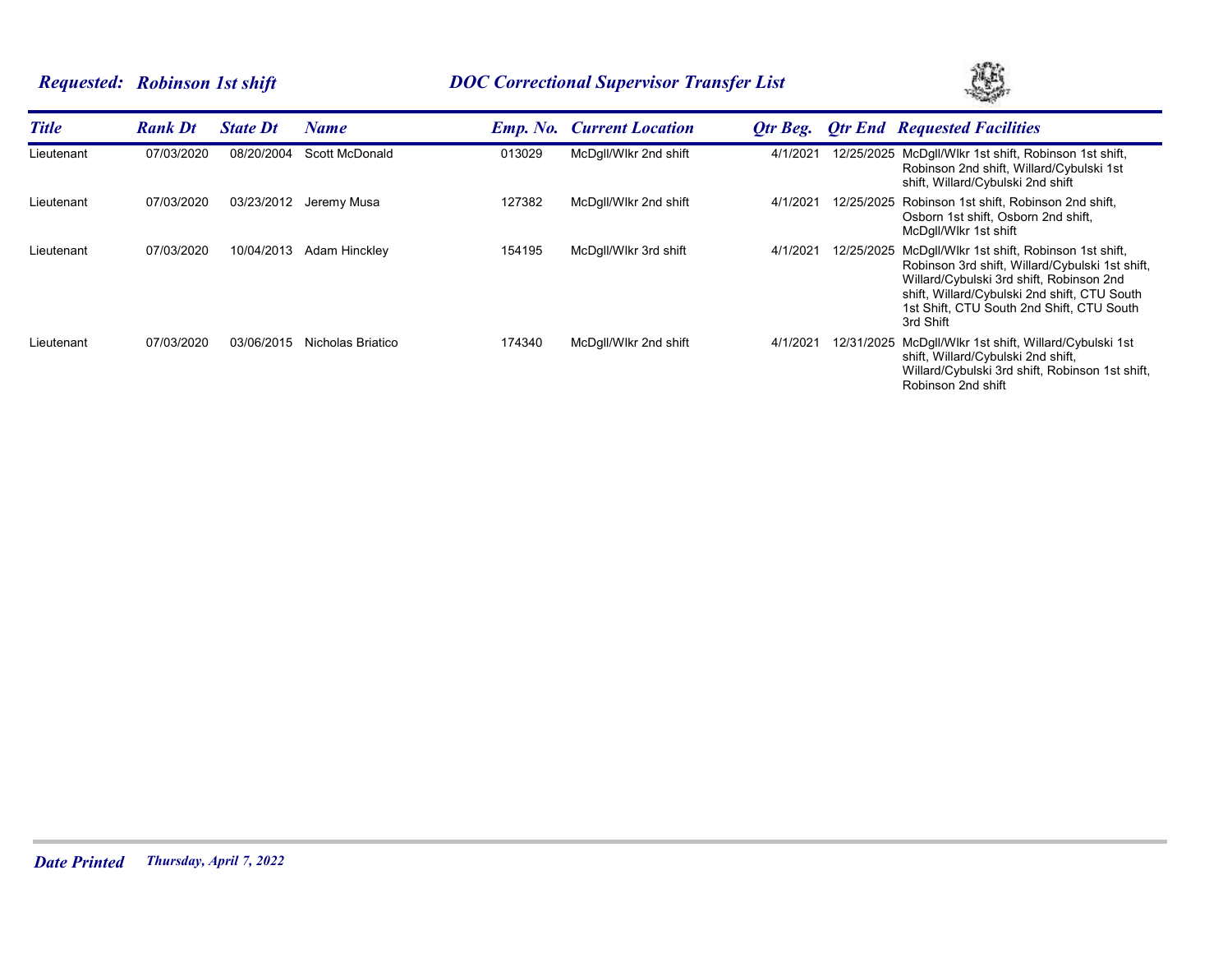# *Requested: Robinson 2nd shift DOC Correctional Supervisor Transfer List*



| <b>Title</b> | <b>Rank Dt</b> | <b>State Dt</b> | <b>Name</b>           | <b>Emp.</b> No. | <b>Current Location</b> | <b>Qtr Beg.</b> |            | <b>Qtr End Requested Facilities</b>                                                                                                                                                                                                                 |
|--------------|----------------|-----------------|-----------------------|-----------------|-------------------------|-----------------|------------|-----------------------------------------------------------------------------------------------------------------------------------------------------------------------------------------------------------------------------------------------------|
| Captain      | 09/29/2017     | 06/08/2007      | <b>Tara Keaton</b>    | 056336          | McDgll/Wlkr 1st shift   | 4/1/2021        |            | 12/31/2025 Willard/Cybulski 1st shift, Willard/Cybulski<br>2nd shift, Willard/Cybulski 3rd shift,<br>Robinson 1st shift, Robinson 2nd shift,<br>Robinson 3rd shift, Uconn 1st shift, Uconn<br>2nd shift. Uconn 3rd shift                            |
| Captain      | 11/22/2019     | 04/25/2008      | Deborah Charron       | 069821          | Robinson 1st shift      | 1/1/2021        | 12/31/2025 | Robinson 2nd shift, Uconn 1st shift, MYI 1st<br>shift, CTU South 1st Shift, York 1st shift,<br>Brooklyn 1st shift                                                                                                                                   |
| Captain      | 05/08/2020     | 09/28/2007      | Marco Correia         | 063059          | Cheshire 2nd shift      | 10/1/2021       |            | 12/31/2025 Uconn 2nd shift, Robinson 2nd shift                                                                                                                                                                                                      |
| Lieutenant   | 06/21/2019     | 03/06/2015      | Clinton Hamm          | 174186          | <b>Central Office</b>   | 7/1/2020        |            | 12/31/2025 Robinson 2nd shift                                                                                                                                                                                                                       |
| Lieutenant   | 07/03/2020     | 08/20/2004      | <b>Scott McDonald</b> | 013029          | McDgll/Wlkr 2nd shift   | 4/1/202         |            | 12/25/2025 McDgll/Wlkr 1st shift, Robinson 1st shift,<br>Robinson 2nd shift, Willard/Cybulski 1st<br>shift, Willard/Cybulski 2nd shift                                                                                                              |
| Lieutenant   | 07/03/2020     | 03/23/2012      | Jeremy Musa           | 127382          | McDgll/Wlkr 2nd shift   | 4/1/202         | 12/25/2025 | Robinson 1st shift, Robinson 2nd shift,<br>Osborn 1st shift, Osborn 2nd shift,<br>McDgll/Wlkr 1st shift                                                                                                                                             |
| Lieutenant   | 07/03/2020     | 10/04/2013      | Adam Hinckley         | 154195          | McDgll/Wlkr 3rd shift   | 4/1/2021        | 12/25/2025 | McDgll/Wlkr 1st shift, Robinson 1st shift,<br>Robinson 3rd shift, Willard/Cybulski 1st shift,<br>Willard/Cybulski 3rd shift, Robinson 2nd<br>shift, Willard/Cybulski 2nd shift, CTU South<br>1st Shift, CTU South 2nd Shift, CTU South<br>3rd Shift |
| Lieutenant   | 07/03/2020     | 03/06/2015      | Nicholas Briatico     | 174340          | McDgll/Wlkr 2nd shift   | 4/1/2021        | 12/31/2025 | McDgll/Wlkr 1st shift, Willard/Cybulski 1st<br>shift, Willard/Cybulski 2nd shift,<br>Willard/Cybulski 3rd shift, Robinson 1st shift,<br>Robinson 2nd shift                                                                                          |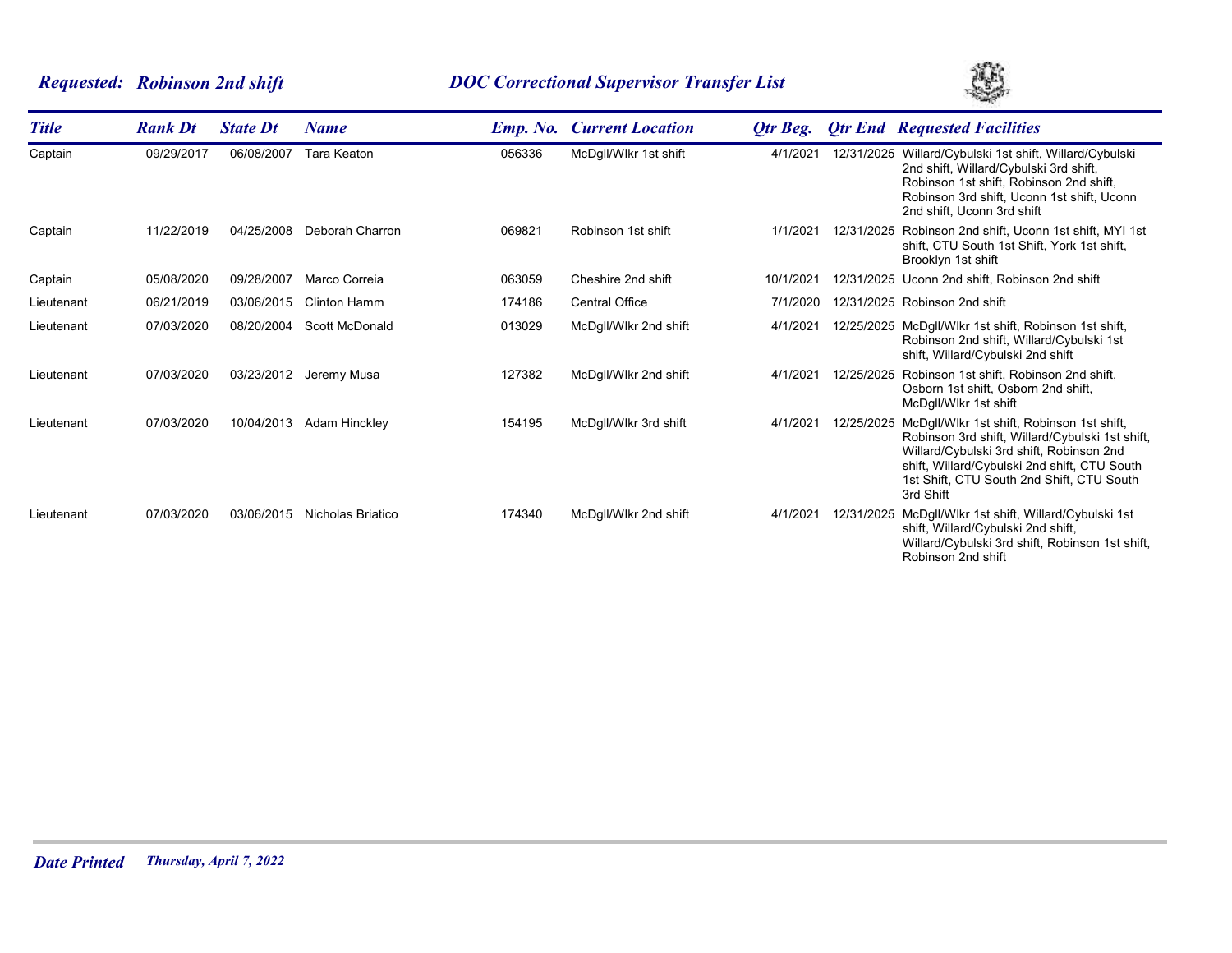# *Requested: Robinson 3rd shift DOC Correctional Supervisor Transfer List*



| <b>Title</b> | <b>Rank Dt</b> | <b>State Dt</b> | Name            |        | <b>Emp. No. Current Location</b> | Otr Beg. |            | <b>Otr End Requested Facilities</b>                                                                                                                                                                                                                 |
|--------------|----------------|-----------------|-----------------|--------|----------------------------------|----------|------------|-----------------------------------------------------------------------------------------------------------------------------------------------------------------------------------------------------------------------------------------------------|
| Captain      | 09/29/2017     | 06/08/2007      | Tara Keaton     | 056336 | McDgll/Wlkr 1st shift            | 4/1/2021 | 12/31/2025 | Willard/Cybulski 1st shift, Willard/Cybulski<br>2nd shift, Willard/Cybulski 3rd shift,<br>Robinson 1st shift, Robinson 2nd shift,<br>Robinson 3rd shift, Uconn 1st shift, Uconn<br>2nd shift, Uconn 3rd shift                                       |
| Captain      | 06/19/2020     | 02/20/2004      | Michael Masse   | 005978 | McDgll/Wlkr 1st shift            | 1/1/2022 | 12/31/2030 | Robinson 1st shift, Willard/Cybulski 1st shift,<br>Uconn 1st shift, CTU South 1st Shift,<br>Robinson 3rd shift, Willard/Cybulski 3rd shift,<br>Uconn 3rd shift, CTU South 3rd Shift                                                                 |
| Captain      | 08/28/2020     | 09/01/2006      | Edgar Maldonado | 045224 | Willard/Cybulski 3rd shift       | 4/1/2021 | 12/25/2025 | Willard/Cybulski 1st shift, Robinson 1st shift,<br>MYI 1st shift, Robinson 3rd shift,<br>McDgll/Wlkr 1st shift, Osborn 1st shift                                                                                                                    |
| Lieutenant   | 07/03/2020     | 10/04/2013      | Adam Hinckley   | 154195 | McDgll/Wlkr 3rd shift            | 4/1/2021 | 12/25/2025 | McDgll/Wlkr 1st shift, Robinson 1st shift,<br>Robinson 3rd shift, Willard/Cybulski 1st shift,<br>Willard/Cybulski 3rd shift, Robinson 2nd<br>shift, Willard/Cybulski 2nd shift, CTU South<br>1st Shift, CTU South 2nd Shift, CTU South<br>3rd Shift |
| Lieutenant   | 09/11/2020     | 06/24/2005      | Marlone Massop  | 026599 | McDgll/Wlkr 3rd shift            | 4/1/2021 | 12/25/2025 | Willard/Cybulski 1st shift, Willard/Cybulski<br>3rd shift, Robinson 3rd shift                                                                                                                                                                       |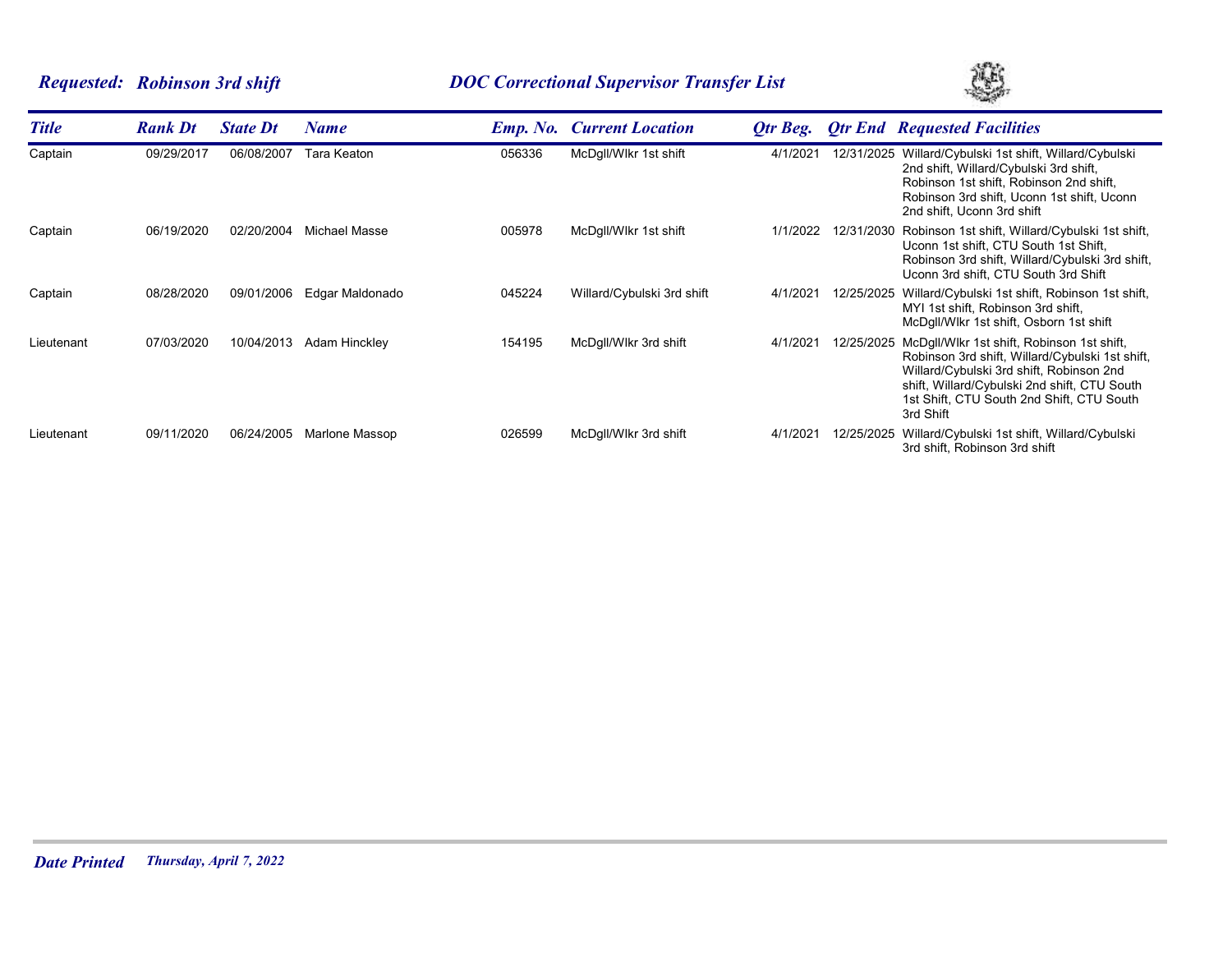# *Requested: Uconn 1st shift DOC Correctional Supervisor Transfer List*



| <b>Title</b> | <b>Rank Dt</b> | <b>State Dt</b>       | <b>Name</b>              |        | <b>Emp. No. Current Location</b> | Otr Beg.  |                     | <b>Qtr End Requested Facilities</b>                                                                                                                                                                                      |
|--------------|----------------|-----------------------|--------------------------|--------|----------------------------------|-----------|---------------------|--------------------------------------------------------------------------------------------------------------------------------------------------------------------------------------------------------------------------|
| Captain      | 09/29/2017     | 06/08/2007            | Tara Keaton              | 056336 | McDgll/Wlkr 1st shift            | 4/1/2021  |                     | 12/31/2025 Willard/Cybulski 1st shift, Willard/Cybulski<br>2nd shift, Willard/Cybulski 3rd shift,<br>Robinson 1st shift, Robinson 2nd shift,<br>Robinson 3rd shift, Uconn 1st shift, Uconn<br>2nd shift, Uconn 3rd shift |
| Captain      | 08/16/2019     | 11/12/2004 fred oneil |                          | 020671 | Willard/Cybulski 1st shift       | 7/1/2021  |                     | 12/31/2025 Willard/Cybulski 1st shift, Uconn 1st shift,<br>Uconn 2nd shift, Uconn 3rd shift, CTU South<br>1st Shift, CTU South 2nd Shift, CTU South<br>3rd Shift                                                         |
| Captain      | 08/16/2019     | 01/18/2008            | Julie-Ann Stewart        | 066200 | MYI 1st shift                    |           |                     | 10/1/2021 12/31/2025 CTU South 1st Shift, Uconn 1st shift, MYI<br>1st shift, MYI 2nd shift                                                                                                                               |
| Captain      | 10/11/2019     | 11/10/2006            | <b>Brane Blackstock</b>  | 049269 | Cheshire 1st shift               | 7/1/2021  |                     | 12/31/2025 MYI 1st shift, Hartford 1st shift,<br>Willard/Cybulski 1st shift, CTU South 1st<br>Shift, Uconn 1st shift                                                                                                     |
| Captain      | 11/22/2019     | 04/25/2008            | Deborah Charron          | 069821 | Robinson 1st shift               |           | 1/1/2021 12/31/2025 | Robinson 2nd shift, Uconn 1st shift, MYI 1st<br>shift, CTU South 1st Shift, York 1st shift,<br>Brooklyn 1st shift                                                                                                        |
| Captain      | 06/19/2020     |                       | 02/20/2004 Michael Masse | 005978 | McDgll/Wlkr 1st shift            |           | 1/1/2022 12/31/2030 | Robinson 1st shift, Willard/Cybulski 1st shift,<br>Uconn 1st shift, CTU South 1st Shift,<br>Robinson 3rd shift, Willard/Cybulski 3rd shift,<br>Uconn 3rd shift, CTU South 3rd Shift                                      |
| Lieutenant   | 10/12/2007     | 02/09/1999            | Luis Zayas               | 647503 | Uconn 3rd shift                  | 10/1/2019 |                     | 12/31/2025 Uconn 1st shift                                                                                                                                                                                               |
| Lieutenant   | 09/11/2009     | 02/20/2004            | Michelle Marquez         | 006008 | MYI 1st shift                    | 7/1/2021  |                     | 9/13/2019 Uconn 1st shift                                                                                                                                                                                                |
| Lieutenant   | 01/29/2010     | 02/20/2004            | Scott Langenheim         | 005944 | MYI 1st shift                    | 10/1/2021 |                     | 12/31/2025 Uconn 1st shift                                                                                                                                                                                               |
| Lieutenant   | 05/31/2013     | 08/20/2004            | William Rodriguez        | 012975 | CTU South 1st Shift              | 1/1/2022  |                     | 12/31/2030 Uconn 1st shift                                                                                                                                                                                               |
| Lieutenant   | 05/31/2013     | 06/24/2005            | Tanya Hastings           | 026649 | Willard/Cybulski 1st shift       | 10/1/2021 |                     | 12/31/2025 Uconn 1st shift                                                                                                                                                                                               |
| Lieutenant   | 10/04/2013     | 12/15/2000            | Diana Moya               | 972593 | Willard/Cybulski 3rd shift       | 4/1/2021  |                     | 12/25/2025 Uconn 1st shift, Uconn 3rd shift                                                                                                                                                                              |
| Lieutenant   | 05/16/2014     | 08/20/2004            | Angella McCalla          | 013122 | Uconn 2nd shift                  | 1/1/2021  |                     | 12/31/2025 Uconn 1st shift, Uconn 3rd shift                                                                                                                                                                              |
| Lieutenant   | 05/16/2014     | 06/24/2005            | Socorro Melo             | 026572 | Hartford 1st shift               | 1/1/2021  |                     | 12/31/2025 Willard/Cybulski 1st shift, Uconn 1st shift,<br>Uconn 2nd shift, Uconn 3rd shift                                                                                                                              |
| Lieutenant   | 07/25/2014     | 08/22/2003            | John McCormack           | 869689 | CTU South 3rd Shift              | 4/1/2020  |                     | 12/31/2025 CTU South 1st Shift, Willard/Cybulski 1st<br>shift, Uconn 1st shift, Uconn 3rd shift,<br>Cheshire 1st shift, MYI 1st shift, Hartford 1st<br>shift                                                             |
| Lieutenant   | 07/25/2014     | 04/30/2004            | <b>Hamilton Castro</b>   | 008329 | Uconn 2nd shift                  | 7/1/2020  |                     | 12/31/2025 Uconn 1st shift, Uconn 3rd shift                                                                                                                                                                              |
| Lieutenant   | 07/25/2014     | 08/20/2004            | <b>Terrence Randolph</b> | 013298 | Hartford 1st shift               | 10/1/2021 |                     | 12/31/2025 Uconn 1st shift, Uconn 2nd shift, Uconn 3rd<br>shift, CTU South 1st Shift, CTU South 2nd<br>Shift, CTU South 3rd Shift                                                                                        |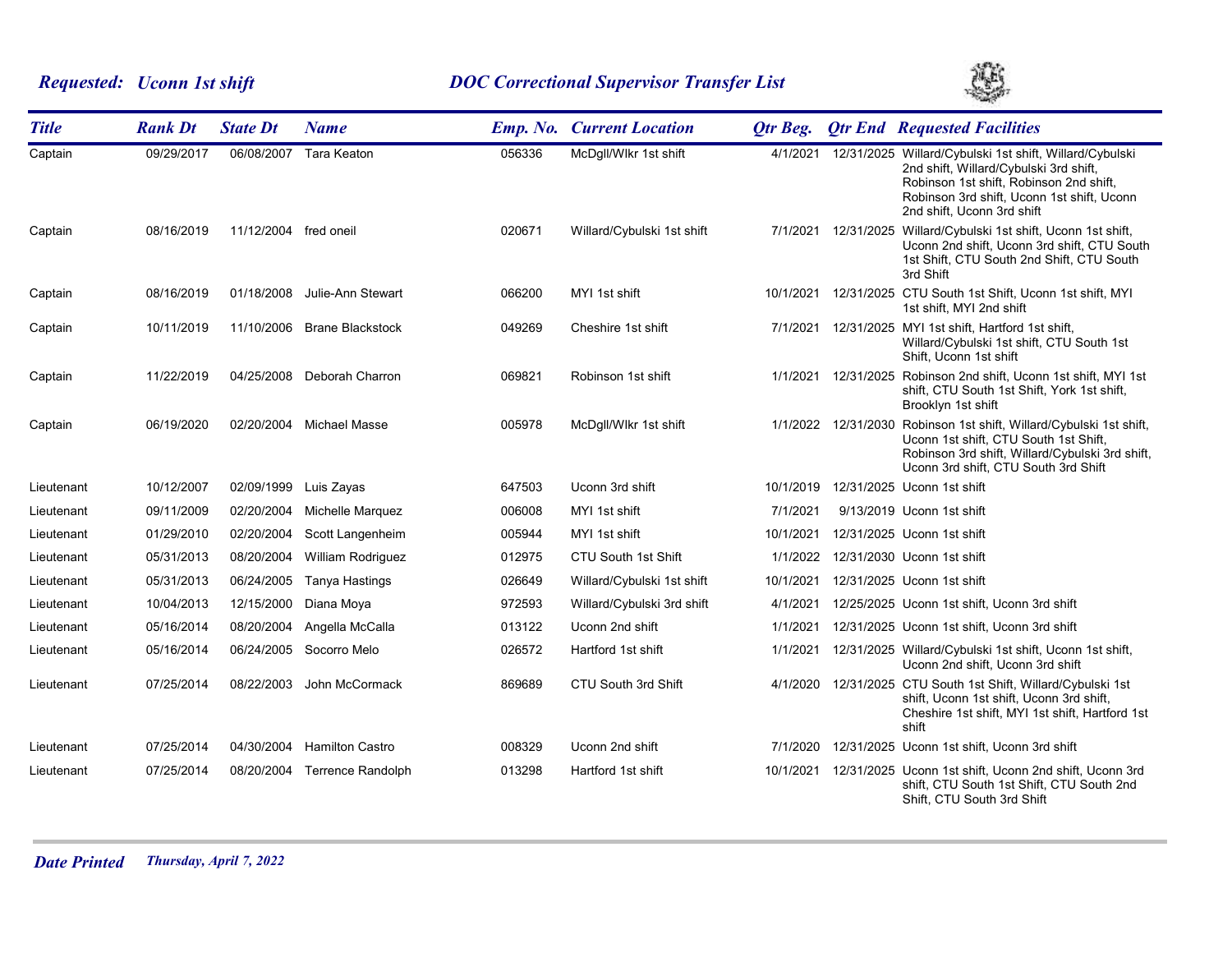# *Requested: Uconn 1st shift DOC Correctional Supervisor Transfer List*



| <b>Title</b> | <b>Rank Dt</b> | <b>State Dt</b> | <b>Name</b>               |        | <b>Emp. No. Current Location</b> | Otr Beg.  | <b>Qtr End Requested Facilities</b>                                                                                                                                            |
|--------------|----------------|-----------------|---------------------------|--------|----------------------------------|-----------|--------------------------------------------------------------------------------------------------------------------------------------------------------------------------------|
| Lieutenant   | 08/22/2014     | 07/18/2008      | John Dyson                | 068039 | Cheshire 1st shift               | 4/1/2021  | 12/31/2025 Uconn 1st shift, Uconn 2nd shift, Uconn 3rd<br>shift, Hartford 1st shift                                                                                            |
| Lieutenant   | 10/31/2014     | 03/02/2007      | David Czeremcha           | 053654 | Cheshire 2nd shift               | 4/1/2021  | 12/31/2025 Uconn 1st shift, Uconn 2nd shift, Uconn 3rd<br>shift. MYI 1st shift                                                                                                 |
| Lieutenant   | 11/14/2014     |                 | 06/24/2005 Steven Edwin   | 026675 | Willard/Cybulski 2nd shift       |           | 7/1/2020 12/31/2025 Willard/Cybulski 1st shift, Uconn 1st shift,<br>Uconn 2nd shift, Uconn 3rd shift,<br>Willard/Cybulski 3rd shift                                            |
| Lieutenant   | 11/14/2014     | 12/09/2005      | <b>Fernando Antunes</b>   | 034868 | CTU South 3rd Shift              | 10/1/2020 | 12/31/2025 Uconn 1st shift, Uconn 3rd shift                                                                                                                                    |
| Lieutenant   | 11/14/2014     | 09/01/2006      | Samuel Quintana           | 045269 | Hartford 1st shift               | 10/1/2020 | 12/31/2025 Uconn 1st shift, Willard/Cybulski 1st shift,<br>Brooklyn 1st shift                                                                                                  |
| Lieutenant   | 07/14/2015     | 06/24/2005      | <b>Beverly Lee</b>        | 026585 | Robinson 1st shift               | 10/1/2020 | 12/31/2025 Uconn 1st shift                                                                                                                                                     |
| Lieutenant   | 07/24/2015     | 02/20/2004      | Gary Gray                 | 005999 | MYI 1st shift                    |           | 1/1/2022 12/31/2030 CTU South 1st Shift, CTU South 3rd Shift,<br>Uconn 1st shift, Uconn 3rd shift                                                                              |
| Lieutenant   | 07/24/2015     | 12/09/2005      | Jason hartley             | 034705 | Hartford 1st shift               | 4/1/2022  | 12/31/2025 Uconn 1st shift                                                                                                                                                     |
| Lieutenant   | 07/24/2015     |                 | 07/18/2008 Sonja harris   | 072200 | Hartford 2nd shift               |           | 1/1/2022 12/31/2030 Willard/Cybulski 2nd shift, Uconn 1st shift,<br>Uconn 2nd shift, Uconn 3rd shift                                                                           |
| Lieutenant   | 07/24/2015     | 04/25/2009      | Ian McMahon               | 069924 | Cheshire 1st shift               | 7/1/2020  | 12/31/2025 MYI 1st shift, Uconn 1st shift, CTU South 1st<br>Shift                                                                                                              |
| Lieutenant   | 02/17/2017     | 12/09/2005      | Jeff Signori              | 977417 | MYI 2nd shift                    | 7/1/2019  | 12/31/2025 Uconn 1st shift, Uconn 2nd shift                                                                                                                                    |
| Lieutenant   | 03/31/2017     | 11/10/2006      | Erin Darling              | 049330 | Cheshire 3rd shift               | 10/1/2020 | 12/31/2025 CTU South 1st Shift, CTU South 2nd Shift,<br>CTU South 3rd Shift, MYI 2nd shift, MYI 3rd<br>shift, Uconn 1st shift, Uconn 2nd shift,<br>Uconn 3rd shift             |
| Lieutenant   | 03/31/2017     | 09/10/2010      | Jessica Perez             | 104673 | McDgll/Wlkr 1st shift            |           | 4/1/2021 12/25/2025 Uconn 1st shift, Uconn 2nd shift, Uconn 3rd<br>shift, Robinson 1st shift                                                                                   |
| Lieutenant   | 07/06/2018     |                 | 09/01/2006 Jose Colon     | 045152 | New Haven 2nd shift              |           | 10/1/2020 12/31/2025 MYI 1st shift, MYI 2nd shift, MYI 3rd shift,<br>Uconn 1st shift, Uconn 2nd shift, Uconn 3rd<br>shift                                                      |
| Lieutenant   | 07/06/2018     | 12/19/2008      | Christopher Robson        | 081804 | Hartford 1st shift               |           | 4/1/2022 12/31/2025 MYI 1st shift, Cheshire 1st shift, CTU South<br>1st Shift, Uconn 1st shift, Willard/Cybulski<br>1st shift                                                  |
| Lieutenant   | 07/19/2018     | 08/14/2009      | Alberto Mucciacciaro      | 087925 | Hartford 1st shift               | 10/1/2020 | 12/31/2025 Uconn 1st shift, Uconn 3rd shift, Uconn 2nd<br>shift                                                                                                                |
| Lieutenant   | 08/17/2018     |                 | 11/10/2006 Michael Jasion | 049264 | Hartford 1st shift               |           | 10/1/2021  12/31/2025  Uconn 1st shift, Uconn 3rd shift, Robinson<br>1st shift, Willard/Cybulski 1st shift, CTU<br>South 1st Shift, CTU South 3rd Shift,<br>Brooklyn 1st shift |
| Lieutenant   | 10/12/2018     | 12/17/2010      | John McCormack            | 109068 | Corr/Radg 1st shift              | 1/1/2021  | 12/31/2025 Cheshire 1st shift, MYI 1st shift, CTU South<br>1st Shift, Uconn 1st shift, Hartford 1st shift                                                                      |

*Date Printed Thursday, April 7, 2022*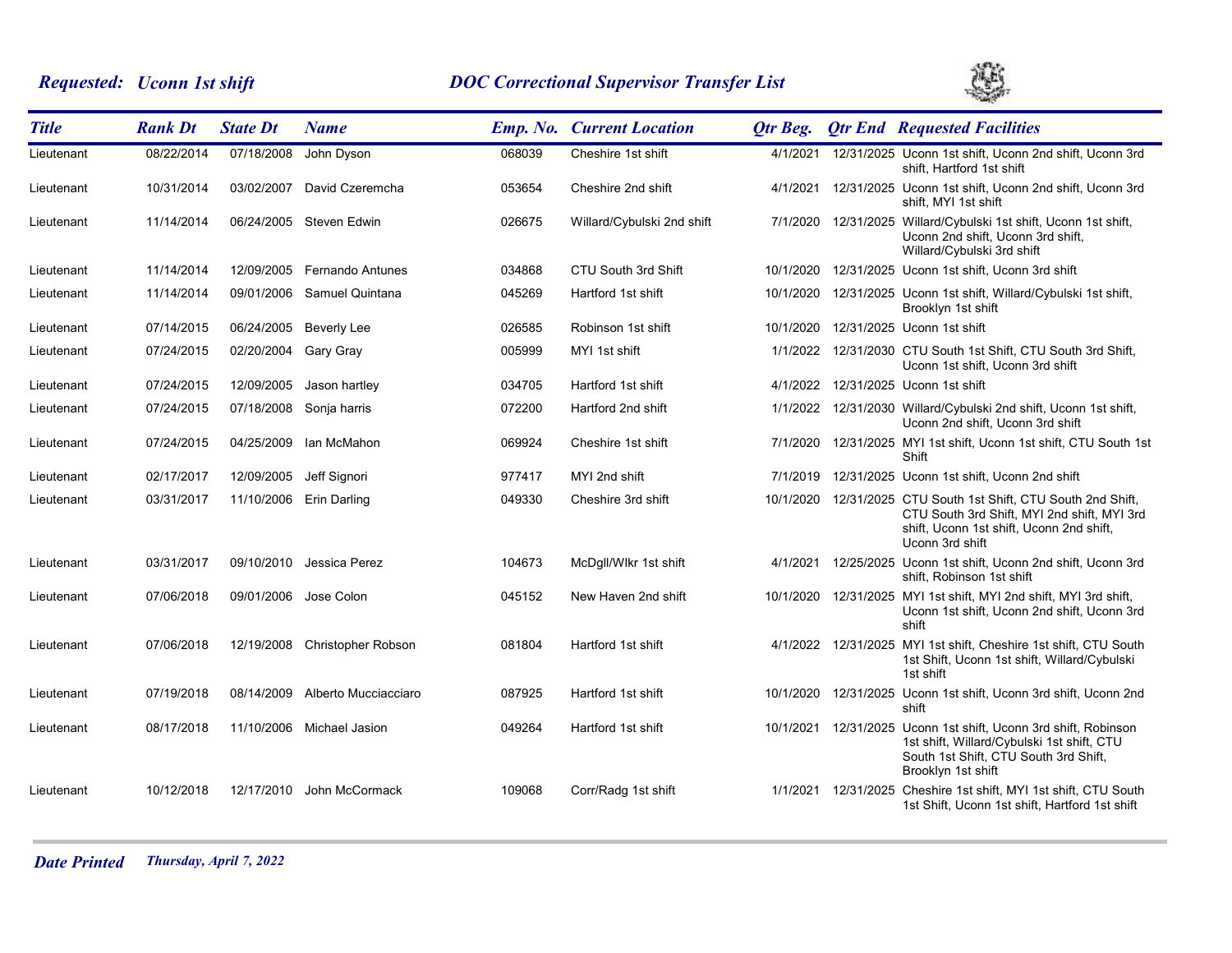# *Requested: Uconn 1st shift DOC Correctional Supervisor Transfer List*



| <b>Title</b> | <b>Rank Dt</b> | <b>State Dt</b> | Name                  |        | <b>Emp. No. Current Location</b> | Otr Beg.  | <b>Otr End Requested Facilities</b>                                                                                                                                    |
|--------------|----------------|-----------------|-----------------------|--------|----------------------------------|-----------|------------------------------------------------------------------------------------------------------------------------------------------------------------------------|
| Lieutenant   | 12/21/2018     | 08/14/2009      | Jeffrev Medina        | 087706 | Northern 2nd shift               | 7/1/2021  | 9/13/2019 Uconn 1st shift, Uconn 2nd shift, Uconn 3rd<br>shift                                                                                                         |
| Lieutenant   | 06/07/2019     | 08/14/2009      | Jerome Ffrench        | 087792 | McDgll/Wlkr 1st shift            | 1/1/2022  | 12/31/2030 Uconn 1st shift, Uconn 3rd shift,<br>Willard/Cybulski 1st shift                                                                                             |
| Lieutenant   | 06/07/2019     | 12/02/2011      | <b>Terence Palmer</b> | 124227 | Osborn 1st shift                 | 10/1/2021 | 12/31/2025 Uconn 1st shift, CTU South 1st Shift, MYI<br>1st shift, Willard/Cybulski 1st shift, Robinson<br>1st shift                                                   |
| Lieutenant   | 10/25/2019     | 04/25/2008      | Joshua Whitted        | 018514 | Cheshire 2nd shift               | 7/1/2020  | 12/31/2025 Cheshire 1st shift, MYI 1st shift, Hartford 1st<br>shift. CTU South 1st Shift. CTU South 2nd<br>Shift, Uconn 1st shift, Uconn 2nd shift,<br>Uconn 3rd shift |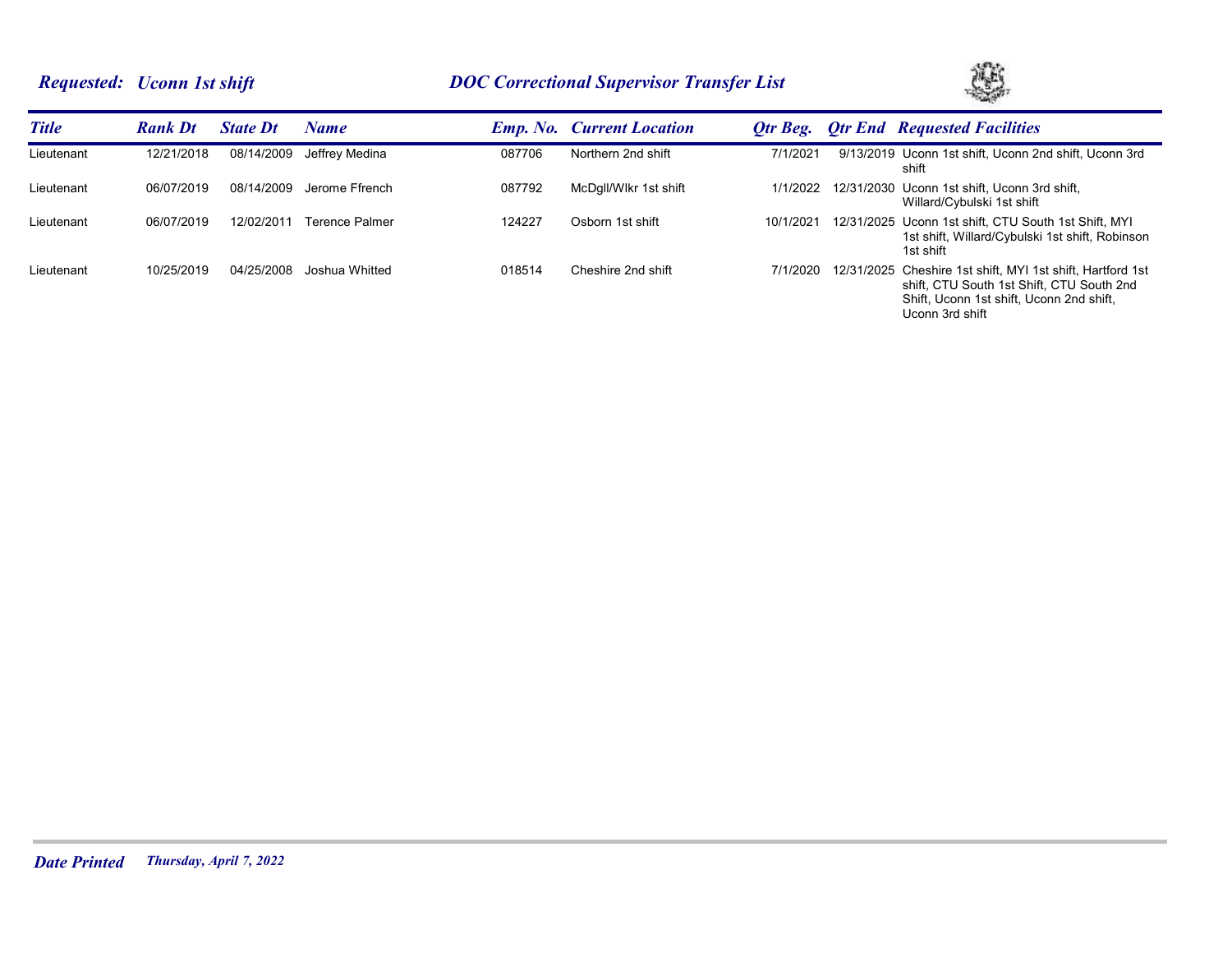# *Requested: Uconn 2nd shift DOC Correctional Supervisor Transfer List*



| <b>Title</b> | <b>Rank Dt</b> | <b>State Dt</b>       | <b>Name</b>                  |        | <b>Emp. No. Current Location</b> | Otr Beg.  | <b>Qtr End Requested Facilities</b>                                                                                                                                                                                      |
|--------------|----------------|-----------------------|------------------------------|--------|----------------------------------|-----------|--------------------------------------------------------------------------------------------------------------------------------------------------------------------------------------------------------------------------|
| Captain      | 09/29/2017     |                       | 06/08/2007 Tara Keaton       | 056336 | McDgll/Wlkr 1st shift            | 4/1/2021  | 12/31/2025 Willard/Cybulski 1st shift, Willard/Cybulski<br>2nd shift, Willard/Cybulski 3rd shift,<br>Robinson 1st shift, Robinson 2nd shift,<br>Robinson 3rd shift, Uconn 1st shift, Uconn<br>2nd shift, Uconn 3rd shift |
| Captain      | 08/16/2019     | 11/12/2004 fred oneil |                              | 020671 | Willard/Cybulski 1st shift       |           | 7/1/2021 12/31/2025 Willard/Cybulski 1st shift, Uconn 1st shift,<br>Uconn 2nd shift, Uconn 3rd shift, CTU South<br>1st Shift, CTU South 2nd Shift, CTU South<br>3rd Shift                                                |
| Captain      | 05/08/2020     | 09/28/2007            | Marco Correia                | 063059 | Cheshire 2nd shift               | 10/1/2021 | 12/31/2025 Uconn 2nd shift, Robinson 2nd shift                                                                                                                                                                           |
| Lieutenant   | 05/16/2014     | 06/24/2005            | Socorro Melo                 | 026572 | Hartford 1st shift               | 1/1/2021  | 12/31/2025 Willard/Cybulski 1st shift, Uconn 1st shift,<br>Uconn 2nd shift, Uconn 3rd shift                                                                                                                              |
| Lieutenant   | 07/25/2014     |                       | 08/20/2004 Terrence Randolph | 013298 | Hartford 1st shift               |           | 10/1/2021 12/31/2025 Uconn 1st shift, Uconn 2nd shift, Uconn 3rd<br>shift, CTU South 1st Shift, CTU South 2nd<br>Shift, CTU South 3rd Shift                                                                              |
| Lieutenant   | 07/25/2014     | 09/01/2006            | Jaroslav Marac               | 045217 | Hartford 2nd shift               | 4/1/2018  | 12/31/2025 Uconn 2nd shift, Uconn 3rd shift, CTU South<br>2nd Shift                                                                                                                                                      |
| Lieutenant   | 08/22/2014     | 07/18/2008            | John Dyson                   | 068039 | Cheshire 1st shift               |           | 4/1/2021 12/31/2025 Uconn 1st shift, Uconn 2nd shift, Uconn 3rd<br>shift, Hartford 1st shift                                                                                                                             |
| Lieutenant   | 10/31/2014     | 03/02/2007            | David Czeremcha              | 053654 | Cheshire 2nd shift               | 4/1/2021  | 12/31/2025 Uconn 1st shift, Uconn 2nd shift, Uconn 3rd<br>shift, MYI 1st shift                                                                                                                                           |
| Lieutenant   | 11/14/2014     |                       | 06/24/2005 Steven Edwin      | 026675 | Willard/Cybulski 2nd shift       | 7/1/2020  | 12/31/2025 Willard/Cybulski 1st shift, Uconn 1st shift,<br>Uconn 2nd shift, Uconn 3rd shift,<br>Willard/Cybulski 3rd shift                                                                                               |
| Lieutenant   | 07/24/2015     | 07/18/2008            | Sonja harris                 | 072200 | Hartford 2nd shift               |           | 1/1/2022 12/31/2030 Willard/Cybulski 2nd shift, Uconn 1st shift,<br>Uconn 2nd shift, Uconn 3rd shift                                                                                                                     |
| Lieutenant   | 02/17/2017     | 12/09/2005            | Jeff Signori                 | 977417 | MYI 2nd shift                    | 7/1/2019  | 12/31/2025 Uconn 1st shift, Uconn 2nd shift                                                                                                                                                                              |
| Lieutenant   | 03/31/2017     |                       | 11/10/2006 Erin Darling      | 049330 | Cheshire 3rd shift               | 10/1/2020 | 12/31/2025 CTU South 1st Shift, CTU South 2nd Shift,<br>CTU South 3rd Shift, MYI 2nd shift, MYI 3rd<br>shift, Uconn 1st shift, Uconn 2nd shift,<br>Uconn 3rd shift                                                       |
| Lieutenant   | 03/31/2017     | 09/10/2010            | Jessica Perez                | 104673 | McDgll/Wlkr 1st shift            | 4/1/2021  | 12/25/2025 Uconn 1st shift, Uconn 2nd shift, Uconn 3rd<br>shift, Robinson 1st shift                                                                                                                                      |
| Lieutenant   | 07/06/2018     | 09/01/2006            | Jose Colon                   | 045152 | New Haven 2nd shift              | 10/1/2020 | 12/31/2025 MYI 1st shift, MYI 2nd shift, MYI 3rd shift,<br>Uconn 1st shift, Uconn 2nd shift, Uconn 3rd<br>shift                                                                                                          |
| Lieutenant   | 07/19/2018     | 08/14/2009            | Alberto Mucciacciaro         | 087925 | Hartford 1st shift               | 10/1/2020 | 12/31/2025 Uconn 1st shift, Uconn 3rd shift, Uconn 2nd<br>shift                                                                                                                                                          |
| Lieutenant   | 12/21/2018     | 08/14/2009            | Jeffrey Medina               | 087706 | Northern 2nd shift               | 7/1/2021  | 9/13/2019 Uconn 1st shift, Uconn 2nd shift, Uconn 3rd<br>shift                                                                                                                                                           |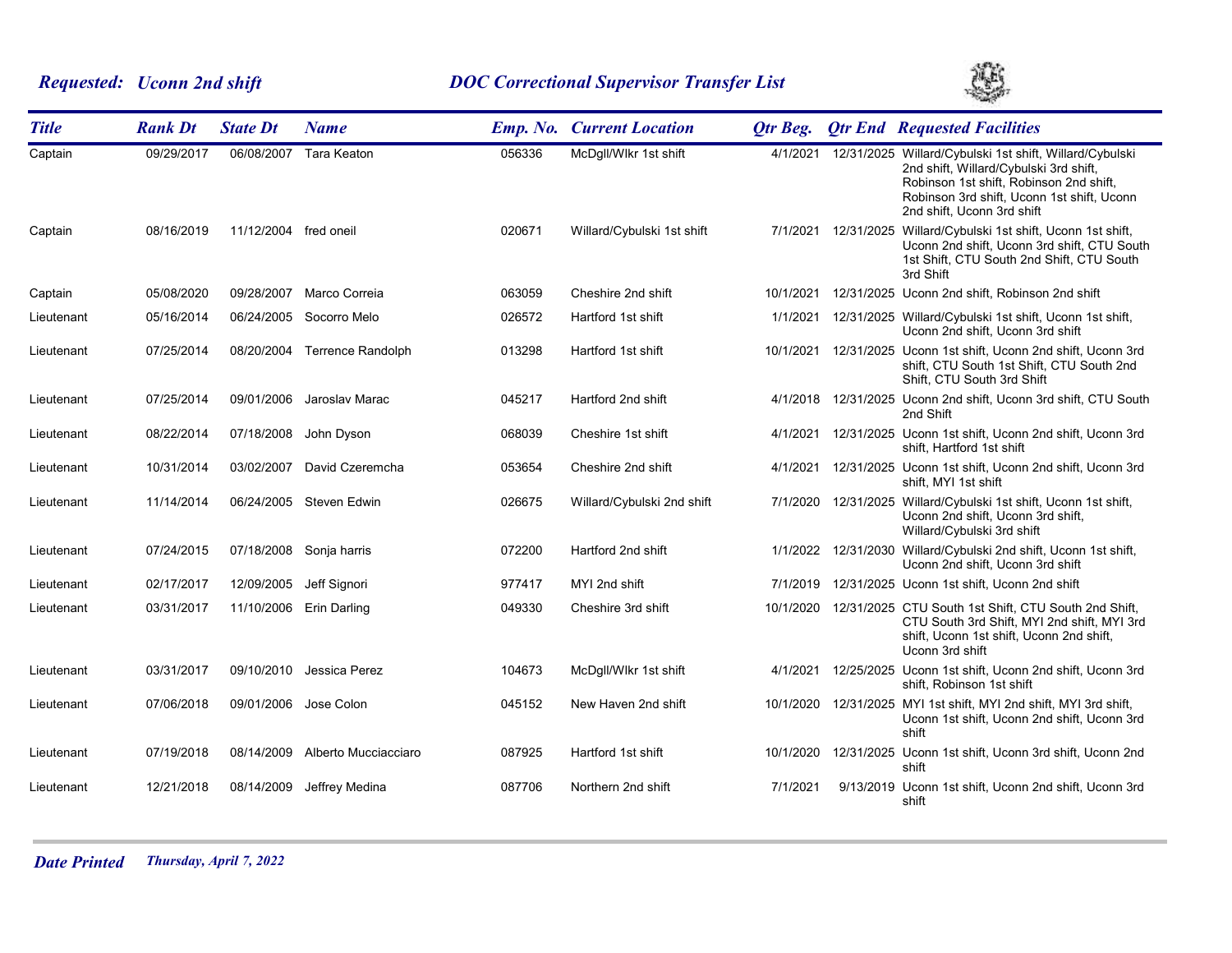

| <b>Title</b> | <b>Rank Dt</b> | <b>State Dt</b> | Name                      |        | <b>Emp. No. Current Location</b> |          | <b>Otr Beg.</b> Otr End Requested Facilities                                                                                                                           |
|--------------|----------------|-----------------|---------------------------|--------|----------------------------------|----------|------------------------------------------------------------------------------------------------------------------------------------------------------------------------|
| Lieutenant   | 06/07/2019     | 12/13/2013      | Camelia Daniels           | 156791 | Corr/Radg 2nd shift              |          | 1/1/2022 12/31/2030 Brooklyn 2nd shift, York 2nd shift, York 3rd<br>shift, Uconn 2nd shift, CTU South 2nd Shift                                                        |
| Lieutenant   | 10/25/2019     |                 | 04/25/2008 Joshua Whitted | 018514 | Cheshire 2nd shift               | 7/1/2020 | 12/31/2025 Cheshire 1st shift, MYI 1st shift, Hartford 1st<br>shift, CTU South 1st Shift, CTU South 2nd<br>Shift, Uconn 1st shift, Uconn 2nd shift,<br>Uconn 3rd shift |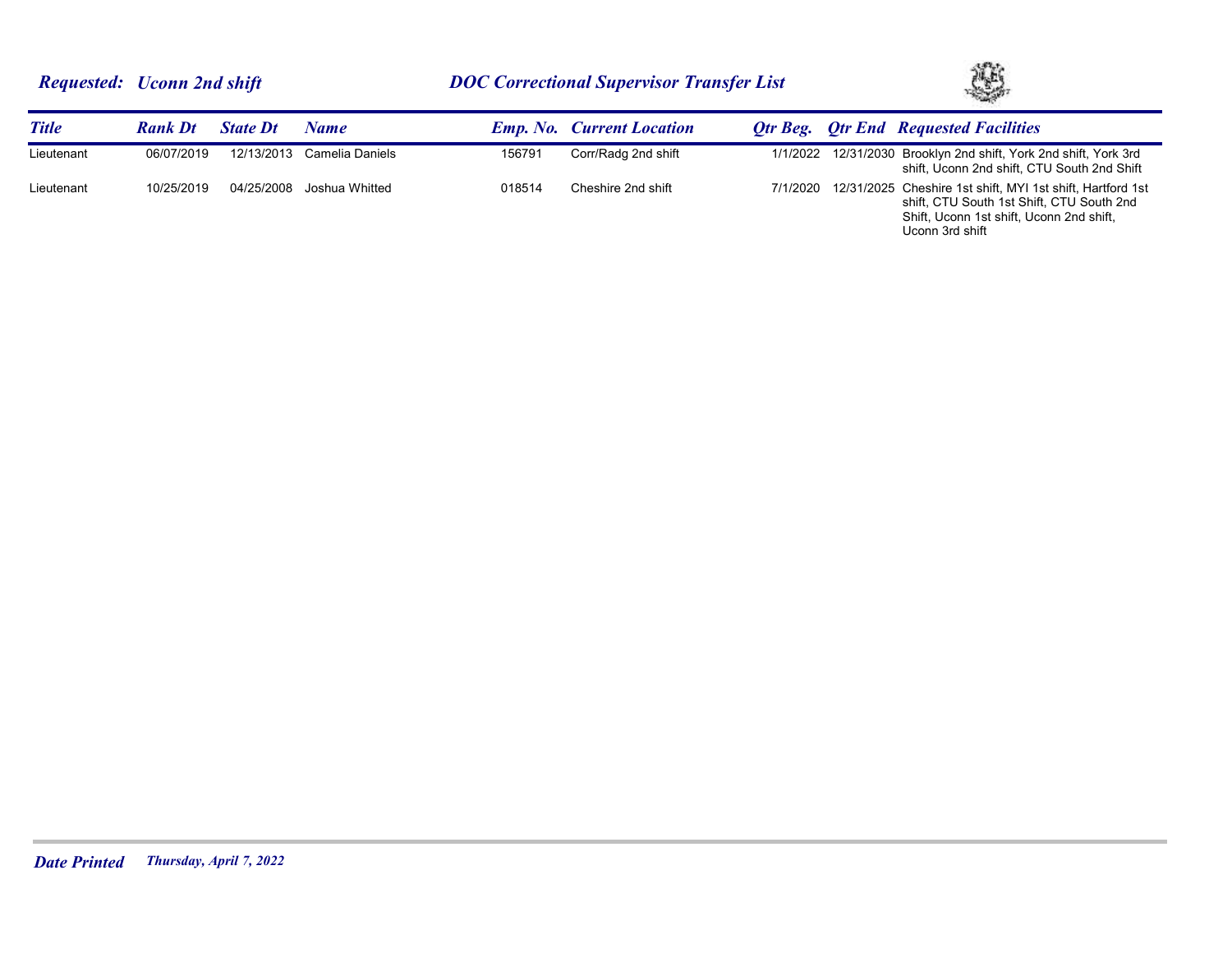# *Requested: Uconn 3rd shift DOC Correctional Supervisor Transfer List*



| <b>Title</b> | <b>Rank Dt</b> | <b>State Dt</b>       | <b>Name</b>              |        | <b>Emp. No. Current Location</b> | <b>Qtr Beg.</b> | <b>Qtr End Requested Facilities</b>                                                                                                                                                                                      |
|--------------|----------------|-----------------------|--------------------------|--------|----------------------------------|-----------------|--------------------------------------------------------------------------------------------------------------------------------------------------------------------------------------------------------------------------|
| Captain      | 09/29/2017     | 06/08/2007            | <b>Tara Keaton</b>       | 056336 | McDqll/Wlkr 1st shift            | 4/1/2021        | 12/31/2025 Willard/Cybulski 1st shift, Willard/Cybulski<br>2nd shift, Willard/Cybulski 3rd shift,<br>Robinson 1st shift, Robinson 2nd shift,<br>Robinson 3rd shift, Uconn 1st shift, Uconn<br>2nd shift. Uconn 3rd shift |
| Captain      | 08/16/2019     | 11/12/2004 fred oneil |                          | 020671 | Willard/Cybulski 1st shift       | 7/1/2021        | 12/31/2025 Willard/Cybulski 1st shift, Uconn 1st shift,<br>Uconn 2nd shift, Uconn 3rd shift, CTU South<br>1st Shift, CTU South 2nd Shift, CTU South<br>3rd Shift                                                         |
| Captain      | 06/19/2020     | 02/20/2004            | Michael Masse            | 005978 | McDgll/Wlkr 1st shift            |                 | 1/1/2022 12/31/2030 Robinson 1st shift, Willard/Cybulski 1st shift,<br>Uconn 1st shift, CTU South 1st Shift,<br>Robinson 3rd shift, Willard/Cybulski 3rd shift,<br>Uconn 3rd shift, CTU South 3rd Shift                  |
| Lieutenant   | 10/04/2013     | 12/15/2000            | Diana Moya               | 972593 | Willard/Cybulski 3rd shift       | 4/1/2021        | 12/25/2025 Uconn 1st shift, Uconn 3rd shift                                                                                                                                                                              |
| Lieutenant   | 05/16/2014     | 08/20/2004            | Angella McCalla          | 013122 | Uconn 2nd shift                  | 1/1/2021        | 12/31/2025 Uconn 1st shift, Uconn 3rd shift                                                                                                                                                                              |
| Lieutenant   | 05/16/2014     | 06/24/2005            | Socorro Melo             | 026572 | Hartford 1st shift               | 1/1/2021        | 12/31/2025 Willard/Cybulski 1st shift, Uconn 1st shift,<br>Uconn 2nd shift, Uconn 3rd shift                                                                                                                              |
| Lieutenant   | 07/25/2014     | 08/22/2003            | John McCormack           | 869689 | CTU South 3rd Shift              | 4/1/2020        | 12/31/2025 CTU South 1st Shift, Willard/Cybulski 1st<br>shift, Uconn 1st shift, Uconn 3rd shift,<br>Cheshire 1st shift, MYI 1st shift, Hartford 1st<br>shift                                                             |
| Lieutenant   | 07/25/2014     | 04/30/2004            | <b>Hamilton Castro</b>   | 008329 | Uconn 2nd shift                  | 7/1/2020        | 12/31/2025 Uconn 1st shift, Uconn 3rd shift                                                                                                                                                                              |
| Lieutenant   | 07/25/2014     | 08/20/2004            | <b>Terrence Randolph</b> | 013298 | Hartford 1st shift               |                 | 10/1/2021  12/31/2025  Uconn 1st shift, Uconn 2nd shift, Uconn 3rd<br>shift, CTU South 1st Shift, CTU South 2nd<br>Shift, CTU South 3rd Shift                                                                            |
| Lieutenant   | 07/25/2014     | 09/01/2006            | Jaroslav Marac           | 045217 | Hartford 2nd shift               | 4/1/2018        | 12/31/2025 Uconn 2nd shift, Uconn 3rd shift, CTU South<br>2nd Shift                                                                                                                                                      |
| Lieutenant   | 08/22/2014     | 07/18/2008            | John Dyson               | 068039 | Cheshire 1st shift               |                 | 4/1/2021 12/31/2025 Uconn 1st shift, Uconn 2nd shift, Uconn 3rd<br>shift, Hartford 1st shift                                                                                                                             |
| Lieutenant   | 10/31/2014     | 03/02/2007            | David Czeremcha          | 053654 | Cheshire 2nd shift               | 4/1/2021        | 12/31/2025 Uconn 1st shift, Uconn 2nd shift, Uconn 3rd<br>shift, MYI 1st shift                                                                                                                                           |
| Lieutenant   | 11/14/2014     |                       | 06/24/2005 Steven Edwin  | 026675 | Willard/Cybulski 2nd shift       | 7/1/2020        | 12/31/2025 Willard/Cybulski 1st shift, Uconn 1st shift,<br>Uconn 2nd shift, Uconn 3rd shift,<br>Willard/Cybulski 3rd shift                                                                                               |
| Lieutenant   | 11/14/2014     | 12/09/2005            | <b>Fernando Antunes</b>  | 034868 | CTU South 3rd Shift              | 10/1/2020       | 12/31/2025 Uconn 1st shift, Uconn 3rd shift                                                                                                                                                                              |
| Lieutenant   | 07/24/2015     | 02/20/2004            | Gary Gray                | 005999 | MYI 1st shift                    | 1/1/2022        | 12/31/2030 CTU South 1st Shift, CTU South 3rd Shift,<br>Uconn 1st shift, Uconn 3rd shift                                                                                                                                 |
| Lieutenant   | 07/24/2015     |                       | 07/18/2008 Sonja harris  | 072200 | Hartford 2nd shift               | 1/1/2022        | 12/31/2030 Willard/Cybulski 2nd shift, Uconn 1st shift,<br>Uconn 2nd shift, Uconn 3rd shift                                                                                                                              |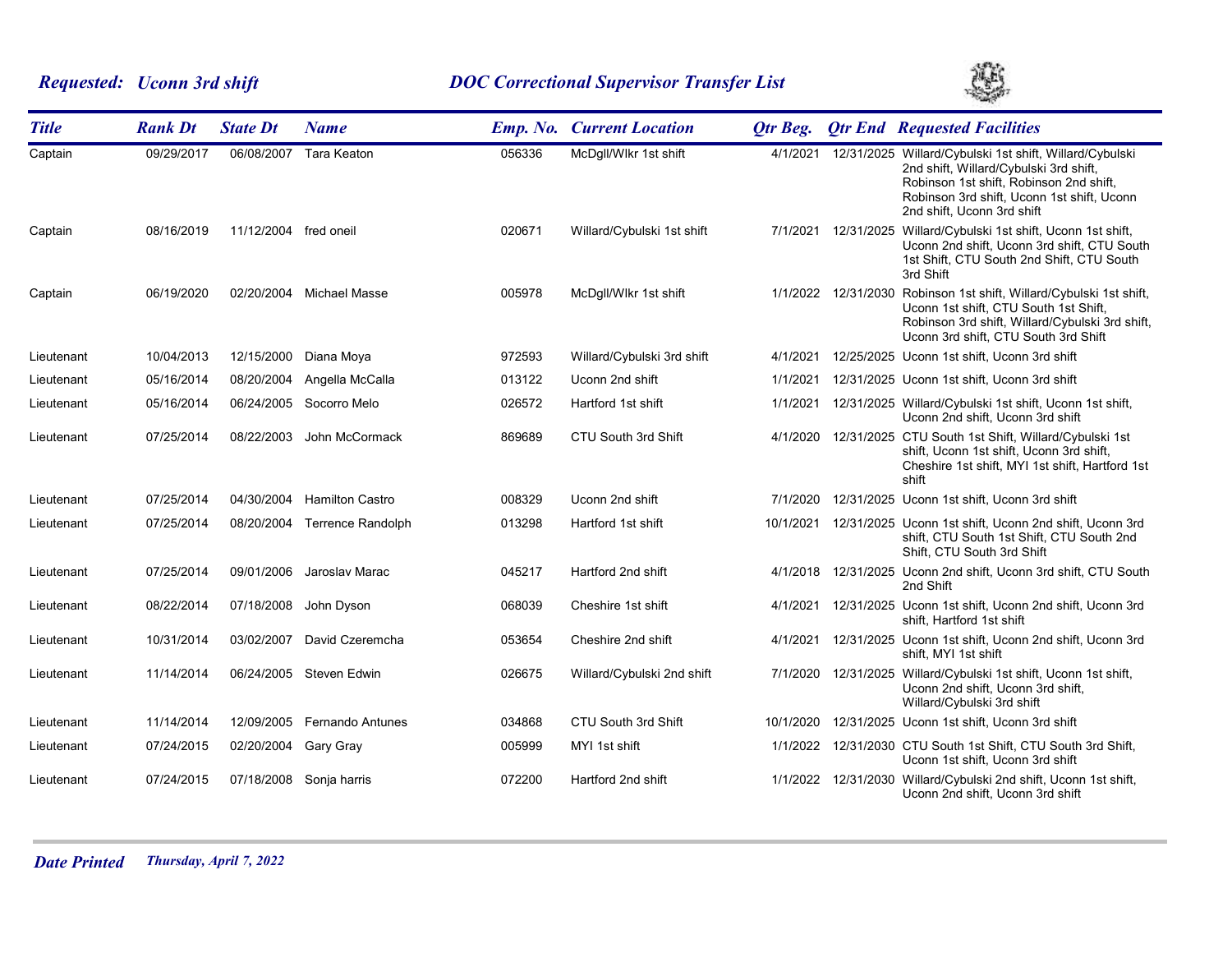# *Requested: Uconn 3rd shift DOC Correctional Supervisor Transfer List*



| <b>Title</b> | <b>Rank Dt</b> | <b>State Dt</b> | Name                 |        | <b>Emp. No. Current Location</b> | Otr Beg.  |            | <b>Qtr End Requested Facilities</b>                                                                                                                                |
|--------------|----------------|-----------------|----------------------|--------|----------------------------------|-----------|------------|--------------------------------------------------------------------------------------------------------------------------------------------------------------------|
| Lieutenant   | 03/31/2017     | 11/10/2006      | Erin Darling         | 049330 | Cheshire 3rd shift               | 10/1/2020 |            | 12/31/2025 CTU South 1st Shift, CTU South 2nd Shift,<br>CTU South 3rd Shift, MYI 2nd shift, MYI 3rd<br>shift, Uconn 1st shift, Uconn 2nd shift,<br>Uconn 3rd shift |
| Lieutenant   | 03/31/2017     | 09/10/2010      | Jessica Perez        | 104673 | McDgll/Wlkr 1st shift            | 4/1/202   |            | 12/25/2025 Uconn 1st shift, Uconn 2nd shift, Uconn 3rd<br>shift, Robinson 1st shift                                                                                |
| Lieutenant   | 07/06/2018     | 09/01/2006      | Jose Colon           | 045152 | New Haven 2nd shift              | 10/1/2020 |            | 12/31/2025 MYI 1st shift, MYI 2nd shift, MYI 3rd shift,<br>Uconn 1st shift, Uconn 2nd shift, Uconn 3rd<br>shift                                                    |
| Lieutenant   | 07/19/2018     | 08/14/2009      | Alberto Mucciacciaro | 087925 | Hartford 1st shift               | 10/1/2020 |            | 12/31/2025 Uconn 1st shift, Uconn 3rd shift, Uconn 2nd<br>shift                                                                                                    |
| Lieutenant   | 08/17/2018     | 11/10/2006      | Michael Jasion       | 049264 | Hartford 1st shift               | 10/1/2021 |            | 12/31/2025 Uconn 1st shift, Uconn 3rd shift, Robinson<br>1st shift, Willard/Cybulski 1st shift, CTU<br>South 1st Shift, CTU South 3rd Shift,<br>Brooklyn 1st shift |
| Lieutenant   | 12/21/2018     | 08/14/2009      | Jeffrey Medina       | 087706 | Northern 2nd shift               | 7/1/2021  |            | 9/13/2019 Uconn 1st shift, Uconn 2nd shift, Uconn 3rd<br>shift                                                                                                     |
| Lieutenant   | 06/07/2019     | 08/14/2009      | Jerome Ffrench       | 087792 | McDgll/Wlkr 1st shift            | 1/1/2022  |            | 12/31/2030 Uconn 1st shift, Uconn 3rd shift,<br>Willard/Cybulski 1st shift                                                                                         |
| Lieutenant   | 10/25/2019     | 04/25/2008      | Joshua Whitted       | 018514 | Cheshire 2nd shift               | 7/1/2020  | 12/31/2025 | Cheshire 1st shift, MYI 1st shift, Hartford 1st<br>shift, CTU South 1st Shift, CTU South 2nd<br>Shift, Uconn 1st shift, Uconn 2nd shift,<br>Uconn 3rd shift        |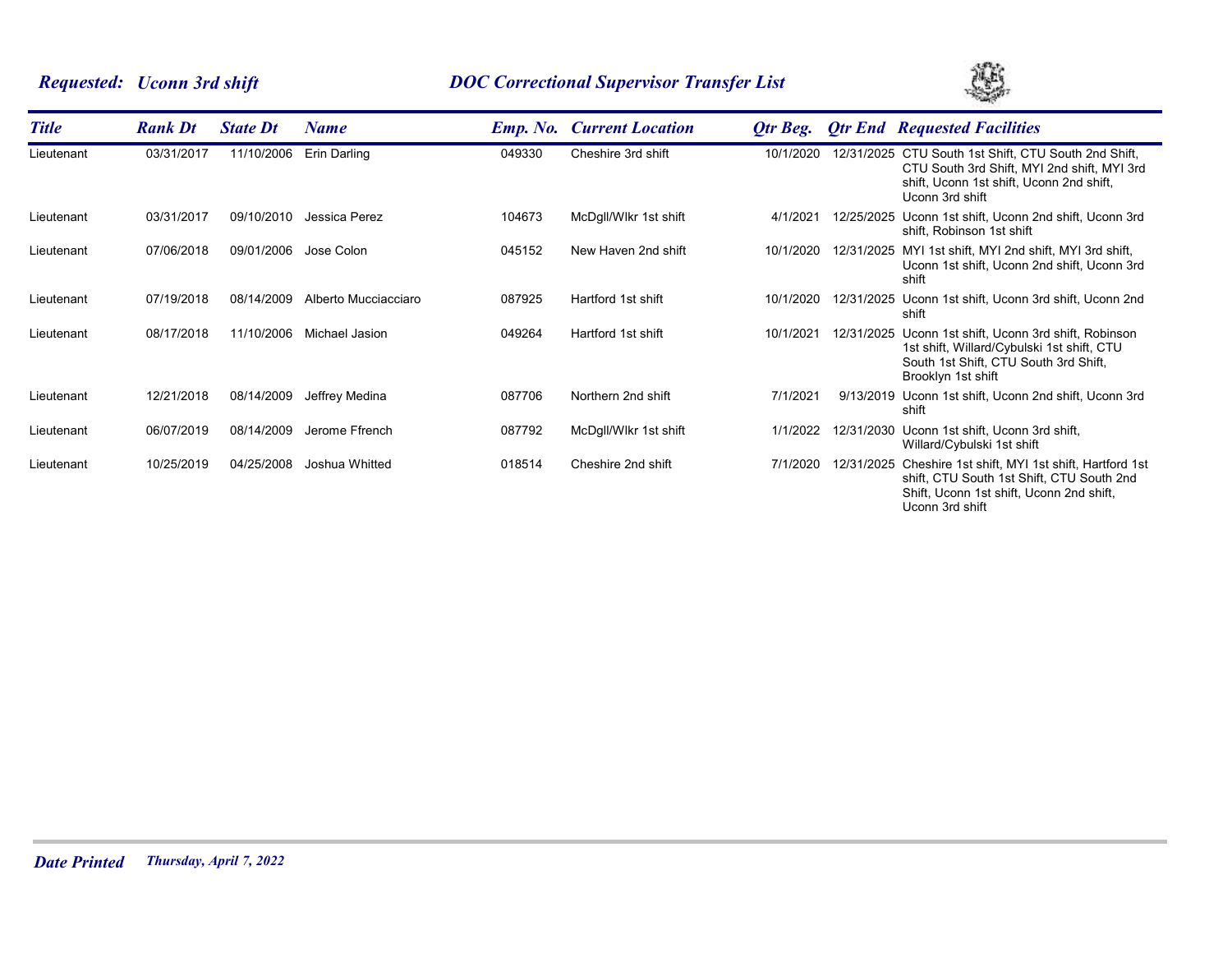# *Requested: Willard/Cybulski 1st s DOC Correctional Supervisor Transfer List*



| <b>Title</b>            | <b>Rank Dt</b> | <b>State Dt</b>       | <b>Name</b>                   |        | <b>Emp. No. Current Location</b> | <b>Qtr Beg.</b> |                     | <b>Qtr End Requested Facilities</b>                                                                                                                                                                                      |
|-------------------------|----------------|-----------------------|-------------------------------|--------|----------------------------------|-----------------|---------------------|--------------------------------------------------------------------------------------------------------------------------------------------------------------------------------------------------------------------------|
| Captain                 | 09/29/2017     | 06/08/2007            | Tara Keaton                   | 056336 | McDgll/Wlkr 1st shift            | 4/1/2021        |                     | 12/31/2025 Willard/Cybulski 1st shift, Willard/Cybulski<br>2nd shift, Willard/Cybulski 3rd shift,<br>Robinson 1st shift, Robinson 2nd shift,<br>Robinson 3rd shift, Uconn 1st shift, Uconn<br>2nd shift, Uconn 3rd shift |
| Captain                 | 08/16/2019     | 11/12/2004 fred oneil |                               | 020671 | Willard/Cybulski 1st shift       | 7/1/2021        |                     | 12/31/2025 Willard/Cybulski 1st shift, Uconn 1st shift,<br>Uconn 2nd shift, Uconn 3rd shift, CTU South<br>1st Shift, CTU South 2nd Shift, CTU South<br>3rd Shift                                                         |
| Captain                 | 10/11/2019     | 11/10/2006            | <b>Brane Blackstock</b>       | 049269 | Cheshire 1st shift               | 7/1/2021        | 12/31/2025          | MYI 1st shift, Hartford 1st shift,<br>Willard/Cybulski 1st shift, CTU South 1st<br>Shift, Uconn 1st shift                                                                                                                |
| Captain                 | 06/19/2020     |                       | 02/20/2004 Michael Masse      | 005978 | McDgll/Wlkr 1st shift            |                 | 1/1/2022 12/31/2030 | Robinson 1st shift, Willard/Cybulski 1st shift,<br>Uconn 1st shift, CTU South 1st Shift,<br>Robinson 3rd shift, Willard/Cybulski 3rd shift,<br>Uconn 3rd shift, CTU South 3rd Shift                                      |
| Captain                 | 08/28/2020     | 09/01/2006            | Edgar Maldonado               | 045224 | Willard/Cybulski 3rd shift       | 4/1/2021        |                     | 12/25/2025 Willard/Cybulski 1st shift, Robinson 1st shift,<br>MYI 1st shift, Robinson 3rd shift,<br>McDgll/Wlkr 1st shift, Osborn 1st shift                                                                              |
| Captain                 | 08/28/2020     |                       | 10/10/2008 Edwin Valentin     | 925209 | Osborn 1st shift                 |                 | 4/1/2022 12/31/2025 | Hartford 1st shift, Robinson 1st shift,<br>Willard/Cybulski 1st shift, McDgll/Wlkr 1st<br>shift                                                                                                                          |
| Captain                 | 09/25/2020     | 01/18/2008            | Jose Perez                    | 066135 | Willard/Cybulski 2nd shift       | 10/1/2021       |                     | 12/31/2025 Willard/Cybulski 1st shift                                                                                                                                                                                    |
| Counselor<br>Supervisor | 06/26/2015     | 04/30/2004            | elizabeth Tavares-Tugie       | 008305 | <b>Central Office</b>            | 4/1/2022        |                     | 12/31/2025 Willard/Cybulski 1st shift                                                                                                                                                                                    |
| Counselor<br>Supervisor | 12/08/2017     | 06/08/2007            | <b>Brian Moore</b>            | 056352 | Osborn 1st shift                 | 1/1/2021        |                     | 12/31/2025 Willard/Cybulski 1st shift                                                                                                                                                                                    |
| Counselor<br>Supervisor | 01/04/2019     | 12/02/2011            | Anthony Campanelli            | 124237 | <b>Central Office</b>            | 10/1/2021       |                     | 12/31/2025 Willard/Cybulski 1st shift                                                                                                                                                                                    |
| Counselor<br>Supervisor | 01/04/2019     | 04/01/2015            | <b>Shannon Dow</b>            | 967312 | McDgll/Wlkr 1st shift            | 4/1/2021        |                     | 12/25/2025 Willard/Cybulski 1st shift                                                                                                                                                                                    |
| Counselor<br>Supervisor | 08/28/2020     |                       | 11/02/2012 Eric McKenzie      | 058039 | McDgll/Wlkr 1st shift            |                 |                     | 4/1/2022 12/31/2025 Hartford 1st shift, Osborn 1st shift,<br>Willard/Cybulski 1st shift                                                                                                                                  |
| Counselor<br>Supervisor | 09/11/2020     | 09/06/2002            | <b>Kimberley Casey-Cortes</b> | 973049 | New Haven 1st shift              | 1/1/2022        |                     | 12/31/2030 Willard/Cybulski 1st shift, Osborn 1st shift                                                                                                                                                                  |
| Lieutenant              | 03/21/2014     |                       | Felix Ramirez                 | 869641 | Osborn 1st shift                 | 4/1/2022        |                     | 12/30/2025 Robinson 1st shift, Willard/Cybulski 1st shift                                                                                                                                                                |
| Lieutenant              | 05/16/2014     | 10/15/2004            | Peter Shook                   | 587917 | Bridgeport 1st shift             | 10/1/2021       |                     | 12/31/2025 MYI 3rd shift, CTU South 1st Shift,<br>Willard/Cybulski 1st shift, Cheshire 1st shift,<br>MYI 1st shift                                                                                                       |
| Lieutenant              | 05/16/2014     | 06/24/2005            | Socorro Melo                  | 026572 | Hartford 1st shift               | 1/1/2021        |                     | 12/31/2025 Willard/Cybulski 1st shift, Uconn 1st shift,<br>Uconn 2nd shift, Uconn 3rd shift                                                                                                                              |

*Date Printed Thursday, April 7, 2022*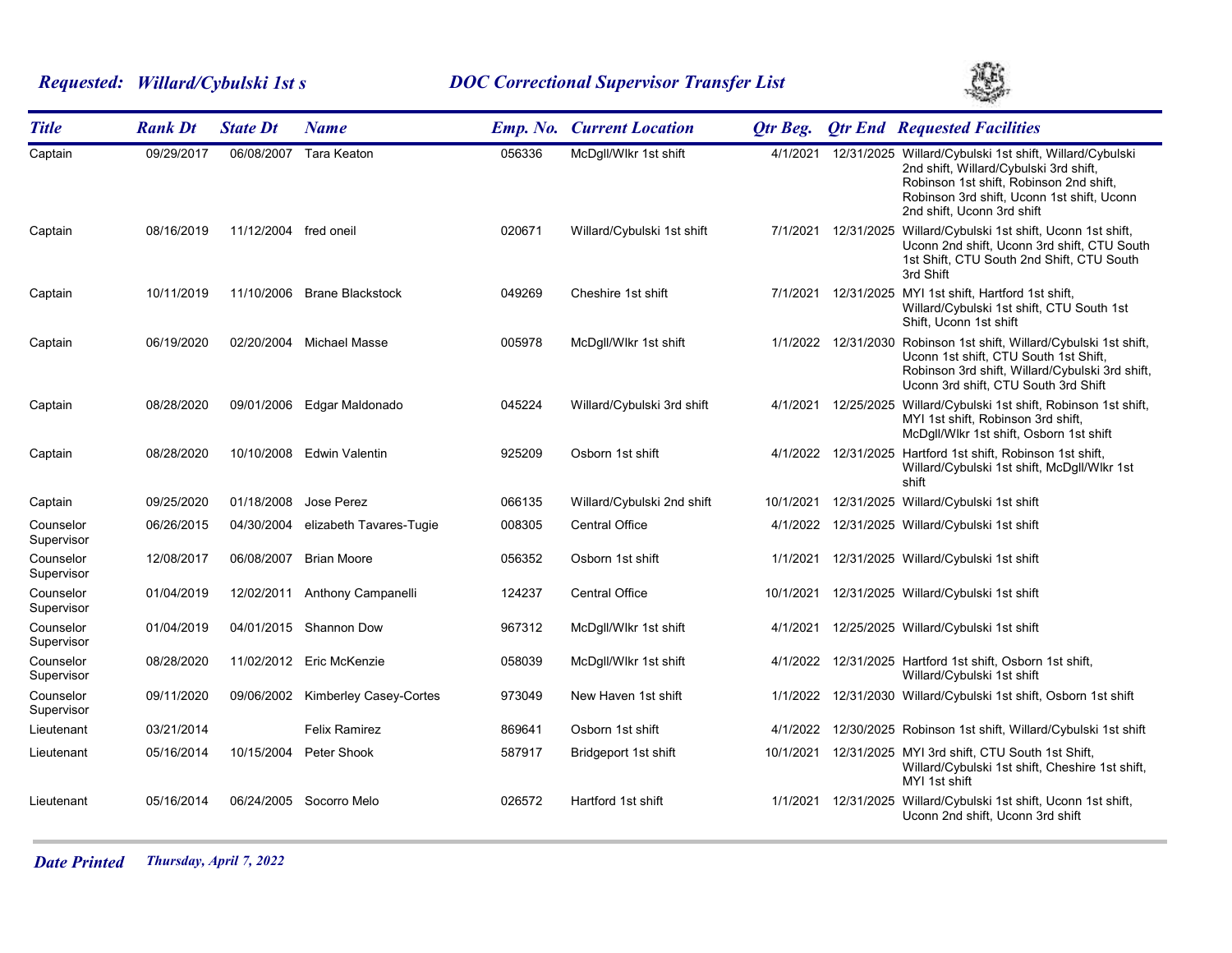# *Requested: Willard/Cybulski 1st s DOC Correctional Supervisor Transfer List*



| <b>Title</b> | <b>Rank Dt</b> | <b>State Dt</b> | <b>Name</b>                   |        | <b>Emp. No. Current Location</b> | <b>Qtr Beg.</b> | <b>Qtr End Requested Facilities</b>                                                                                                                                        |
|--------------|----------------|-----------------|-------------------------------|--------|----------------------------------|-----------------|----------------------------------------------------------------------------------------------------------------------------------------------------------------------------|
| Lieutenant   | 07/25/2014     | 08/22/2003      | John McCormack                | 869689 | CTU South 3rd Shift              | 4/1/2020        | 12/31/2025 CTU South 1st Shift, Willard/Cybulski 1st<br>shift, Uconn 1st shift, Uconn 3rd shift,<br>Cheshire 1st shift, MYI 1st shift, Hartford 1st<br>shift               |
| Lieutenant   | 10/03/2014     |                 | 02/17/2008 Ketih Bass         | 056363 | Willard/Cybulski 2nd shift       | 10/1/2019       | 12/31/2025 Willard/Cybulski 1st shift                                                                                                                                      |
| Lieutenant   | 10/31/2014     | 08/24/2004      | <b>Michael Carleton</b>       | 013109 | Willard/Cybulski 3rd shift       | 1/1/2019        | 12/31/2025 Willard/Cybulski 1st shift                                                                                                                                      |
| Lieutenant   | 11/14/2014     |                 | 06/24/2005 Steven Edwin       | 026675 | Willard/Cybulski 2nd shift       |                 | 7/1/2020 12/31/2025 Willard/Cybulski 1st shift, Uconn 1st shift,<br>Uconn 2nd shift, Uconn 3rd shift,<br>Willard/Cybulski 3rd shift                                        |
| Lieutenant   | 11/14/2014     |                 | 09/01/2006 Samuel Quintana    | 045269 | Hartford 1st shift               | 10/1/2020       | 12/31/2025 Uconn 1st shift, Willard/Cybulski 1st shift,<br>Brooklyn 1st shift                                                                                              |
| Lieutenant   | 03/02/2018     |                 | 01/18/2008 Steve Radkovich    | 066132 | McDgll/Wlkr 3rd shift            | 7/1/2020        | 12/31/2025 Willard/Cybulski 1st shift, Willard/Cybulski<br>2nd shift                                                                                                       |
| Lieutenant   | 07/06/2018     |                 | 12/19/2008 Christopher Robson | 081804 | Hartford 1st shift               |                 | 4/1/2022 12/31/2025 MYI 1st shift, Cheshire 1st shift, CTU South<br>1st Shift, Uconn 1st shift, Willard/Cybulski<br>1st shift                                              |
| Lieutenant   | 08/17/2018     |                 | 11/10/2006 Michael Jasion     | 049264 | Hartford 1st shift               | 10/1/2021       | 12/31/2025 Uconn 1st shift, Uconn 3rd shift, Robinson<br>1st shift, Willard/Cybulski 1st shift, CTU<br>South 1st Shift, CTU South 3rd Shift,<br>Brooklyn 1st shift         |
| Lieutenant   | 06/07/2019     | 08/14/2009      | Jerome Ffrench                | 087792 | McDgll/Wlkr 1st shift            |                 | 1/1/2022 12/31/2030 Uconn 1st shift, Uconn 3rd shift,<br>Willard/Cybulski 1st shift                                                                                        |
| Lieutenant   | 06/07/2019     |                 | 12/02/2011 Terence Palmer     | 124227 | Osborn 1st shift                 | 10/1/2021       | 12/31/2025 Uconn 1st shift, CTU South 1st Shift, MYI<br>1st shift, Willard/Cybulski 1st shift, Robinson<br>1st shift                                                       |
| Lieutenant   | 09/13/2019     | 11/12/2004      | Carmen Vicenty                | 020630 | McDgll/Wlkr 2nd shift            | 4/1/2022        | 12/31/2025 Willard/Cybulski 1st shift, Willard/Cybulski<br>2nd shift                                                                                                       |
| Lieutenant   | 09/13/2019     |                 | 09/10/2010 Thomas Titus       | 104597 | Corr/Radg 1st shift              | 7/1/2021        | 12/31/2025 Hartford 1st shift, Willard/Cybulski 1st shift,<br>Willard/Cybulski 2nd shift, Willard/Cybulski<br>3rd shift                                                    |
| Lieutenant   | 09/13/2019     |                 | 12/17/2010 Mario Cardona      | 109107 | McDgll/Wlkr 1st shift            | 7/1/2021        | 12/31/2025 Willard/Cybulski 1st shift, Osborn 1st shift,<br>Robinson 1st shift, Hartford 1st shift                                                                         |
| Lieutenant   | 09/13/2019     | 02/07/2014      | jason cheney                  | 159543 | McDgll/Wlkr 2nd shift            | 4/1/2022        | 12/31/2025 Willard/Cybulski 1st shift, Willard/Cybulski<br>2nd shift                                                                                                       |
| Lieutenant   | 01/31/2020     |                 | 09/10/2010 Shawn Monette      | 104646 | McDgll/Wlkr 2nd shift            | 10/1/2020       | 12/31/2025 McDgll/Wlkr 1st shift, Osborn 1st shift,<br>Robinson 1st shift, Willard/Cybulski 1st shift,<br>Willard/Cybulski 2nd shift                                       |
| Lieutenant   | 03/13/2020     |                 | 08/09/2013 Ashley Ortiz       | 009473 | Cheshire 3rd shift               |                 | 10/1/2020 12/31/2025 Hartford 1st shift, Willard/Cybulski 1st shift,<br>Osborn 1st shift, Robinson 1st shift,<br>Cheshire 1st shift, MYI 1st shift, CTU South<br>1st Shift |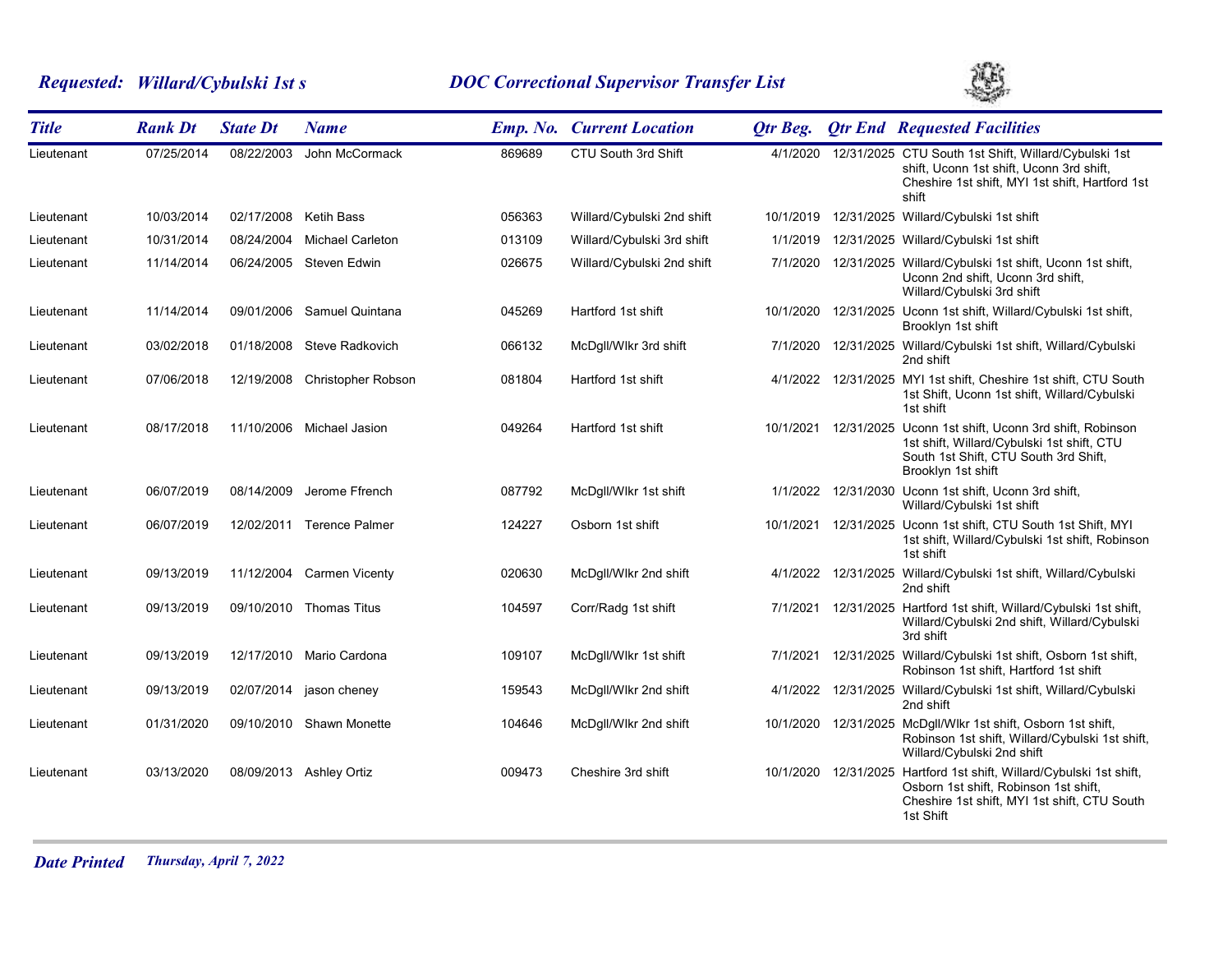# *Requested: Willard/Cybulski 1st s DOC Correctional Supervisor Transfer List*



| <b>Title</b> | <b>Rank Dt</b> | <b>State Dt</b> | Name                 |        | <b>Emp. No. Current Location</b> | Otr Beg.  |            | <b>Otr End Requested Facilities</b>                                                                                                                                                                                                                 |
|--------------|----------------|-----------------|----------------------|--------|----------------------------------|-----------|------------|-----------------------------------------------------------------------------------------------------------------------------------------------------------------------------------------------------------------------------------------------------|
| Lieutenant   | 03/27/2020     | 11/02/2012      | Arianna Cage         | 137186 | Robinson 2nd shift               | 10/1/2020 | 12/31/2025 | Robinson 1st shift, Willard/Cybulski 1st shift,<br>McDqll/Wlkr 1st shift                                                                                                                                                                            |
| Lieutenant   | 07/03/2020     | 08/20/2004      | Scott McDonald       | 013029 | McDgll/Wlkr 2nd shift            | 4/1/2021  | 12/25/2025 | McDgll/Wlkr 1st shift, Robinson 1st shift,<br>Robinson 2nd shift, Willard/Cybulski 1st<br>shift, Willard/Cybulski 2nd shift                                                                                                                         |
| Lieutenant   | 07/03/2020     | 10/04/2013      | Adam Hinckley        | 154195 | McDgll/Wlkr 3rd shift            | 4/1/2021  | 12/25/2025 | McDgll/Wlkr 1st shift, Robinson 1st shift,<br>Robinson 3rd shift, Willard/Cybulski 1st shift,<br>Willard/Cybulski 3rd shift, Robinson 2nd<br>shift, Willard/Cybulski 2nd shift, CTU South<br>1st Shift, CTU South 2nd Shift, CTU South<br>3rd Shift |
| Lieutenant   | 07/03/2020     | 03/06/2015      | Agnieszka Kloskowska | 174269 | Hartford 3rd shift               | 4/1/2021  | 12/31/2025 | Hartford 1st shift, Hartford 2nd shift,<br>Willard/Cybulski 1st shift, Willard/Cybulski<br>2nd shift                                                                                                                                                |
| Lieutenant   | 07/03/2020     | 03/06/2015      | Nicholas Briatico    | 174340 | McDgll/Wlkr 2nd shift            | 4/1/2021  | 12/31/2025 | McDgll/Wlkr 1st shift, Willard/Cybulski 1st<br>shift, Willard/Cybulski 2nd shift,<br>Willard/Cybulski 3rd shift, Robinson 1st shift,<br>Robinson 2nd shift                                                                                          |
| Lieutenant   | 09/11/2020     | 06/24/2005      | Marlone Massop       | 026599 | McDgll/Wlkr 3rd shift            | 4/1/2021  | 12/25/2025 | Willard/Cybulski 1st shift, Willard/Cybulski<br>3rd shift, Robinson 3rd shift                                                                                                                                                                       |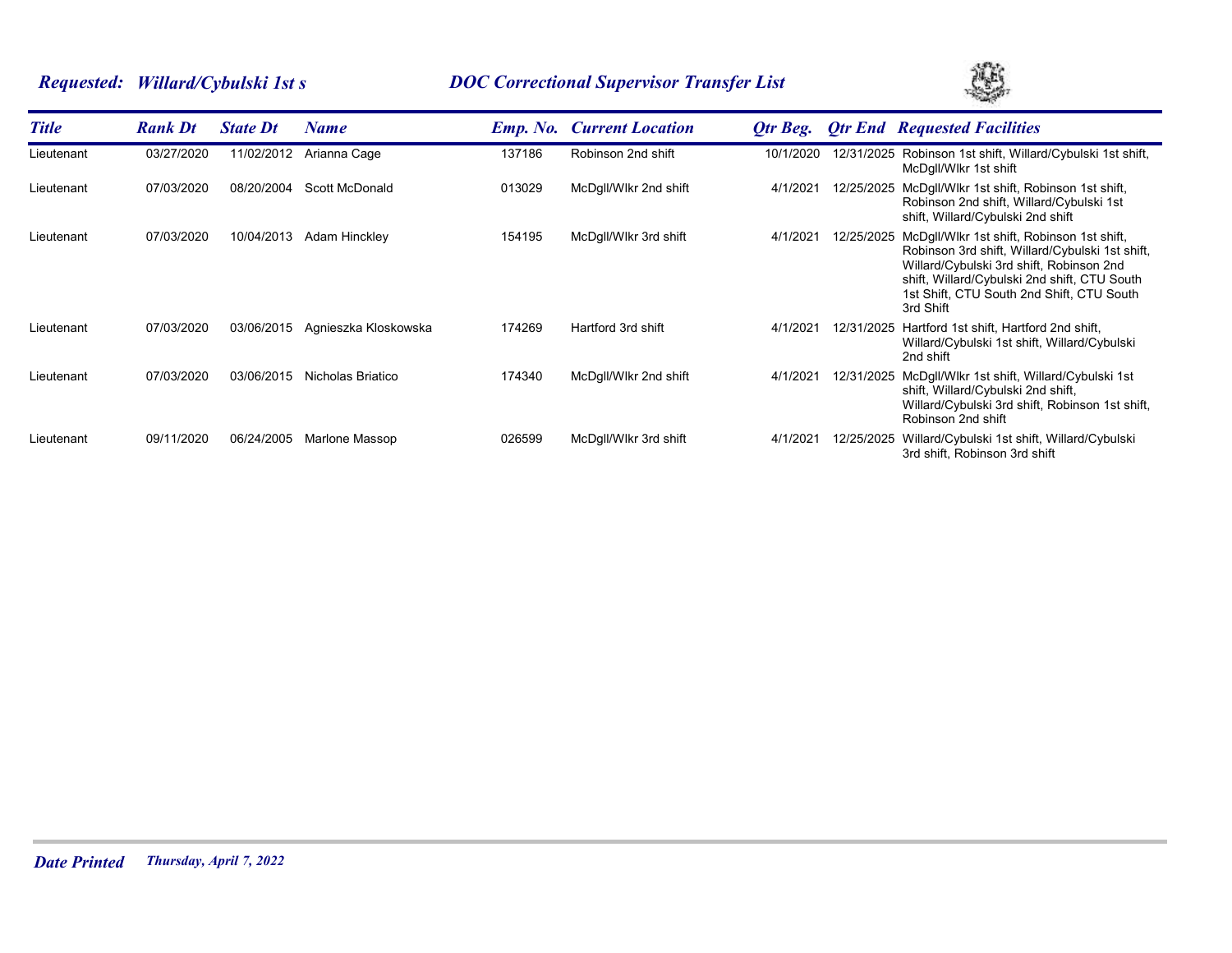# *Requested: Willard/Cybulski 2nd DOC Correctional Supervisor Transfer List*



| <b>Title</b> | <b>Rank Dt</b> | <b>State Dt</b> | <b>Name</b>                     |        | <b>Emp. No. Current Location</b> | Otr Beg.  |            | <b>Qtr End Requested Facilities</b>                                                                                                                                                                                                                 |
|--------------|----------------|-----------------|---------------------------------|--------|----------------------------------|-----------|------------|-----------------------------------------------------------------------------------------------------------------------------------------------------------------------------------------------------------------------------------------------------|
| Captain      | 09/29/2017     | 06/08/2007      | Tara Keaton                     | 056336 | McDgll/Wlkr 1st shift            | 4/1/2021  |            | 12/31/2025 Willard/Cybulski 1st shift, Willard/Cybulski<br>2nd shift, Willard/Cybulski 3rd shift,<br>Robinson 1st shift, Robinson 2nd shift,<br>Robinson 3rd shift, Uconn 1st shift, Uconn<br>2nd shift, Uconn 3rd shift                            |
| Lieutenant   | 07/24/2015     |                 | 07/18/2008 Sonja harris         | 072200 | Hartford 2nd shift               | 1/1/2022  |            | 12/31/2030 Willard/Cybulski 2nd shift, Uconn 1st shift,<br>Uconn 2nd shift, Uconn 3rd shift                                                                                                                                                         |
| Lieutenant   | 03/31/2017     | 09/01/2006      | Peter Scagliarini               | 045540 | McDgll/Wlkr 2nd shift            | 4/1/2022  |            | 12/31/2025 Willard/Cybulski 2nd shift                                                                                                                                                                                                               |
| Lieutenant   | 03/02/2018     | 01/18/2008      | Steve Radkovich                 | 066132 | McDgll/Wlkr 3rd shift            | 7/1/2020  |            | 12/31/2025 Willard/Cybulski 1st shift, Willard/Cybulski<br>2nd shift                                                                                                                                                                                |
| Lieutenant   | 09/13/2019     |                 | 11/12/2004 Carmen Vicenty       | 020630 | McDgll/Wlkr 2nd shift            |           |            | 4/1/2022 12/31/2025 Willard/Cybulski 1st shift, Willard/Cybulski<br>2nd shift                                                                                                                                                                       |
| Lieutenant   | 09/13/2019     |                 | 09/10/2010 Thomas Titus         | 104597 | Corr/Radg 1st shift              | 7/1/2021  |            | 12/31/2025 Hartford 1st shift, Willard/Cybulski 1st shift,<br>Willard/Cybulski 2nd shift, Willard/Cybulski<br>3rd shift                                                                                                                             |
| Lieutenant   | 09/13/2019     |                 | 02/07/2014 jason cheney         | 159543 | McDgll/Wlkr 2nd shift            | 4/1/2022  |            | 12/31/2025 Willard/Cybulski 1st shift, Willard/Cybulski<br>2nd shift                                                                                                                                                                                |
| Lieutenant   | 01/31/2020     |                 | 09/10/2010 Shawn Monette        | 104646 | McDgll/Wlkr 2nd shift            | 10/1/2020 |            | 12/31/2025 McDgll/Wlkr 1st shift, Osborn 1st shift,<br>Robinson 1st shift, Willard/Cybulski 1st shift,<br>Willard/Cybulski 2nd shift                                                                                                                |
| Lieutenant   | 07/03/2020     |                 | 08/20/2004 Scott McDonald       | 013029 | McDgll/Wlkr 2nd shift            | 4/1/2021  | 12/25/2025 | McDgll/Wlkr 1st shift, Robinson 1st shift,<br>Robinson 2nd shift, Willard/Cybulski 1st<br>shift, Willard/Cybulski 2nd shift                                                                                                                         |
| Lieutenant   | 07/03/2020     |                 | 10/04/2013 Adam Hinckley        | 154195 | McDgll/Wlkr 3rd shift            | 4/1/2021  | 12/25/2025 | McDqll/Wlkr 1st shift, Robinson 1st shift,<br>Robinson 3rd shift, Willard/Cybulski 1st shift,<br>Willard/Cybulski 3rd shift, Robinson 2nd<br>shift, Willard/Cybulski 2nd shift, CTU South<br>1st Shift, CTU South 2nd Shift, CTU South<br>3rd Shift |
| Lieutenant   | 07/03/2020     |                 | 03/06/2015 Agnieszka Kloskowska | 174269 | Hartford 3rd shift               | 4/1/2021  | 12/31/2025 | Hartford 1st shift, Hartford 2nd shift,<br>Willard/Cybulski 1st shift, Willard/Cybulski<br>2nd shift                                                                                                                                                |
| Lieutenant   | 07/03/2020     | 03/06/2015      | Nicholas Briatico               | 174340 | McDgll/Wlkr 2nd shift            | 4/1/2021  | 12/31/2025 | McDgll/Wlkr 1st shift, Willard/Cybulski 1st<br>shift, Willard/Cybulski 2nd shift,<br>Willard/Cybulski 3rd shift, Robinson 1st shift,<br>Robinson 2nd shift                                                                                          |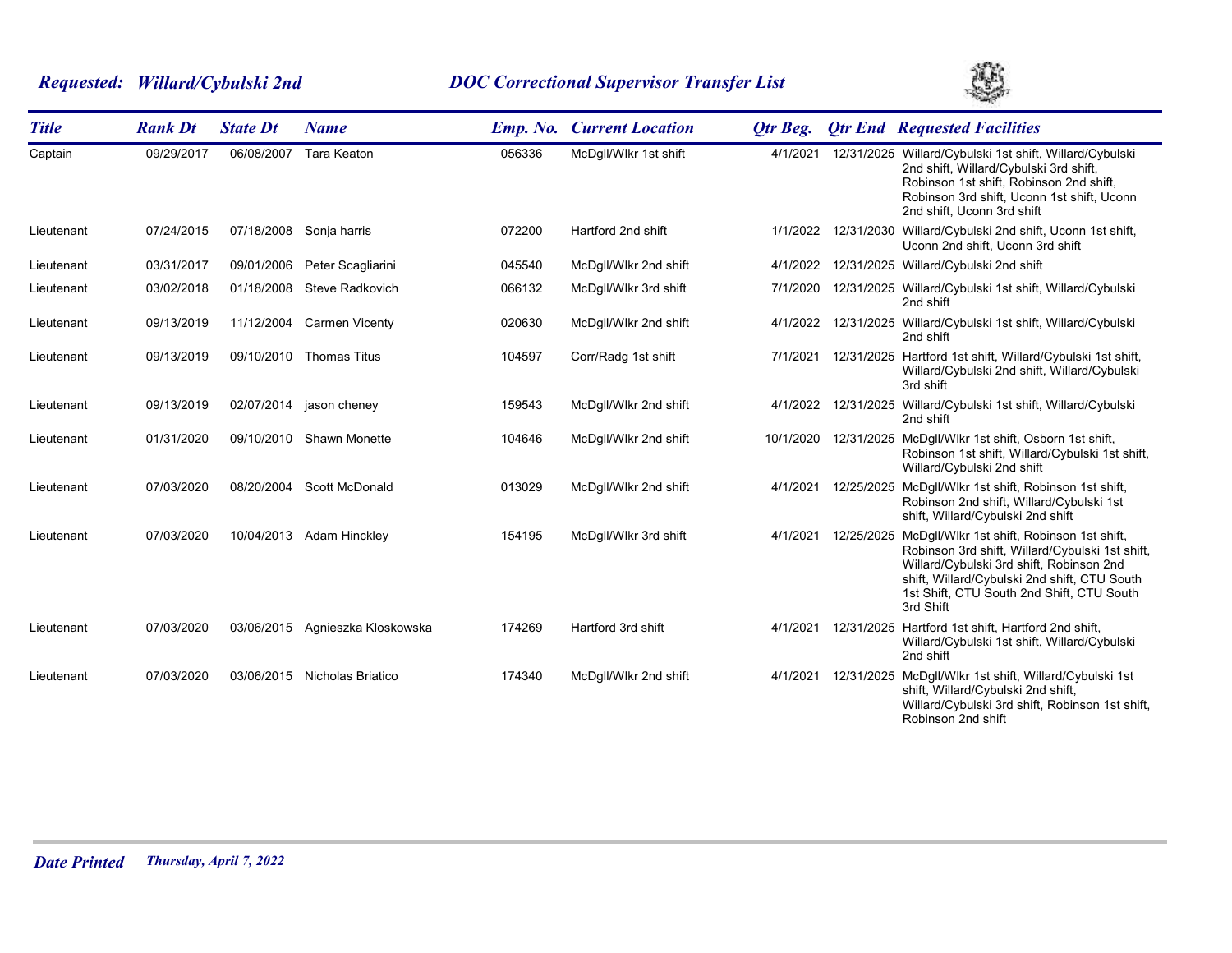# *Requested: Willard/Cybulski 3rd DOC Correctional Supervisor Transfer List*



| <b>Title</b> | <b>Rank Dt</b> | <b>State Dt</b> | <b>Name</b>           | <b>Emp.</b> No. | <b>Current Location</b>    | <b>Qtr Beg.</b> |            | <b>Qtr End Requested Facilities</b>                                                                                                                                                                                                                 |
|--------------|----------------|-----------------|-----------------------|-----------------|----------------------------|-----------------|------------|-----------------------------------------------------------------------------------------------------------------------------------------------------------------------------------------------------------------------------------------------------|
| Captain      | 09/29/2017     | 06/08/2007      | <b>Tara Keaton</b>    | 056336          | McDgll/Wlkr 1st shift      | 4/1/2021        | 12/31/2025 | Willard/Cybulski 1st shift, Willard/Cybulski<br>2nd shift, Willard/Cybulski 3rd shift,<br>Robinson 1st shift, Robinson 2nd shift,<br>Robinson 3rd shift, Uconn 1st shift, Uconn<br>2nd shift, Uconn 3rd shift                                       |
| Captain      | 06/19/2020     | 02/20/2004      | <b>Michael Masse</b>  | 005978          | McDgll/Wlkr 1st shift      | 1/1/2022        | 12/31/2030 | Robinson 1st shift, Willard/Cybulski 1st shift,<br>Uconn 1st shift, CTU South 1st Shift,<br>Robinson 3rd shift, Willard/Cybulski 3rd shift,<br>Uconn 3rd shift, CTU South 3rd Shift                                                                 |
| Lieutenant   | 11/14/2014     | 06/24/2005      | <b>Steven Edwin</b>   | 026675          | Willard/Cybulski 2nd shift | 7/1/2020        | 12/31/2025 | Willard/Cybulski 1st shift, Uconn 1st shift,<br>Uconn 2nd shift, Uconn 3rd shift,<br>Willard/Cybulski 3rd shift                                                                                                                                     |
| Lieutenant   | 09/13/2019     | 09/10/2010      | <b>Thomas Titus</b>   | 104597          | Corr/Radg 1st shift        | 7/1/202         | 12/31/2025 | Hartford 1st shift, Willard/Cybulski 1st shift,<br>Willard/Cybulski 2nd shift, Willard/Cybulski<br>3rd shift                                                                                                                                        |
| Lieutenant   | 07/03/2020     | 10/04/2013      | Adam Hinckley         | 154195          | McDgll/Wlkr 3rd shift      | 4/1/202         | 12/25/2025 | McDgll/Wlkr 1st shift, Robinson 1st shift,<br>Robinson 3rd shift, Willard/Cybulski 1st shift,<br>Willard/Cybulski 3rd shift, Robinson 2nd<br>shift, Willard/Cybulski 2nd shift, CTU South<br>1st Shift, CTU South 2nd Shift, CTU South<br>3rd Shift |
| Lieutenant   | 07/03/2020     | 03/06/2015      | Nicholas Briatico     | 174340          | McDgll/Wlkr 2nd shift      | 4/1/202         | 12/31/2025 | McDgll/Wlkr 1st shift, Willard/Cybulski 1st<br>shift, Willard/Cybulski 2nd shift,<br>Willard/Cybulski 3rd shift, Robinson 1st shift,<br>Robinson 2nd shift                                                                                          |
| Lieutenant   | 09/11/2020     | 06/24/2005      | <b>Marlone Massop</b> | 026599          | McDgll/Wlkr 3rd shift      | 4/1/202         | 12/25/2025 | Willard/Cybulski 1st shift, Willard/Cybulski<br>3rd shift, Robinson 3rd shift                                                                                                                                                                       |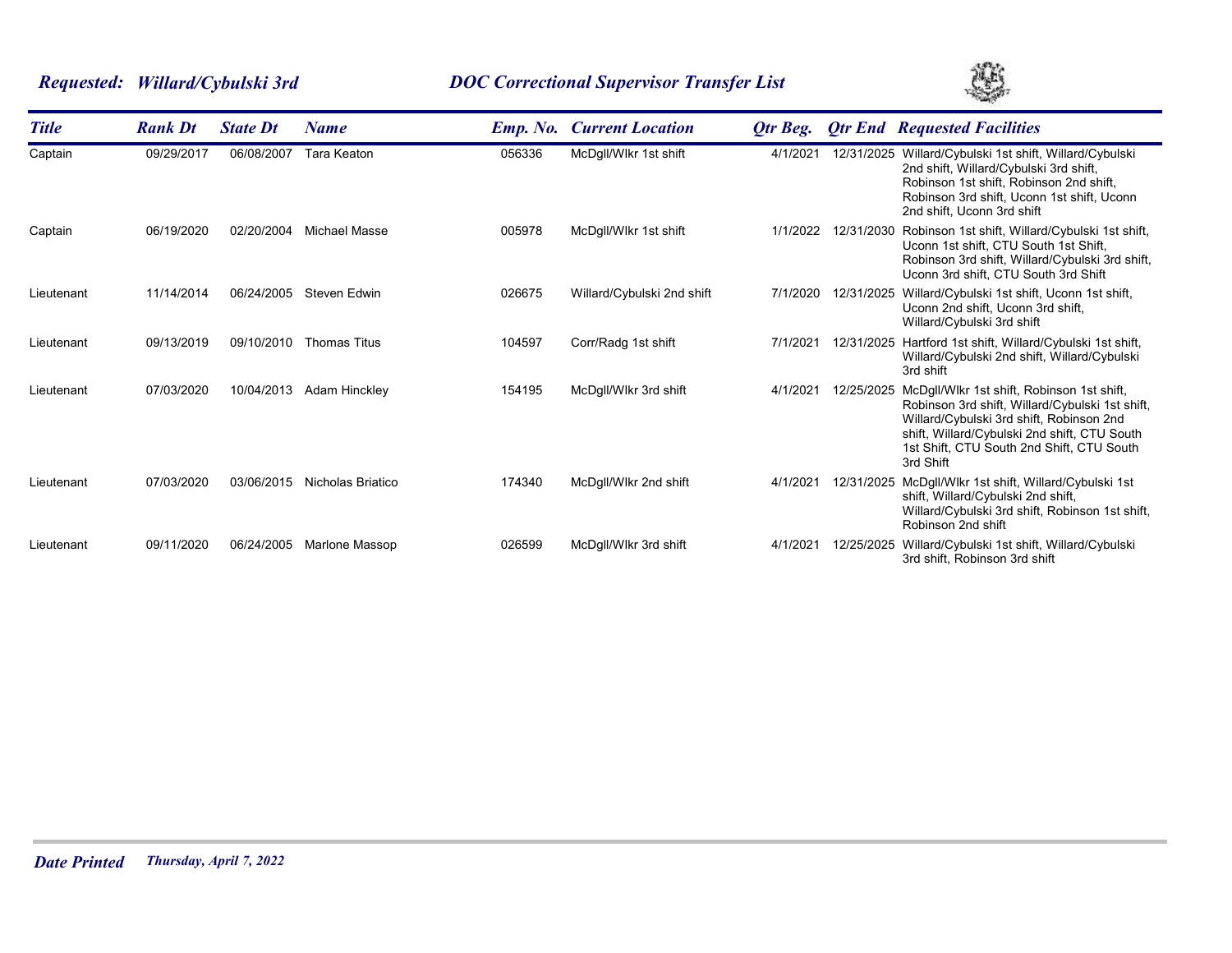# *Requested: York 1st shift DOC Correctional Supervisor Transfer List*



| <b>Title</b>            | <b>Rank Dt</b> | <b>State Dt</b>        | <b>Name</b>               | <b>Emp. No.</b> | <b>Current Location</b> | Otr Beg.  |            | <b>Qtr End Requested Facilities</b>                                                                                         |
|-------------------------|----------------|------------------------|---------------------------|-----------------|-------------------------|-----------|------------|-----------------------------------------------------------------------------------------------------------------------------|
| Captain                 | 01/04/2019     | 09/28/2007             | Zachary Faucher           | 063104          | Brooklyn 1st shift      | 10/1/2021 |            | 12/31/2025 York 1st shift                                                                                                   |
| Captain                 | 11/08/2019     | 12/09/2005             | <b>Timothy Bellemare</b>  | 034887          | Corr/Radg 1st shift     | 1/1/2022  |            | 12/31/2030 McDgll/Wlkr 1st shift, Hartford 1st shift,<br>Brooklyn 1st shift, Brooklyn 2nd shift, York<br>1st shift          |
| Captain                 | 11/22/2019     | 04/25/2008             | Deborah Charron           | 069821          | Robinson 1st shift      | 1/1/2021  | 12/31/2025 | Robinson 2nd shift, Uconn 1st shift, MYI 1st<br>shift, CTU South 1st Shift, York 1st shift,<br>Brooklyn 1st shift           |
| Captain                 | 07/03/2020     | 11/10/2006             | Paul Senita               | 049240          | York 2nd shift          | 4/1/2021  |            | 12/25/2025 York 1st shift                                                                                                   |
| Counselor<br>Supervisor | 12/03/2017     | 01/20/2008             | Anne Trimachi             | 066217          | MYI 1st shift           | 4/1/2019  |            | 12/31/2025 York 1st shift                                                                                                   |
| Counselor<br>Supervisor | 09/27/2019     | 02/20/2004             | <b>Keith Clements</b>     | 005953          | Brooklyn 1st shift      | 1/1/2022  |            | 12/31/2030 York 1st shift                                                                                                   |
| Counselor<br>Supervisor | 01/31/2020     | 03/02/2007             | Jason Olson               | 861124          | Corr/Radg 1st shift     | 1/1/2022  |            | 12/31/2030 York 1st shift                                                                                                   |
| Lieutenant              | 10/28/2016     | 03/02/2007             | Joshua Kelly              | 053723          | York 2nd shift          | 1/1/2022  |            | 12/31/2025 York 1st shift                                                                                                   |
| Lieutenant              | 03/17/2017     | 07/18/2008             | Marzena Tasarz            | 073415          | MYI 2nd shift           | 10/1/2020 |            | 12/31/2025 York 1st shift, York 2nd shift                                                                                   |
| Lieutenant              | 04/27/2018     | 09/28/2007             | <b>Christopher Batten</b> | 063116          | York 2nd shift          | 10/1/2021 |            | 12/31/2025 York 1st shift                                                                                                   |
| Lieutenant              | 09/13/2019     | 01/18/2008             | Raun Kudzal               | 066554          | Corr/Radg 1st shift     | 4/1/2021  |            | 12/25/2025 Brooklyn 1st shift, Brooklyn 2nd shift,<br>Brooklyn 3rd shift, York 1st shift, York 2nd<br>shift. York 3rd shift |
| Lieutenant              | 11/08/2019     | 09/01/2006             | michael caturano          | 045103          | York 2nd shift          | 4/1/2022  |            | 12/31/2025 York 3rd shift, York 1st shift                                                                                   |
| Lieutenant              | 09/25/2020     | 12/17/2010             | <b>Vincent Pacileo</b>    | 109043          | York 2nd shift          | 4/1/2021  |            | 12/25/2025 York 1st shift                                                                                                   |
| Lieutenant              | 12/04/2020     | 12/19/2008             | <b>Brendan Boyle</b>      | 081629          | York 2nd shift          | 10/1/202  |            | 12/31/2025 York 1st shift, MYI 1st shift                                                                                    |
| Lieutenant              | 06/04/2021     | 10/03/2014 chelse Dall |                           | 168878          | Maloney                 | 4/1/2022  |            | 12/31/2025 York 1st shift                                                                                                   |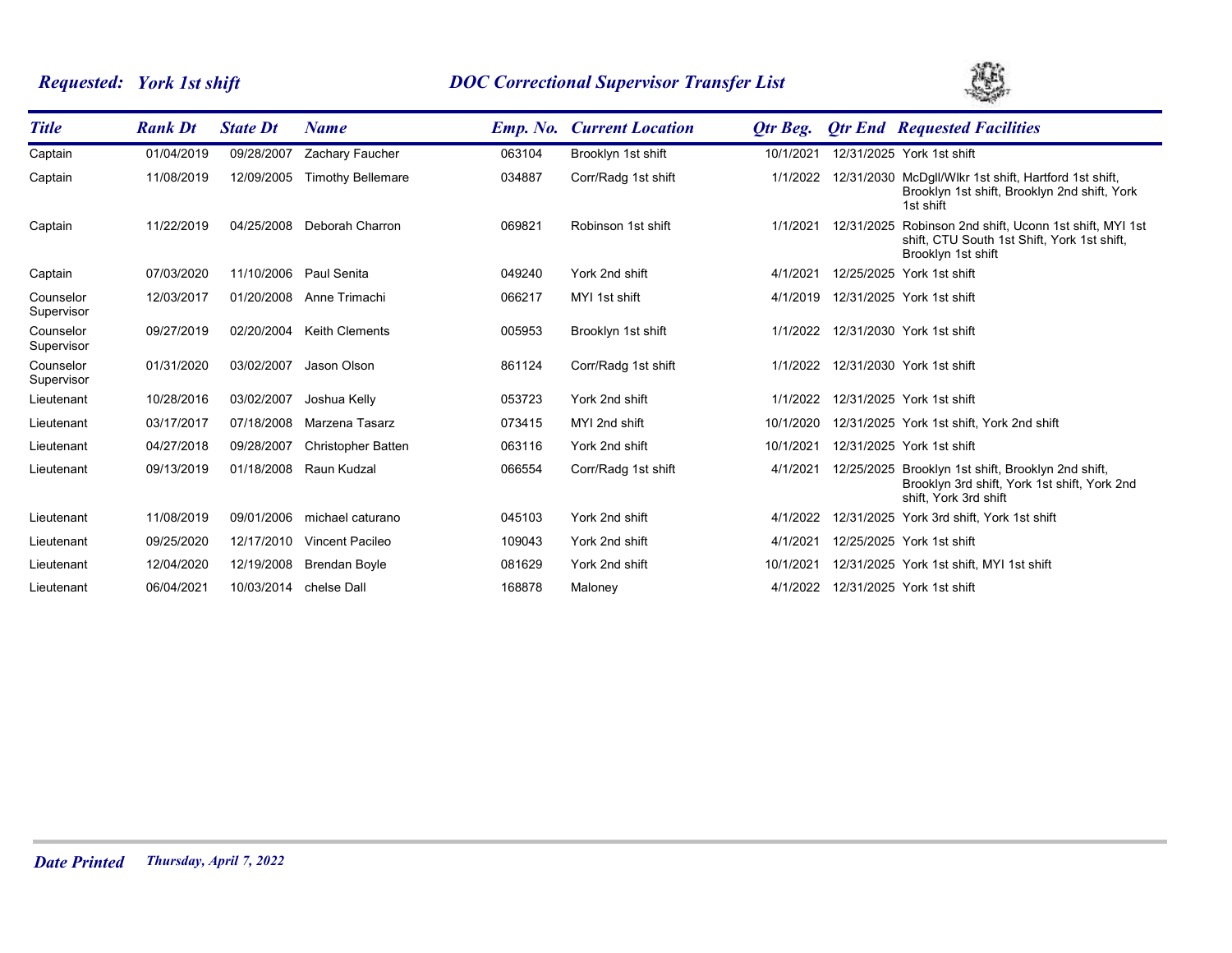# *Requested: York 2nd shift DOC Correctional Supervisor Transfer List*



| <b>Title</b> | <b>Rank Dt</b> | <b>State Dt</b> | Name            |        | <b>Emp. No. Current Location</b> | Otr Beg.  | <b>Otr End Requested Facilities</b>                                                                                                   |
|--------------|----------------|-----------------|-----------------|--------|----------------------------------|-----------|---------------------------------------------------------------------------------------------------------------------------------------|
| Lieutenant   | 03/17/2017     | 07/18/2008      | Marzena Tasarz  | 073415 | MYI 2nd shift                    | 10/1/2020 | 12/31/2025 York 1st shift, York 2nd shift                                                                                             |
| Lieutenant   | 06/07/2019     | 12/02/2011      | Benjy Nichols   | 124262 | Corr/Radg 2nd shift              | 1/1/2022  | 12/31/2030 York 2nd shift, Brooklyn 1st shift, Brooklyn<br>2nd shift, Brooklyn 3rd shift, CTU South 2nd<br>Shift, New Haven 1st shift |
| Lieutenant   | 06/07/2019     | 12/13/2013      | Camelia Daniels | 156791 | Corr/Radg 2nd shift              | 1/1/2022  | 12/31/2030 Brooklyn 2nd shift, York 2nd shift, York 3rd<br>shift, Uconn 2nd shift, CTU South 2nd Shift                                |
| Lieutenant   | 09/13/2019     | 01/18/2008      | Raun Kudzal     | 066554 | Corr/Radg 1st shift              | 4/1/2021  | 12/25/2025 Brooklyn 1st shift, Brooklyn 2nd shift,<br>Brooklyn 3rd shift, York 1st shift, York 2nd<br>shift. York 3rd shift           |